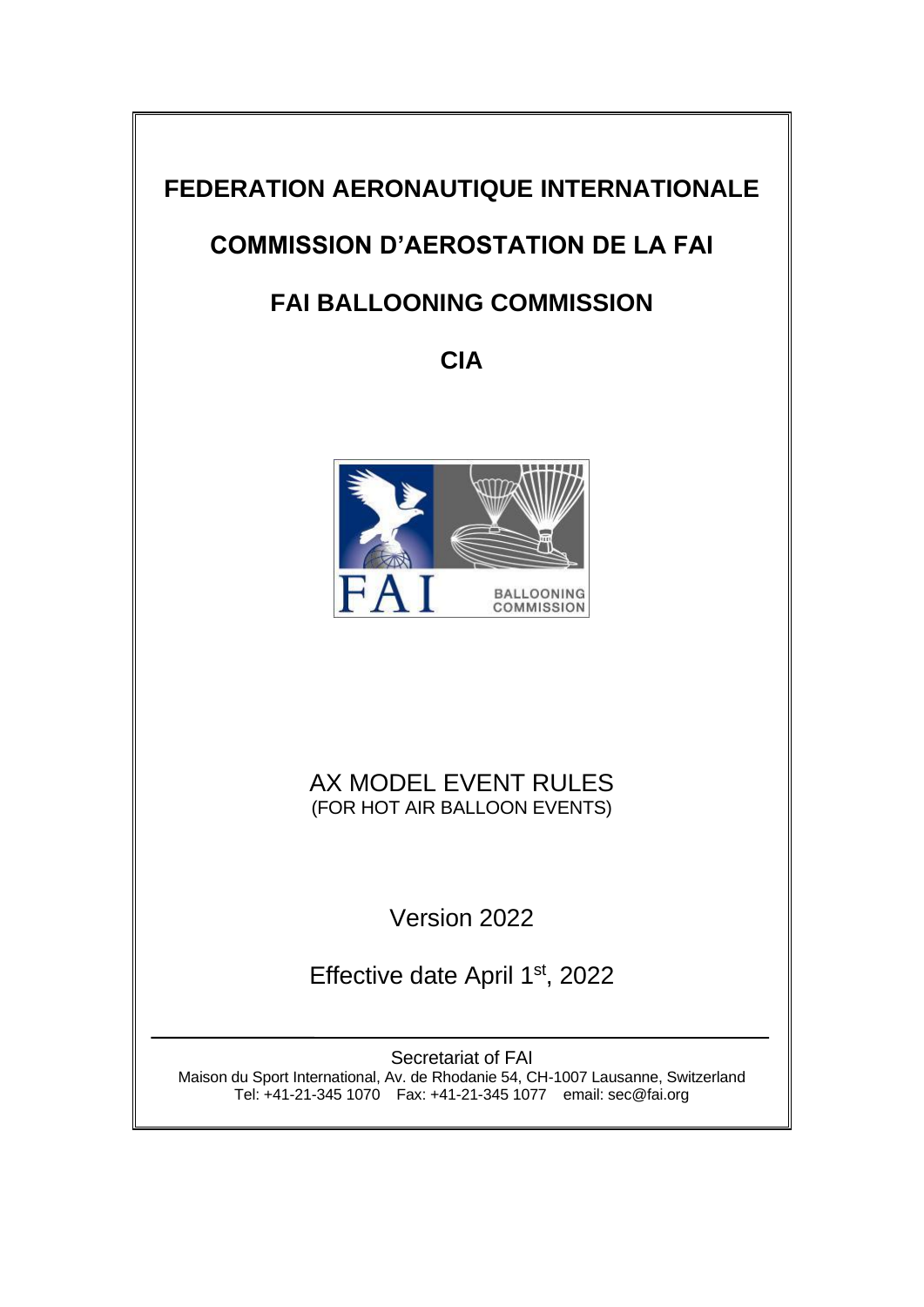| $\mathsf{L}$ 1 |                                                                       |  |
|----------------|-----------------------------------------------------------------------|--|
| 1.2            |                                                                       |  |
| 1.3            |                                                                       |  |
| 1.4            |                                                                       |  |
| l. 5           |                                                                       |  |
| 1.6            |                                                                       |  |
| I. 7           |                                                                       |  |
| I. 8           |                                                                       |  |
| 1.9            |                                                                       |  |
| 1.10           |                                                                       |  |
| 1.11           |                                                                       |  |
| 1.12           |                                                                       |  |
| 1.13           |                                                                       |  |
|                |                                                                       |  |
| II. 1          |                                                                       |  |
| II.2           |                                                                       |  |
| II.3           |                                                                       |  |
| II.4           |                                                                       |  |
| II.5           |                                                                       |  |
| II.6           |                                                                       |  |
| II. 7          |                                                                       |  |
| II.8           |                                                                       |  |
|                |                                                                       |  |
| II.9           |                                                                       |  |
| II. 10         |                                                                       |  |
| II. 11         |                                                                       |  |
| II.12          | GOALS SELECTED BY A COMPETITOR (12.2), GOAL CENTER (12.1) 2           |  |
| II. 13         |                                                                       |  |
| II. 14         |                                                                       |  |
| II. 15         |                                                                       |  |
| II. 16         |                                                                       |  |
| II. 17         |                                                                       |  |
| II.18          |                                                                       |  |
| II. 19         |                                                                       |  |
| II.20          | ASSESSED MARK (12.15.2) (for events with observers and no loggers)  6 |  |
| II.21          |                                                                       |  |
| II. $22$       | 2D/3D SCORING METHODS (12.22.2) (for events with logger scoring)  7   |  |
| II.23          |                                                                       |  |
| II.24          |                                                                       |  |
|                |                                                                       |  |
|                |                                                                       |  |
|                |                                                                       |  |
| 1.1            |                                                                       |  |
| 1.2            |                                                                       |  |
| 1.3            |                                                                       |  |
| 1.4            |                                                                       |  |
|                |                                                                       |  |
| 2.1            |                                                                       |  |
| 2.2            | COMPETITOR'S RIGHTS OF REPRESENTATION (GS 4.6.1, S1 5.1.1)  2         |  |
| 2.3            |                                                                       |  |
| 2.4            |                                                                       |  |
| 2.5            |                                                                       |  |
| 2.6            |                                                                       |  |
| 2.7            | ACCEPTANCE OF SPORTING CODE, RULES AND REGULATIONS (GS                |  |
|                |                                                                       |  |
| 2.8            |                                                                       |  |
| 2.9            |                                                                       |  |
| 2.10           |                                                                       |  |
| 2.11           |                                                                       |  |
|                |                                                                       |  |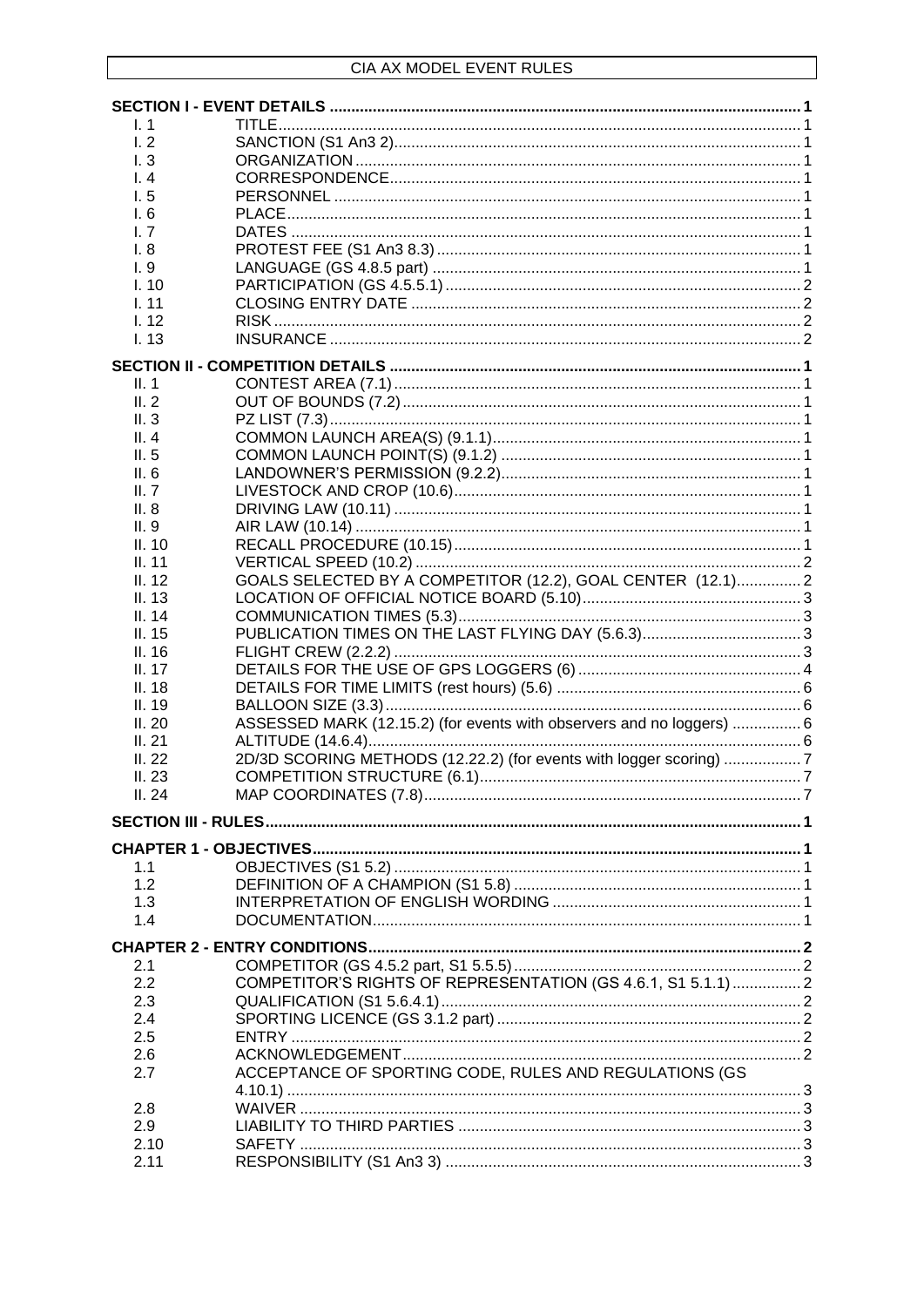| 2.12  |                                                                         |  |
|-------|-------------------------------------------------------------------------|--|
|       |                                                                         |  |
| 3.1   |                                                                         |  |
| 3.2   |                                                                         |  |
| 3.3   |                                                                         |  |
| 3.4   |                                                                         |  |
| 3.5   |                                                                         |  |
| 3.6   |                                                                         |  |
| 3.7   |                                                                         |  |
| 3.8   |                                                                         |  |
| 3.9   |                                                                         |  |
| 3.10  |                                                                         |  |
|       |                                                                         |  |
| 4.1   |                                                                         |  |
| 4.2   |                                                                         |  |
| 4.3   | DUTIES OF THE INTERNATIONAL JURY (GS 5.4.1.1, 5.4.2.4, 5.4.2.5. S1 5.10 |  |
|       |                                                                         |  |
| 4.4   |                                                                         |  |
|       |                                                                         |  |
| 5.1   |                                                                         |  |
| 5.2   |                                                                         |  |
| 5.3   |                                                                         |  |
| 5.4   |                                                                         |  |
| 5.5   |                                                                         |  |
| 5.6   |                                                                         |  |
| 5.6.1 |                                                                         |  |
| 5.6.2 |                                                                         |  |
| 5.6.3 | SHORTENED TIME LIMITS FOR COMPLAINTS AND PROTESTS (S1 An3 7.6,          |  |
|       |                                                                         |  |
| 5.7   |                                                                         |  |
| 5.8   |                                                                         |  |
| 5.9   | JURY APPROVAL OF SCORES & PRIZEGIVING (GS 5.4.2.7.2, 4.15.1) 9          |  |
| 5.10  |                                                                         |  |
|       |                                                                         |  |
| 6.1   |                                                                         |  |
| 6.2   |                                                                         |  |
| 6.3   |                                                                         |  |
| 6.4   |                                                                         |  |
| 6.5   |                                                                         |  |
| 6.6   |                                                                         |  |
| 6.7   |                                                                         |  |
| 6.8   |                                                                         |  |
| 6.9   |                                                                         |  |
| 6.10  |                                                                         |  |
| 6.11  | FLIGHT REPORT FORM (FRF) (in events without observers)  11              |  |
| 6.12  |                                                                         |  |
| 6.13  |                                                                         |  |
|       |                                                                         |  |
| 7.1   |                                                                         |  |
| 7.2   |                                                                         |  |
| 7.3   |                                                                         |  |
| 7.4   |                                                                         |  |
| 7.5   |                                                                         |  |
| 7.6   |                                                                         |  |
| 7.7   |                                                                         |  |
| 7.8   |                                                                         |  |
| 7.9   |                                                                         |  |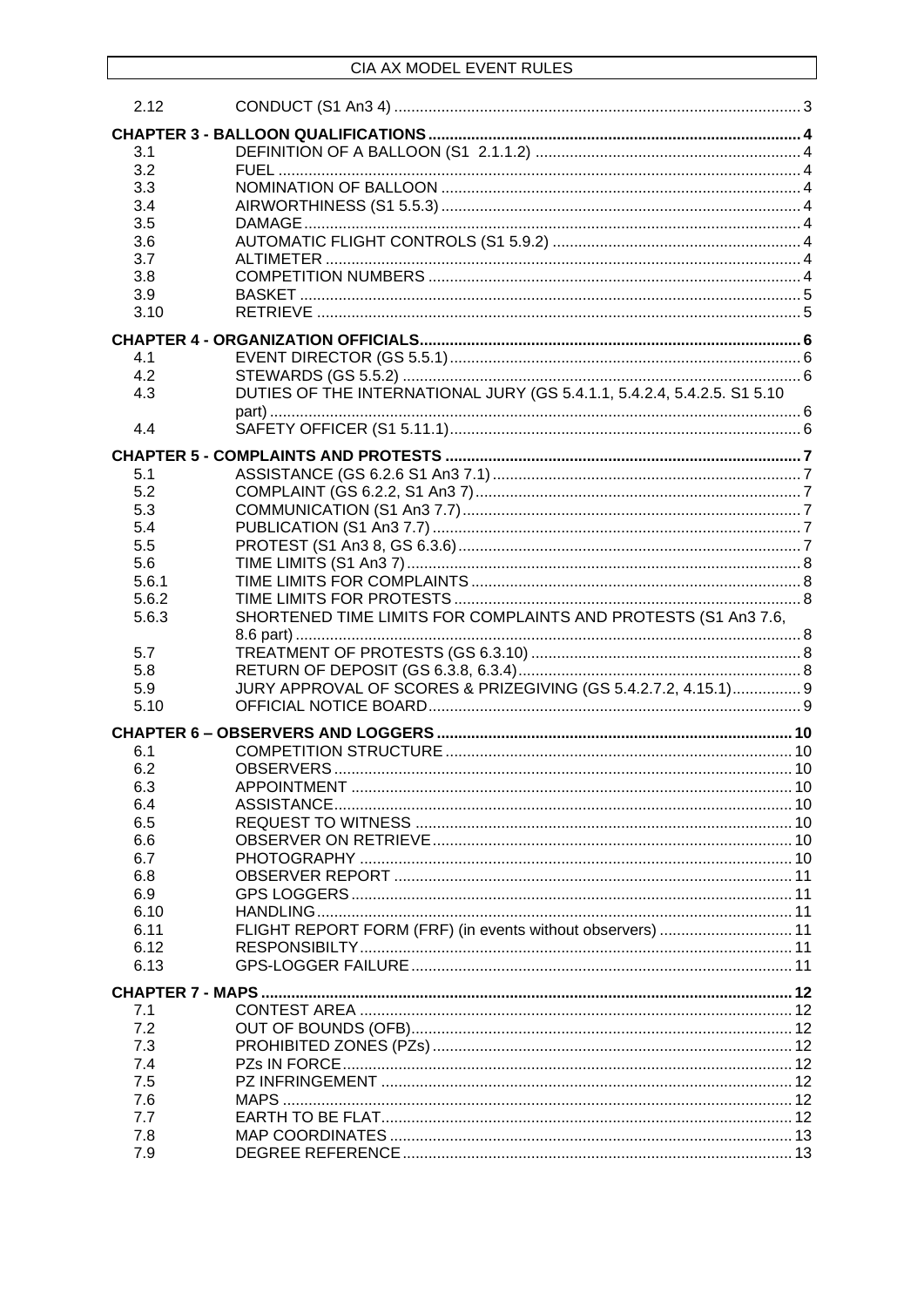| 8.1          |                                                   |  |
|--------------|---------------------------------------------------|--|
| 8.2          |                                                   |  |
| 8.3          |                                                   |  |
| 8.4          |                                                   |  |
| 8.5          |                                                   |  |
| 8.6          |                                                   |  |
| 8.7          |                                                   |  |
| 8.8          |                                                   |  |
| 8.9          |                                                   |  |
| 8.10         |                                                   |  |
| 8.11         |                                                   |  |
| 8.12         |                                                   |  |
|              |                                                   |  |
|              |                                                   |  |
| 9.1          |                                                   |  |
| 9.2          |                                                   |  |
| 9.3          |                                                   |  |
| 9.4          |                                                   |  |
| 9.5          |                                                   |  |
| 9.6          |                                                   |  |
| 9.7          |                                                   |  |
| 9.8          |                                                   |  |
| 9.9          |                                                   |  |
| 9.10         |                                                   |  |
| 9.11         |                                                   |  |
| 9.12         |                                                   |  |
| 9.13         |                                                   |  |
| 9.14         |                                                   |  |
|              |                                                   |  |
| 9.15         | PROCEDURES WHEN LAUNCH MASTERS ARE COMPULSORY  19 |  |
| 9.16         | PROCEDURES WHEN LAUNCH MASTERS ARE OPTIONAL 19    |  |
| 9.17         |                                                   |  |
| 9.18         |                                                   |  |
| 9.19         |                                                   |  |
| 9.20         |                                                   |  |
| 9.21         |                                                   |  |
|              |                                                   |  |
|              |                                                   |  |
| 10.1         |                                                   |  |
| 10.2         |                                                   |  |
| 10.3         |                                                   |  |
| 10.4         |                                                   |  |
| 10.5         |                                                   |  |
| 10.6         |                                                   |  |
| 10.7         |                                                   |  |
| 10.8         |                                                   |  |
| 10.9         |                                                   |  |
| 10.10        |                                                   |  |
| 10.11        |                                                   |  |
| 10.12        |                                                   |  |
| 10.13        |                                                   |  |
| 10.14        |                                                   |  |
| 10.15        |                                                   |  |
|              |                                                   |  |
| 11.1         |                                                   |  |
| 11.2         |                                                   |  |
| 11.3         |                                                   |  |
| 11.4         |                                                   |  |
| 11.5<br>11.6 |                                                   |  |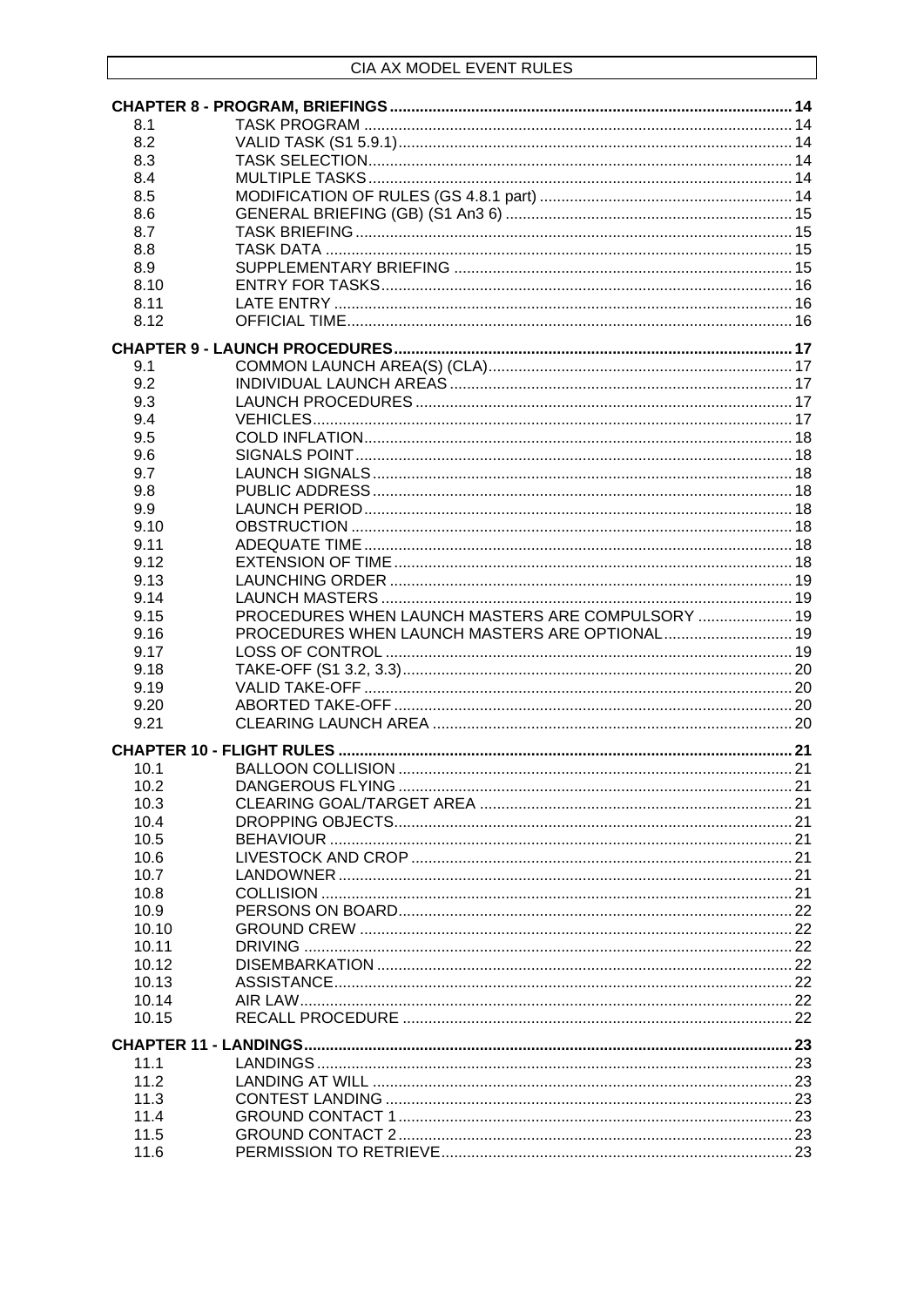| 12.1                      |                                                                  |  |
|---------------------------|------------------------------------------------------------------|--|
| 12.2                      |                                                                  |  |
| 12.3                      |                                                                  |  |
| 12.4                      |                                                                  |  |
| 12.5                      |                                                                  |  |
| 12.6                      |                                                                  |  |
| 12.7                      |                                                                  |  |
| 12.8                      |                                                                  |  |
| 12.9                      |                                                                  |  |
| 12.10                     |                                                                  |  |
| 12.11                     |                                                                  |  |
| 12.12                     |                                                                  |  |
| 12.13                     |                                                                  |  |
| 12.14                     |                                                                  |  |
| 12.15                     |                                                                  |  |
| 12.16                     | LOST MARKER (in events with observers and no logger scoring)  27 |  |
| 12.17                     |                                                                  |  |
| 12.18                     |                                                                  |  |
| 12.19                     |                                                                  |  |
| 12.20                     |                                                                  |  |
| 12.21                     |                                                                  |  |
| 12.22                     |                                                                  |  |
| 12.23                     |                                                                  |  |
| 12.24                     |                                                                  |  |
|                           |                                                                  |  |
| 13.1                      | SERIOUS INFRINGEMENTS, UNSPORTING BEHAVIOUR (sS1 An3 5) 29       |  |
| 13.2                      |                                                                  |  |
| 13.3                      |                                                                  |  |
| 13.4                      |                                                                  |  |
| 13.5                      |                                                                  |  |
|                           |                                                                  |  |
|                           |                                                                  |  |
| 14.1                      |                                                                  |  |
| 14.2                      |                                                                  |  |
| 14.3                      |                                                                  |  |
| 14.4                      |                                                                  |  |
| 14.5                      |                                                                  |  |
| 14.6                      |                                                                  |  |
| 14.7                      |                                                                  |  |
| 14.8                      |                                                                  |  |
| 14.9                      |                                                                  |  |
| <b>CHAPTER 15 - TASKS</b> |                                                                  |  |
| 15.1                      |                                                                  |  |
| 15.2                      |                                                                  |  |
| 15.3                      |                                                                  |  |
| 15.4                      |                                                                  |  |
| 15.5                      |                                                                  |  |
| 15.6                      |                                                                  |  |
| 15.7                      |                                                                  |  |
| 15.8                      |                                                                  |  |
| 15.9                      |                                                                  |  |
| 15.10                     |                                                                  |  |
| 15.11                     |                                                                  |  |
|                           |                                                                  |  |
| 15.12                     |                                                                  |  |
| 15.13                     |                                                                  |  |
| 15.14                     |                                                                  |  |
| 15.15                     |                                                                  |  |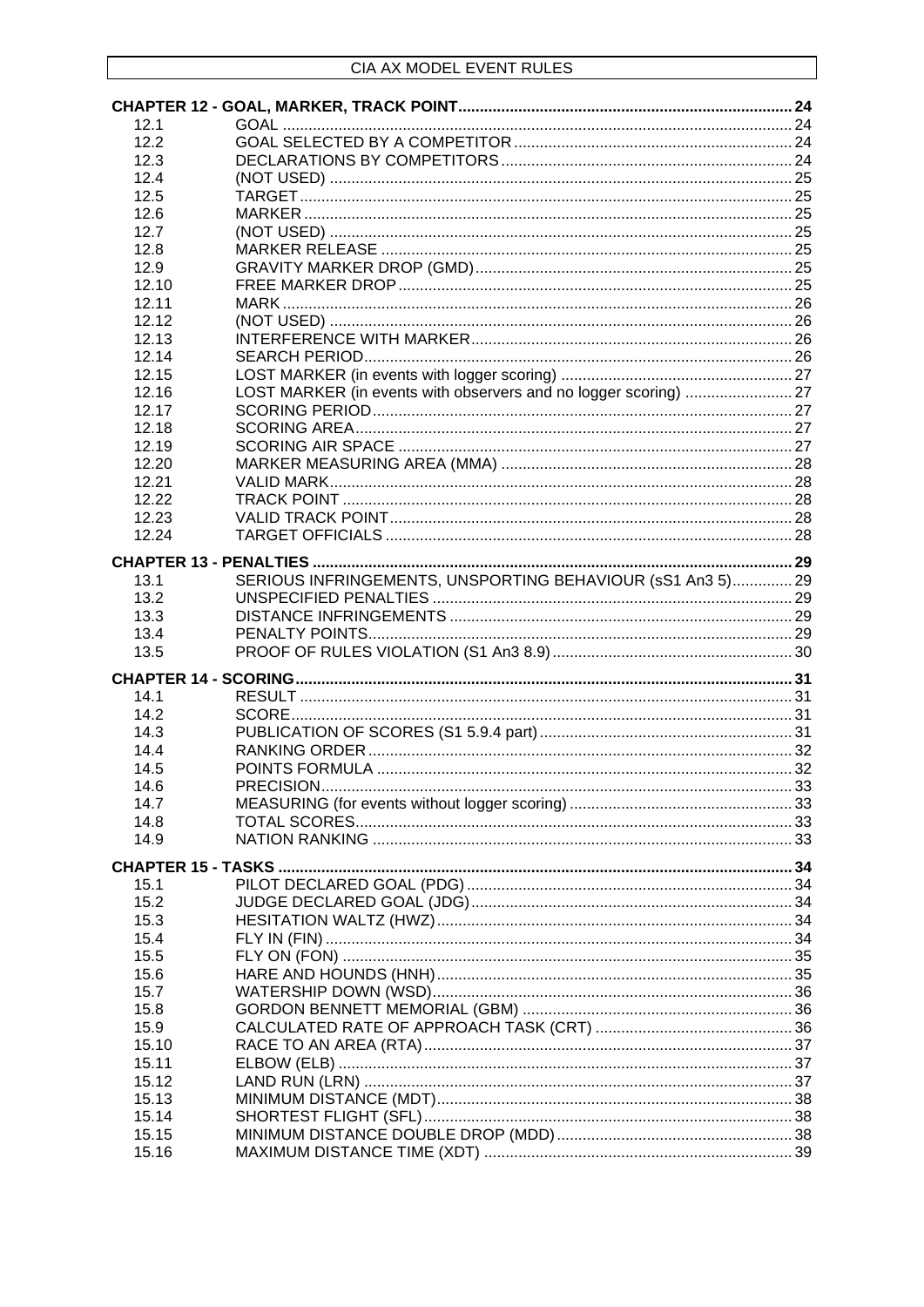| 15.17 |  |
|-------|--|
| 15.18 |  |
| 15.19 |  |
| 15.20 |  |

### ANNEX 1 - ABBREVIATION LIST

Related Documents (latest version):

- GS Sporting Code, General Section
- S1 Sporting Code, Section 1<br>SOH Safety Officer Handbook
- SOH Safety Officer Handbook<br>COH Competition Operation Ha
- Competition Operation Handbook

Note: Guidelines for software developers and scoring officials are provided in the COH. Furthermore, the Penalty Guide in the COH provides formulas to quickly calculate penalties for PZ infringements.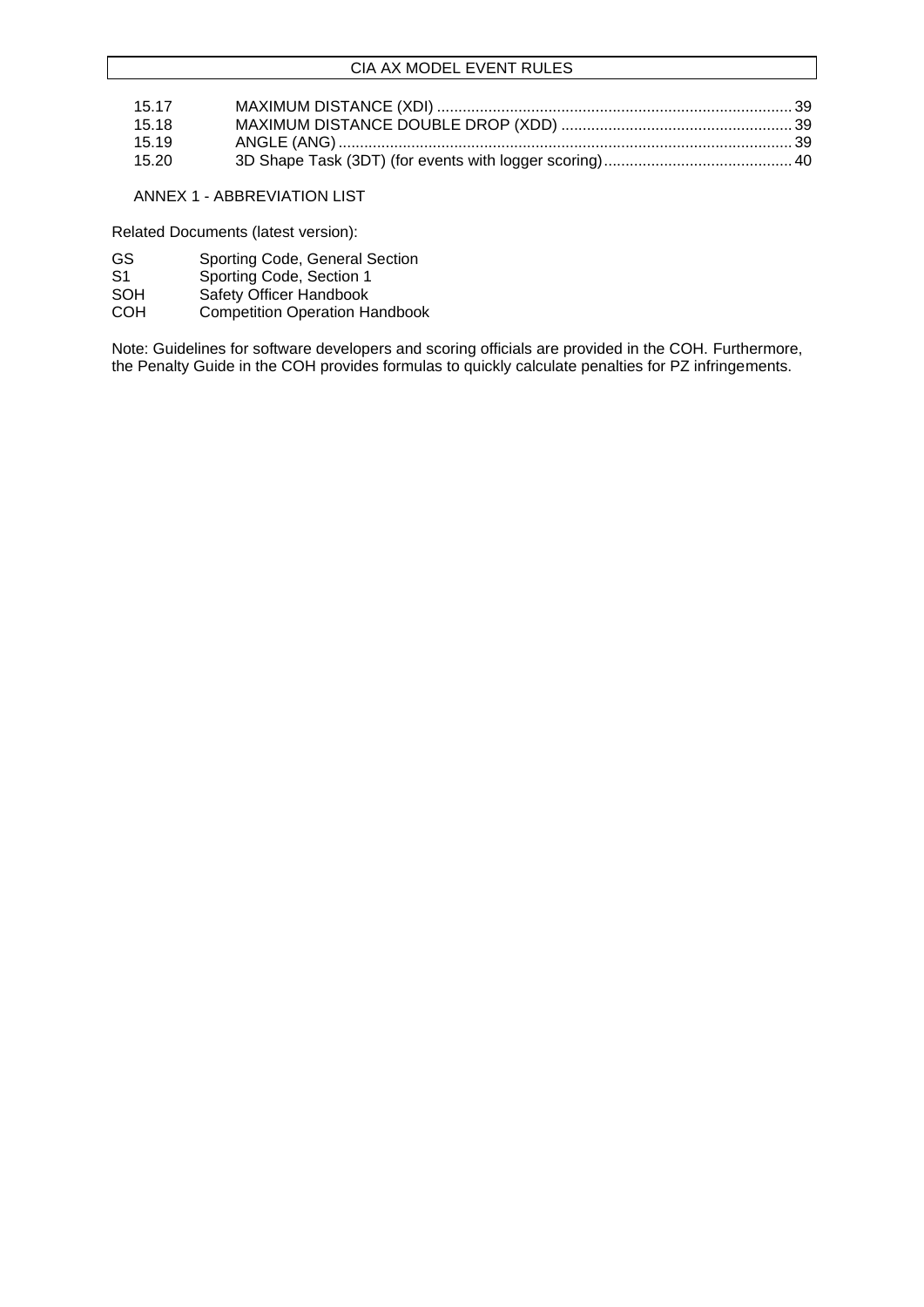### <span id="page-6-0"></span>**SECTION I - EVENT DETAILS**

### <span id="page-6-1"></span>**I. 1 TITLE**

The Event shall be known as: <\* *name of Event* \*>

### <span id="page-6-2"></span>**I. 2 SANCTION** (S1 An3 2)

THE EVENT IS AN APPROVED FAI FIRST CATEGORY SPORTING EVENT SANCTIONED BY THE FAI BALLOONING COMMISSION (CIA).

### <span id="page-6-3"></span>**I. 3 ORGANIZATION**

The Event is organised by:

<\* *name of NAC or organisers acting on its behalf* \*>.

### <span id="page-6-4"></span>**I. 4 CORRESPONDENCE**

All entries and official correspondence should be addressed to:

<\* *Name, address, telephone number, email, etc. of Event Secretary* \*>.

### <span id="page-6-5"></span>**I. 5 PERSONNEL**

| Event Director:  | $\lt^*$ name $\approx$ . |
|------------------|--------------------------|
| Deputy Director: | $\lt^*$ name $\approx$ . |
| Safety Officer : | $\lt^*$ name $\approx$ . |
| Jury President   | $\lt^*$ name $\approx$ . |

### <span id="page-6-6"></span>**I. 6 PLACE**

The Event will be held at:

<\* *location* \*>.

### <span id="page-6-7"></span>**I. 7 DATES**

The Event will run from <\* *day/date, on which competitors are required to be present* \*>. The last flying day will be  $\lt^*$  *day/date*  $\approx$  unless the minimum tasks under rule 1.2 have not been achieved, in which case the last flying day will be <\* *day/date* \*>.

### <span id="page-6-8"></span>**I. 8 PROTEST FEE** (S1 An3 8.3)

THE PROTEST FEE TO ACCOMPANY A PROTEST SHALL BE 100 EUROS OR ITS EQUIVALENT IN LOCALLY RATED CURRENCY: <\* amount / currency \*>.

### <span id="page-6-9"></span>**I. 9 LANGUAGE** (GS 4.8.5 part)

I. 9.1 THE RULES, REGULATIONS AND INFORMATION CIRCULATED TO NACS AND COMPETITORS OR ISSUED DURING THE EVENT SHALL BE IN ENGLISH AND THE LANGUAGE OF THE HOST COUNTRY.IN ALL INTERPRETATIONS THE ENGLISH LANGUAGE VERSION SHALL PREVAIL.

*<\* (For International Category I events, the organiser shall indicate which language(s) they propose to use when seeking sanction by the CIA. When using languages other than English, the following should be printed in the rules.)*

- I.9.2 *Printed material (e.g. Task Data, Meteorological information etc) shall be in English and may additionally be in <\* Language(s) \*>. The language used verbally during briefings shall be English. \*>*
- I.9.3 In the rules the masculine form is used as a standard. Wherever you find the masculine form, it is implied that the feminine form is included.

| Version<br>2022<br>-vent Details<br>.ection ∶<br>'aae<br> |
|-----------------------------------------------------------|
|-----------------------------------------------------------|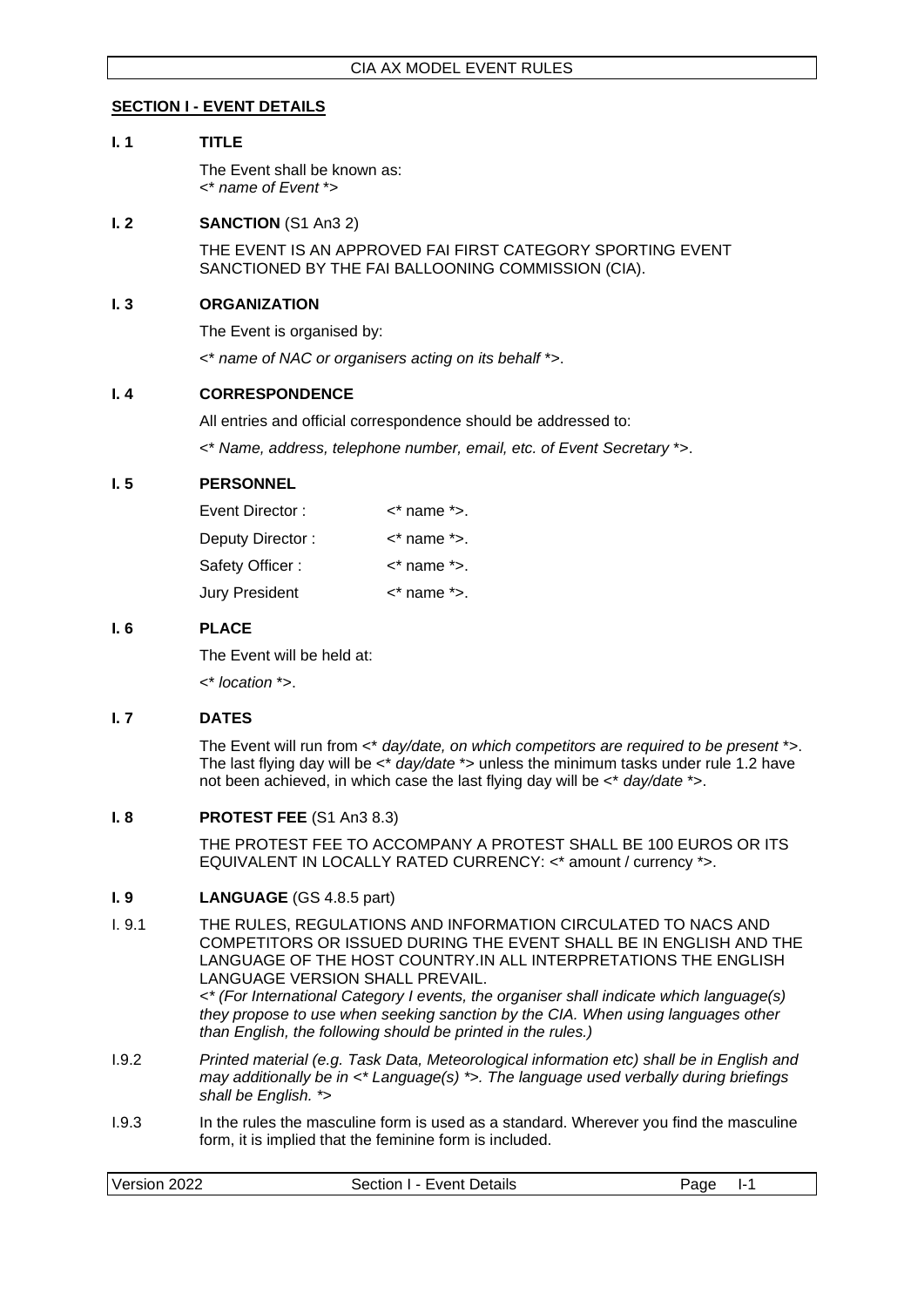### <span id="page-7-0"></span>**I. 10 PARTICIPATION** (GS 4.5.5.1)

INTERNATIONAL SPORTING EVENTS TAKING PLACE IN A YEAR ARE OPEN ONLY TO NACS THAT HAVE MET ALL THEIR OBLIGATIONS TO FAI.

### <span id="page-7-1"></span>**I. 11 CLOSING ENTRY DATE**

The closing entry date for the Event is: <\* *day/date* \*>.

### <span id="page-7-2"></span>**I. 12 RISK**

The balloon and other property of a competitor shall be at the risk of the competitor at all times. <\* *By entering an Event a competitor agrees to waive all claim for injury to himself or loss or damage to his property. (This clause may be omitted if it would invalidate insurance.)* \*>

### <span id="page-7-3"></span>**I. 13 INSURANCE**

Each balloon shall be insured against all claims by third parties to a minimum of <\* *amount of money, currency* \*>. The competitor shall produce documentary evidence of this insurance valid for the period of the Event covering any balloon which he may fly <\* *, or he shall purchase such insurance from the organisers* \*>.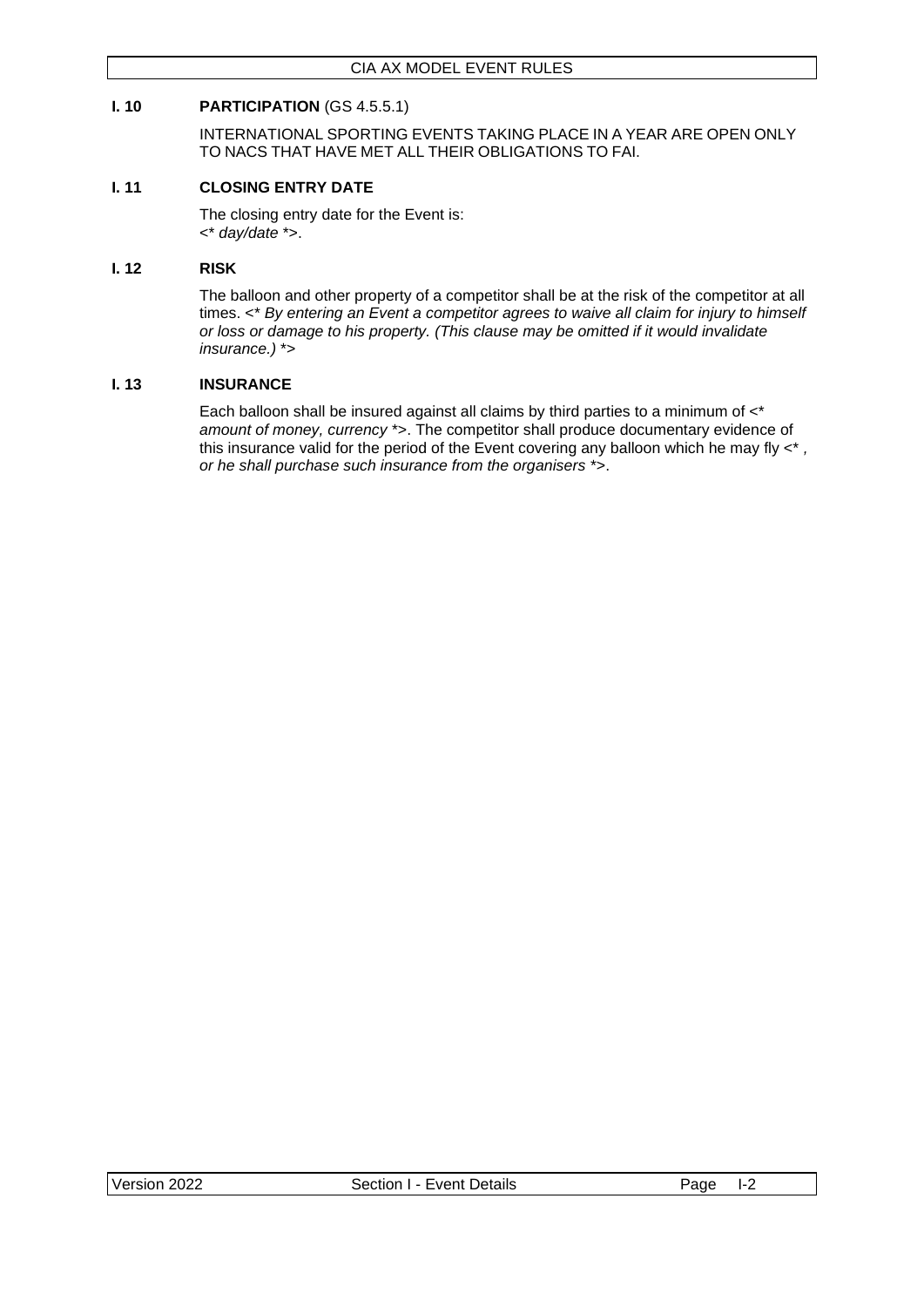### <span id="page-8-0"></span>**SECTION II - COMPETITION DETAILS**

#### <span id="page-8-1"></span>**II. 1 CONTEST AREA** (7.1)

The competition map will consist of *<\*specify numbers or other specification of map sheets. When publicly available, include ordering source and other relevant information \*>*

The contest area is *<\*specify area in relation to the competition map \*>*

### <span id="page-8-2"></span>**II. 2 OUT OF BOUNDS** (7.2)

*<\* Declare out of bounds areas by coordinates or sketches and other relevant information \*>*

### <span id="page-8-3"></span>**II. 3 PZ LIST** (7.3)

*<\* When possible provide list of PZs \*>*

### <span id="page-8-4"></span>**II. 4 COMMON LAUNCH AREA(S)** (9.1.1)

*<\* Provide Launch area description as available \*>*

### <span id="page-8-5"></span>**II. 5 COMMON LAUNCH POINT(S) (9.1.2)**

*<\* Provide CLPs with coordinates and altitude in feet MSL as available \*>*

### <span id="page-8-6"></span>**II. 6 LANDOWNER'S PERMISSION** (9.2.2)

*<\* If applicable provide information under which circumstances balloons may take-off and / or pack up without prior permission. Specify what constitutes public property when taking off is allowed from it. etc.) \*>*

*<\* Specify any other relevant landowner relation information. \*>*

*<\* Additionally to Rule 9.2.2 the following applies: Public areas, such as public parks, squares and river sides, are considered as places without need for permission for takeoff and landings. Furthermore, a take-off without permission may be made from minor*  roads or tracks, if the balloon envelope can be laid out in the adjacent field and provided, *it is freshly harvested and/or not cultivated and no damage is done. The road traffic may not be obstructed. \*>*

### <span id="page-8-7"></span>**II. 7 LIVESTOCK AND CROP** (10.6)

Balloons shall not fly closer than <\**500 ft*\*> from livestock or buildings containing livestock.

*<\* Provide local and seasonal information concerning livestock and crop. \*>*

### <span id="page-8-8"></span>**II. 8 DRIVING LAW** (10.11)

*<\* Provide local driving laws other than normal. \*>*

### <span id="page-8-9"></span>**II. 9 AIR LAW** (10.14)

*<\* Provide information concerning air law. When sensitive ATC zones are present in the competition area, provide description so that they can be drawn on the competition when required. \*>*

### <span id="page-8-10"></span>**II. 10 RECALL PROCEDURE** (10.15)

*<\* Specify whether a recall procedure will be used. If used specify how e.g. via car radio, beepers, etc. \*>*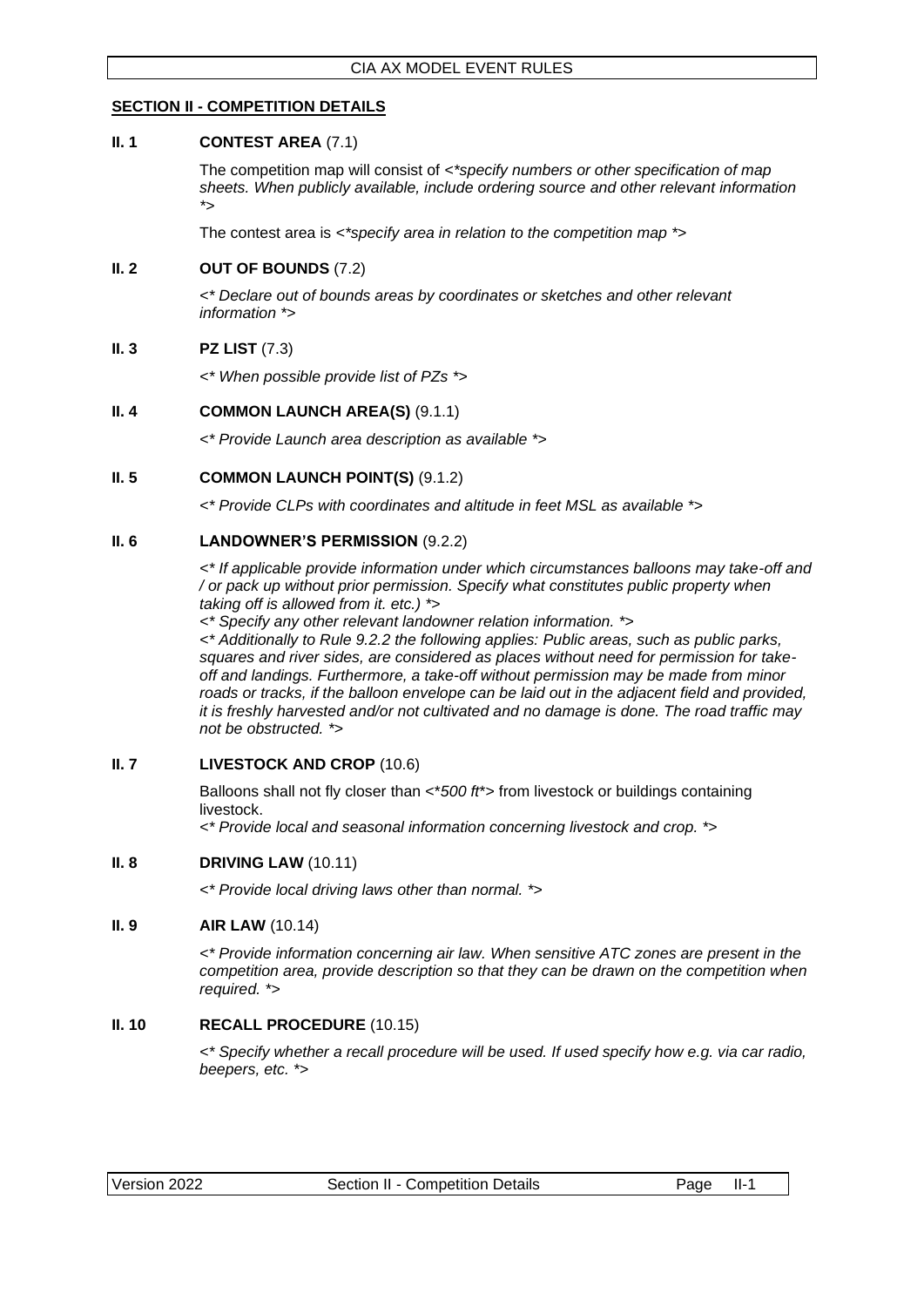### <span id="page-9-0"></span>**II. 11 VERTICAL SPEED** (10.2)

*<\* All logger tracks will be checked using the Balloon Safety Analyzer. Competitors exceeding the limits of vertical speed below will be penalized:* 

| Limit   | 3D Proximity | <b>Relative Vertical Speed</b> |
|---------|--------------|--------------------------------|
| Limit 1 | 25 m         | $3 \, \text{m/s}$              |
| Limit 2 | 50 m         | $5 \, \text{m/s}$              |
| Limit 3 | 75 m         | $8 \text{ m/s}$                |

*Limit 4: Exceeding the absolute vertical ascent speed of 8 m/s will be penalized.\*>*

### <span id="page-9-1"></span>**II. 12 GOALS SELECTED BY A COMPETITOR** (12.2), **GOAL CENTER** (12.1)

*<\* Goal defined by coordinates:*

*To identify a goal on the competition map, the competitor must declare it by coordinates to be written in eight-digit format (First four digits west/east and the second four digits south/north. Easting then Northing) or one of the formats as defined in II.24.\*>*

*<\* Intersections selected from a map:*

*A goal on the ground selected by a competitor shall appear from the map to be easily accessible to vehicles on the ground and precisely identifiable for measurement. Unless otherwise allowed in the task data, the goal shall be the intersection of two roads. According to the task data competitors may be required to choose one or more goals from the list of predetermined goals or as listed in the TDS.*

*Measurements will be made from a target or marked point as indicated in the TDS. In the remote case that an unmarked intersection is used or allowed to be chosen by a competitor, measurements will be made from the center of the intersection as specified below. If the intersection shown as a crossroad on the map turns out to be a staggered tee-intersection, then the goal will be the midpoint between the points defined with the method mentioned in the competition details.*

*The following types of roads are permitted for the purpose of goals selected by competitors:*

- *<\* Specify with reference to the map legend. \*>*
- *<\* If applicable, specify list of goals that may be selected by competitors. \*>*

*No goal selected by a competitor shall be:*

- *a. within a built-up area <\* Specify built-up areas. \*>*
- *b. within a blue PZ*
- *c. within 200 meters of:*
	- *1. a red PZ*
	- *2. a motorway or a road designated to be of motorway status (measured from the outer edge as shown on the map).*
		- *<\* Specify what constitutes a motorway and motorway status. If possible use map legend. \*>*
	- 3. a power line shown on the competition map

*<\*Add any other restrictions according to local conditions and, if applicable, refer to colours of road types as printed on the maps used. Built-up areas to be defined by, for example, the method by which they are shown on maps.* \*>

The centerpoint of the intersections of roads will be:

*<\* the intersection of the centerlines of the roads. \*>*

*<\* the center of the largest circle that can be accommodated within the area of hard road* 

| Version 2022 | Section II - Competition Details | Page II-2 |
|--------------|----------------------------------|-----------|
|--------------|----------------------------------|-----------|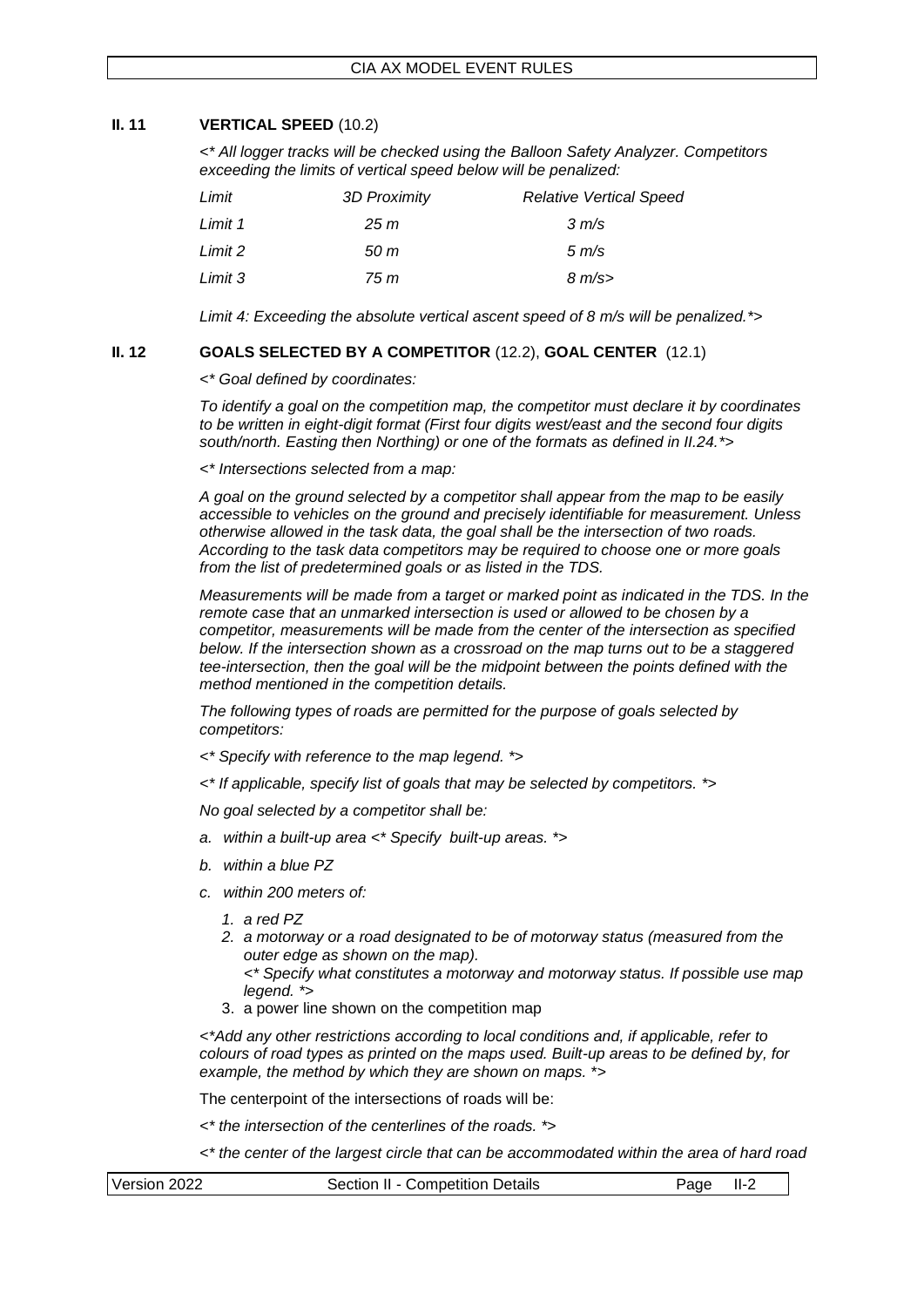*surface at the intersection. \*>*

*The Director may provide a graphical definition of unusual intersections. \*>*

### <span id="page-10-0"></span>**II. 13 LOCATION OF OFFICIAL NOTICE BOARD** (5.10)

*<\* If an on-line Official Notice Board (ONB) is used, it will be at <\* Watchmefly.net \*>, Electronic notifications of postings to the ONB may be made using a text messaging system. The fallback paper Official Notice Board will be located at (identify location). \*> <\*The paper Official Notice Board (ONB) will be located at* (*identify location).* \*>

### <span id="page-10-1"></span>**II. 14 COMMUNICATION TIMES** (5.3)

Replies to general inquiries or notification of replies to complaints will be posted immediately as available on the ONB. <\* *An electronic notification may be made using a text messaging system.* \*> Timing requirements of 5.6.2 will start at the time of the ONB posting.

### <span id="page-10-2"></span>**II. 15 PUBLICATION TIMES ON THE LAST FLYING DAY** (5.6.3)

All scores, complaints, responses to complaints, protests and jury reports will be posted immediately as available. Electronic notification of postings to the ONB may be made simultaneously using a text messaging system.

### <span id="page-10-3"></span>**II. 16 FLIGHT CREW** (2.2.2)

*<\* When seeking CIA sanction organisers may apply for a waiver of the Rule 2.2.2, for competitions were teams fly against each other. In these Events competitors of one team may swap or fly together irrespective of the NAC that issued the competitors FAI sporting license.\*>*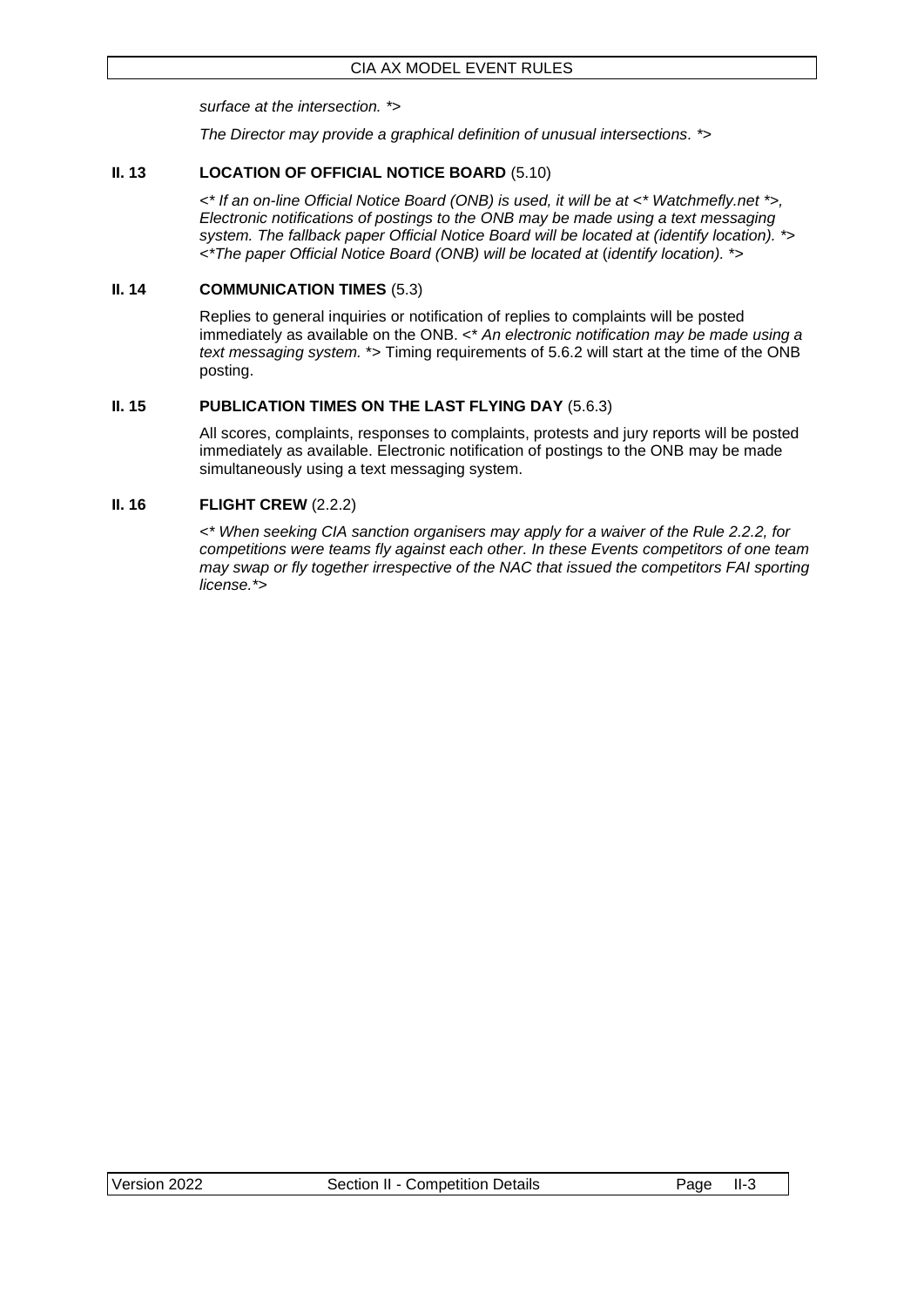### <span id="page-11-0"></span>**II. 17 DETAILS FOR THE USE OF GPS LOGGERS** (6)

*<\* Standard rules for loggers are provided here. Details should include logger setup and type of altitude recorded. \*>*

#### *Option A <\* The following are rules proposed for CIA loggers:a) Logger:*

- *The Logger used in this Event is the FAI/CIA Flytec logger.*
- *The logger will be configured by the Event Direction and at no time a competitor is allowed to interfere with the configuration. If the competitor notices a different setup he shall contact the appointed official.*

*Details on the operation of the logger can be seen on the website <http://www.balloonloggers.org/> , a tutorial is available at [http://www.debruijn.de/FAIlogger/lgrindex.php.](http://www.debruijn.de/FAIlogger/lgrindex.php)*

#### *b) Configuration:*

*The setup for this event will be:*

- *time interval: 1 second*
- *altitude: GPS*
- *altitude unit: feet*
- *date/time: local time*
- *map datum: WGS84 / UTM*

*To qualify as backup a competitor's logger should be set up to a time interval of 5 seconds or less. Satellite based augmentation (WAAS) should be enabled.* 

- *c) Handling by competitor:*
- *The logger will be handed out at the General Briefing (GB). The competitor is responsible for storing, charging and handling the logger throughout the event.*
- *The logger must be switched on 10-5 min before the intended take-off to allow proper GPS initialization.*
- *During flight the logger must remain attached to the basket to ensure optimum GPS reception.*
- *Marker drops and goal declarations are registered at the time the OK key is pressed.*
- *Declarations in the logger must be made in 4/4 format unless otherwise stated in the TDS.*
- *Altitudes do not need to be declared unless otherwise stated in the TDS.*
- *5-10 minutes after landing the logger must be switched off.*
- *The SD card in the logger may not be removed or used for any purpose by the competitor except with the explicit permission or instruction of the appointed official*
- *Competitors experiencing logger operation problems must contact the appointed official before any self-remedy is exercised.*

*d) Scoring:*

- *Unless otherwise stated in the TDS, an electronic mark is mandatory for each task where no valid mark has been achieved by physical marker.*
- *In case the same logger-goal is declared more than once the last valid declaration will be used.*
- *The Director should define an altitude competitors are scored to if a required altitude declaration is missing. <If not otherwise stated in the task data, in the case a required altitude declaration is missing, or the declared altitude is below the ground, the declared goal will be assumed to be at the separation altitude. >*

#### *e) Track data:*

*The GPS logger track is the property of the competitor but may be made available to the public for live tracking. In such case, explicit permission must be given by the competitor and the publication should have a minimum of 10 min delay.* 

*Failure to follow the instructions 'Details for the use of GPS Loggers' may be penalized without warning. \*>*

Option B <\* The following are rules proposed for the Balloon Live App:

### *a) Logger:*

| Version 2022 | Section II - Competition Details | Page II-4 |  |
|--------------|----------------------------------|-----------|--|
|              |                                  |           |  |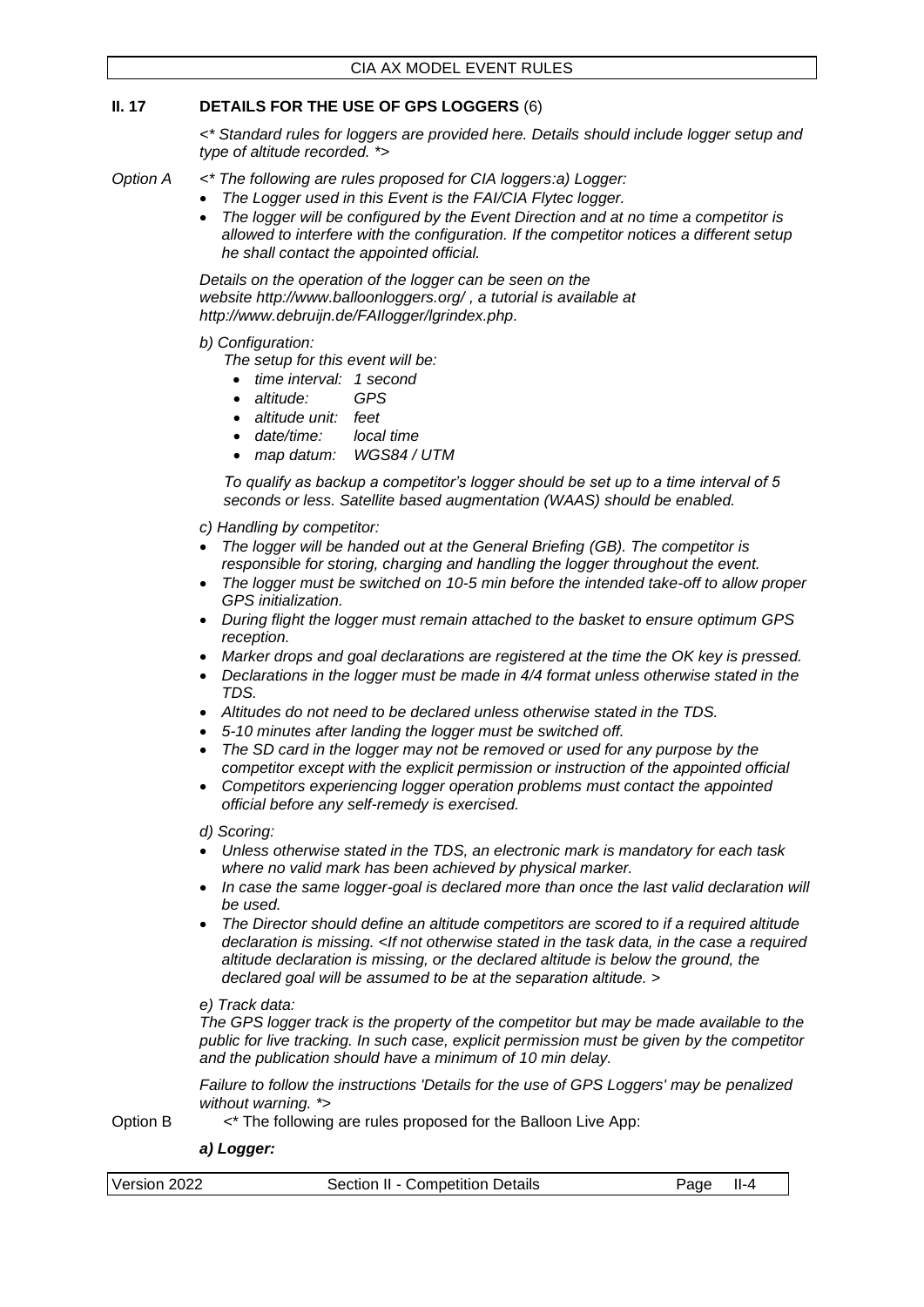*The Logger used in this Event is the FAI "Balloon Live" app with a connected Balloon Live sensor. The app is available for iOS and Android and must be installed by each competitor beforehand on his own recording device (smartphone or tablet). Details and instructions on how to purchase and use can be found on balloonlive.org*

#### *b) Change the operation mode:*

*Start the app "Balloon Live" > Menu > Change mode*

*Select Application Mode*

#### *Training mode*

*To test the app in training flights, the mode "TRAINING" must be used to familiarise with the use of the app. In this mode, no competition data (tracks, declarations and marker drops) is stored.*

*Pull down the red label to start a new flight.*

#### *Competition Mode*

*When entering competition mode, the latest competition data is retrieved from the server. To enter this mode, you must enter the competition token send to you once registered to the event. The device must be online to do this. It is recommended to load the competition data during flight preparation.*

*The connection of a Balloon Live sensor is mandatory for all flights. Please make sure the sensor is connected using bluetooth before entering competition mode.*

*To start the flight, the latest flight data must also be loaded from the server. This flight data is valid for 5 hours only. Therefor it is recommended to be online within the last 5 hours before the start of the recording, or just before start, to load the flight data. Pull down the red label to start a new flight and transmit the track data to the server.*

#### *c) Preconfigured setup for this competition:*

- *Competition name: xxxx*
- *Logging interval (seconds): 1*
- *UTC offset (seconds): 0*
- *Allow multiple marker drops: deactive*
- *Allow multiple goal declarations: active*
- *Declaration format: 5/4*
- *Altitude mode: Barometric Feet*
- *Geodetic system: UTM WGS84*

Multiple recording devices may record the flight at the same time. The first started recording will be considered as the primary recording and will be used for scoring.

### *d) Handling by competitor:*

- *Throughout the event the competitor is responsible for storing, charging, handling as well as the proper functioning of the devices used (phone, tablet, sensor…).*
- *The Balloon Live app must be started 10-5 min before the intended take-off to allow proper GPS initialization. The recording must also be started at the same time by pulling down the red label.*
- *The competitor is considered entering the competition flight according to the selected TDS with the start of the track recording and the take off.*
- *During flight the recording device must remain attached to the basket (uprights or basket edge) to ensure optimum GPS reception.*
- *Declarations must be made in 5/4 format unless otherwise stated in the TDS.*
- *Altitudes do not need to be declared unless otherwise stated in the TDS. Altitudes must be indicated with the minimum needed digits.*
- *Goal declarations are registered at the time when the DECLARE button is pushed.*
- *Electronic marker drops are registered at the time when the DROP button is pushed.*
- *5-10 minutes after landing track recording must be stopped by pulling down the green label in the Balloon Live app.*

*For the transfer of the data, please see under point f) below.*

#### *e) Scoring:*

- *Unless otherwise stated in the TDS, an electronic mark is mandatory for each task where no valid mark has been achieved by physical marker.*
- In case the same logger-goal is declared more than once the last valid declaration will *be used.*

| Version 2022 | Section II - Competition Details | Page II-5 |  |
|--------------|----------------------------------|-----------|--|
|              |                                  |           |  |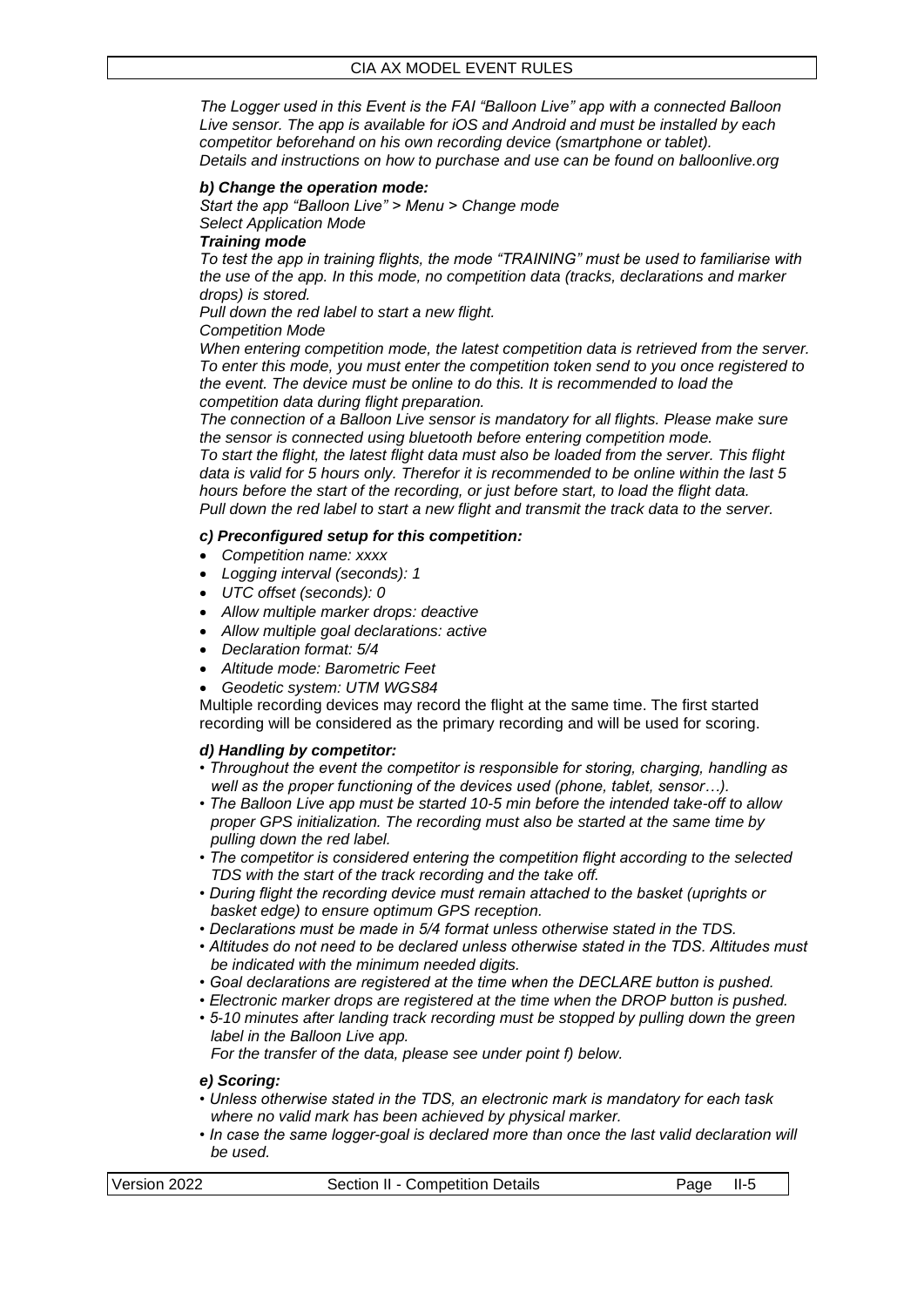*• If an electronic mark is used more than once, the first mark will be used.*

### *f) Track data:*

*The track data is transferred to the server automatically if a data connection is available during flight or when made available after the flight. To resume the data transfer later after the flight, reopen the app and the transmission will start within a minute. Make sure all track points are sent before closing the app or disconnecting the internet connection of the device. The number of unsent track points is shown at the top right (number next to the cloud with the arrow) and will show 0 when all points are transferred.*

*The track must be transferred to the server latest 6 hours after the flight has been started. For tracks that are transferred later, the competitor will be penalised by 10 competition points per minute (or part) late in the last task.*

*The track data remains the property of the competitor but may be made available to the public for live tracking. In such case, explicit permission must be given by the competitor and the publication should have a minimum of 10 min delay.*

### *g) Recommendations:*

- *Only use recording devices in online mode as the accuracy of the recording is increased and the data transferred immediately.*
- *Use a powerbank to avoid problems with the battery capacity of your device.*

*Failure to follow the instructions 'Details for the use of GPS Loggers' may be penalized without warning. \*>*

### <span id="page-13-0"></span>**II. 18 DETAILS FOR TIME LIMITS** (rest hours) (5.6)

The hours between *<\*xxxx and yyyy\*>* local time will be disregarded for the purpose of the time limits of complaints and protests. The total rest period per day shall be a minimum of 8 hours and may be divided into two parts, depending on the daylight period.

### <span id="page-13-1"></span>**II. 19 BALLOON SIZE** (3.3)

*<\* Specify other balloon size category than the standard maximum size category of AX8 (3000cbm/105000cft) for specific events e.g. alpine balloon events. \*>*

### <span id="page-13-2"></span>**II. 20 <b>ASSESSED MARK** (12.15.2) (for events with observers and no loggers)

An assessed result based on the least advantageous interpretation of evidence available will be given, if a marker was released from lower than <\* *insert the altitude required by the terrain features. As a guidance the altitude should be approximately 2000 ft AGL and be expressed in ft MSL.* \*>

### <span id="page-13-3"></span>**II. 21 ALTITUDE** (14.6.4)

<\* *State which altitude measurement method is used in the competition.* \*>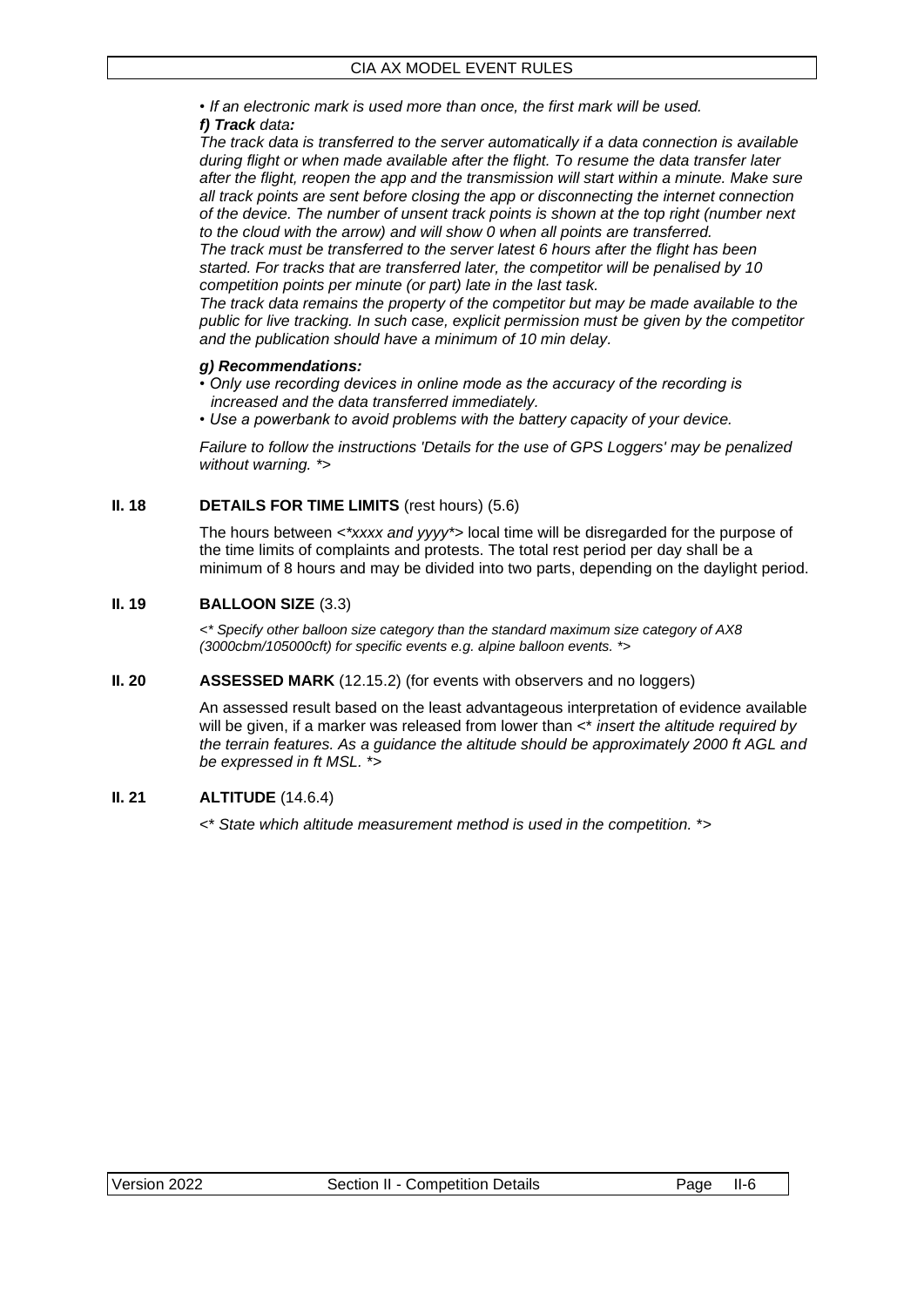### <span id="page-14-0"></span>**II. 22 2D/3D SCORING METHODS (12.22.2) (for events with logger scoring)**

*<\* The separation altitude between 2D and 3D scoring in this event is ...ft MSL (recommended approx. 500ft AGL).*

*When goals or targets on the ground are used, results based on track points will be the:*

*- 3D-distance to the point at the separation altitude above the goal/target if the track point or electronic mark is above the separation altitude*



*or*

*- 2D-distance to the goal/target if the track point/electronic mark is at or below the separation altitude.*

*When goals/targets above the ground are used, results based on track points will be the 3D-distance \*>*

#### <span id="page-14-1"></span>**II. 23 COMPETITION STRUCTURE** (6.1)

The competition will be conducted using <\* *observers only, observers and loggers, observers and logger scoring, logger scoring only \**>.

#### <span id="page-14-2"></span>**II. 24 MAP COORDINATES** (7.8)

*<\* The basic map coordinate of a UTM map with WGS84 datum is: (Include map datum, grid system, variation (Magnetic-, Grid- and True North)*

*32K (Zone reference, where 32=zone and K=latitude band) 458565 (6 digit Easting) 5552261 (7 digit Northing) \*>*

To identify a point on the competition map, the coordinates must be written in one of the following formats:

*<\* 6-7 format: this complies with the standard UTM grid format. First six digits easting and second, seven digits northing. (e.g. 458565-5552261 alternatively 0458565- 5552261)*

*4-4 format: this format uses two times four-digits. First four digits easting and the second four digits northing. (e.g. 5857-5226), leaving out the 1m digit.*

*A target list number according to the list provided for the competition at hand. \**>.

Coordinates may be written in one of the following formats:

*<\* If the competition area is completely in one zone, the zone reference may be omitted.* 

*Easting's may be written with a leading 0 (zero) making it 7 digits.*

*Easting's may be separated from Northing's by: a carriage return (= new line), by a blank space, by the minus character or the slash character. In all cases the parts of the coordinates shall be clearly separated and with Easting's first. \*>*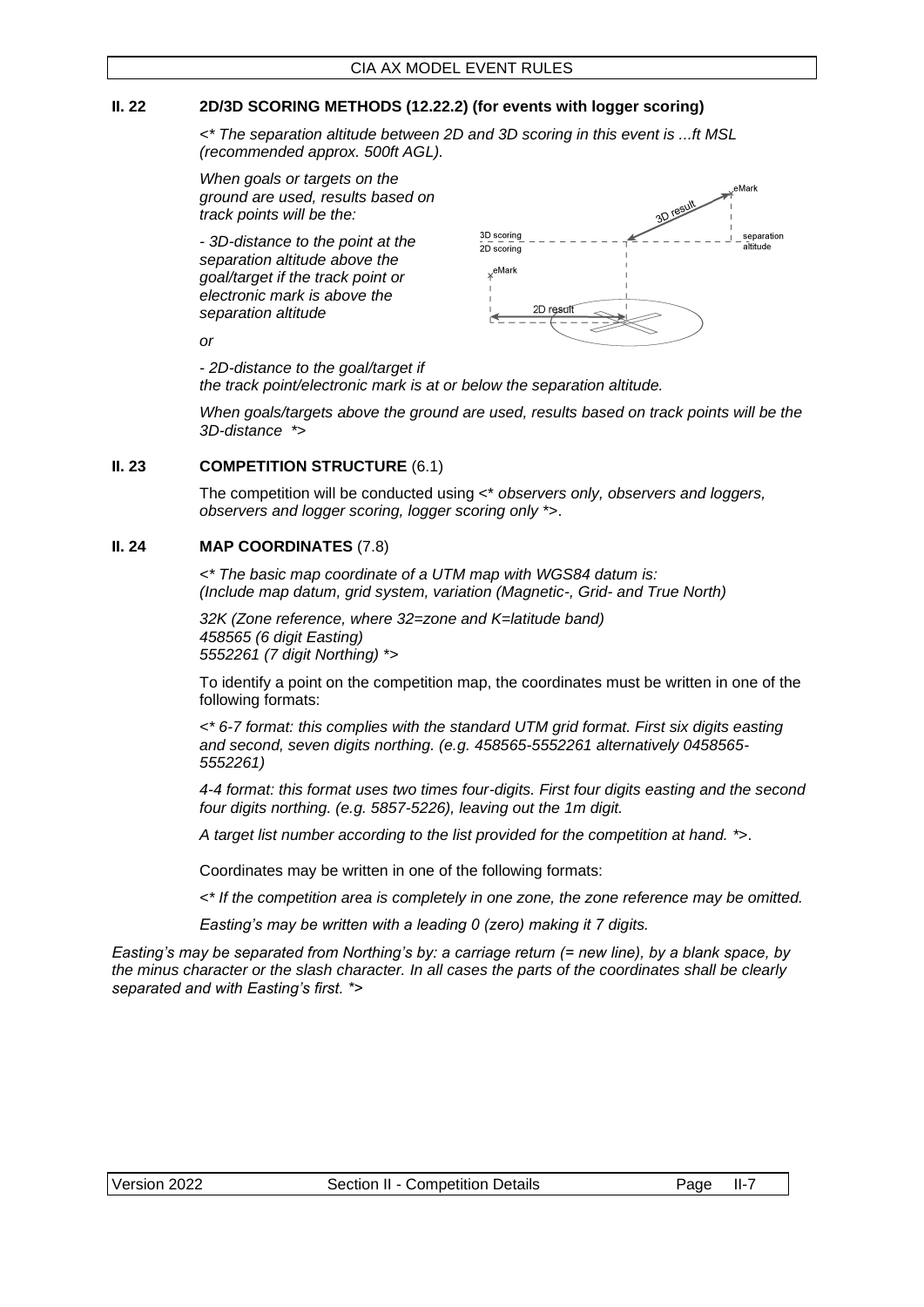### <span id="page-15-0"></span>**SECTION III - RULES**

#### <span id="page-15-1"></span>**CHAPTER 1 - OBJECTIVES**

#### <span id="page-15-2"></span>**1.1 OBJECTIVES (S1 5.2)**

THE OBJECTIVES OF THE EVENT ARE:

- TO DETERMINE THE CHAMPION PILOT;
- TO STIMULATE THE DEVELOPMENT OF AEROSTATION BY AN INTERNATIONAL COMPARISON OF PERFORMANCE OF PILOTS AND AEROSTATS;
- TO REINFORCE FRIENDSHIP AMONGST AERONAUTS OF ALL NATIONS.

#### <span id="page-15-3"></span>**1.2 DEFINITION OF A CHAMPION (S1 5.8)**

- 1.2.1 THE WINNING COMPETITOR SHALL BE THE COMPETITOR WITH THE HIGHEST AGGREGATE SCORE AT THE END OF THE EVENT.
- 1.2.2 The winning nation shall be the NAC with the best Nation Ranking at the end of the event.
- 1.2.3 TO BE RECOGNIZED AS A FIRST CATEGORY SPORTING EVENT AND FOR A CHAMPION TO BE DECLARED, AT LEAST THREE TASKS MUST HAVE BEEN COMPLETED ON NOT LESS THAN TWO SEPARATE FLIGHTS.

#### <span id="page-15-4"></span>**1.3 INTERPRETATION OF ENGLISH WORDING**

- 1.3.1 **Shall** and **Must** mean the application is mandatory. Failure to comply will normally lead to a penalty, disadvantageous interpretation or other disadvantages.
- 1.3.2 **Should** means that the application is recommended. Failure to comply may lead to penalties, disadvantageous interpretation or other disadvantages.
- 1.3.3 **May** means that the application is optional.

#### <span id="page-15-5"></span>**1.4 DOCUMENTATION**

The following documents will be inspected when each competitor registers on arrival at the Event.

- a. Pilot License
- b. Pilot Log Book
- c. Balloon Log Book
- d. Certificate of Airworthiness
- e. Certificate of Registration
- f. Certificate of Insurance
- g. FAI Sporting License
- h. Passport or Identity Document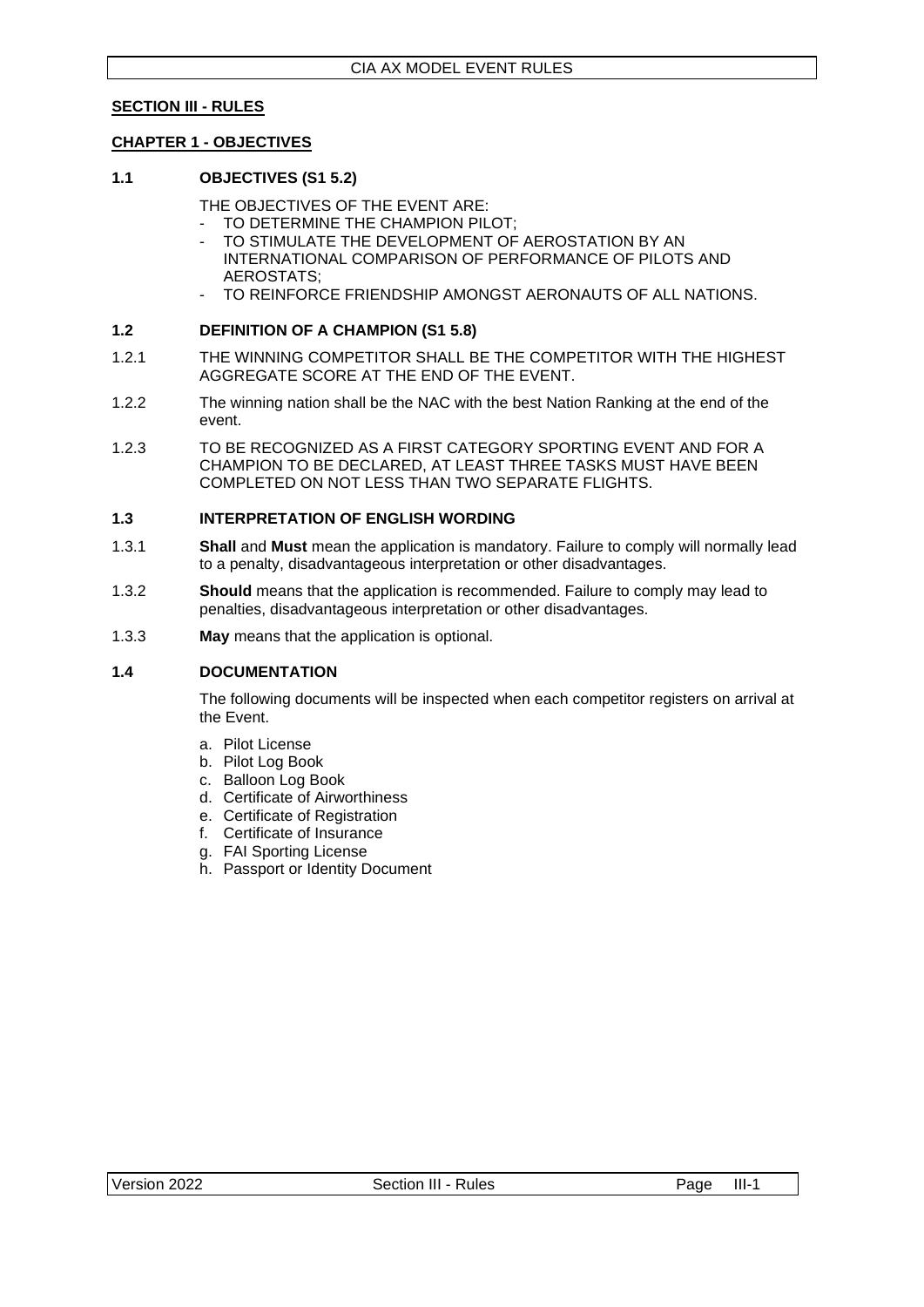### <span id="page-16-0"></span>**CHAPTER 2 - ENTRY CONDITIONS**

### <span id="page-16-1"></span>**2.1 COMPETITOR (GS 4.5.2 part, S1 5.5.5)**

- 2.1.1 A PERSON ENTERED AND COMPETING IN A SPORTING EVENT.
- 2.1.2 AFTER THE BEGINNING OF THE GENERAL BRIEFING OF A FIRST CATEGORY SPORTING EVENT, NO CHANGE OF COMPETITOR IS PERMITTED.

### <span id="page-16-2"></span>**2.2 COMPETITOR'S RIGHTS OF REPRESENTATION (GS 4.6.1, S1 5.1.1)**

- 2.2.1 IN FIRST CATEGORY INTERNATIONAL SPORTING EVENTS, A COMPETITOR REPRESENTS THE NAC THAT ISSUED THE FAI SPORTING LICENCE, UNLESS HE BELONGS TO A INTERNATIONAL TEAM.
- 2.2.2 A flight crew and/or passenger flying in the basket, other than the appointed observer, must represent the same NAC as the competitor, or if not holding a sporting license, may not have represented a different NAC in any previous national, continental or world championship or WAG in the previous 5 years.
- 2.2.3 WORLD CHAMPIONSHIPS, CONTINENTAL REGIONAL CHAMPIONSHIPS AND SPECIAL INTERNATIONAL SPORTING EVENTS can be held in the following categories:

GENERAL: WITH NO GENDER OR AGE LIMITATION.

- FEMALE: WHERE ALL PERSONS ON BOARD OF THE AEROSTAT, EXCEPT FOR COMPETITION OFFICIALS, MUST BE FEMALE.
- JUNIOR: WHERE ALL PERSONS ON BOARD OF THE AEROSTAT, EXCEPT FOR COMPETITION OFFICIALS, MUST BE AGED LESS THAN the age limit defined in S1.

#### <span id="page-16-3"></span>**2.3 QUALIFICATION (S1 5.6.4.1)**

PILOTS-IN-COMMAND SHALL HAVE BEEN AUTHORIZED TO ACT AS PILOT-IN-COMMAND OF THAT SUB-CLASS OF AEROSTAT FOR WHICH THE FIRST CATEGORY EVENT IS HELD, AT LEAST TWELVE MONTHS PRIOR TO THE START OF THE EVENT. EACH PILOT-IN-COMMAND SHALL HAVE ACCUMULATED AT LEAST 50 HOURS AS PILOT-IN-COMMAND OF AEROSTATS OF THAT SUB-CLASS BY THE CLOSING ENTRY DATE.

### <span id="page-16-4"></span>**2.4 SPORTING LICENCE (GS 3.1.2 part)**

THE HOLDER OF A SPORTING LICENCE ACKNOWLEDGES THAT HEKNOWS AND UNDERSTANDS THE FAI SPORTING CODE AND COMMITS HIMSELF TO ABIDE BY IT.

### <span id="page-16-5"></span>**2.5 ENTRY**

The completed entry form and entry fee for each competitor must reach the organisers by the closing entry date, except in the case of extra places offered by the organisers.

### <span id="page-16-6"></span>**2.6 ACKNOWLEDGEMENT**

A competitor who has not received an acknowledgement of his entry within seven days after the closing entry date should make inquiries of the organisers.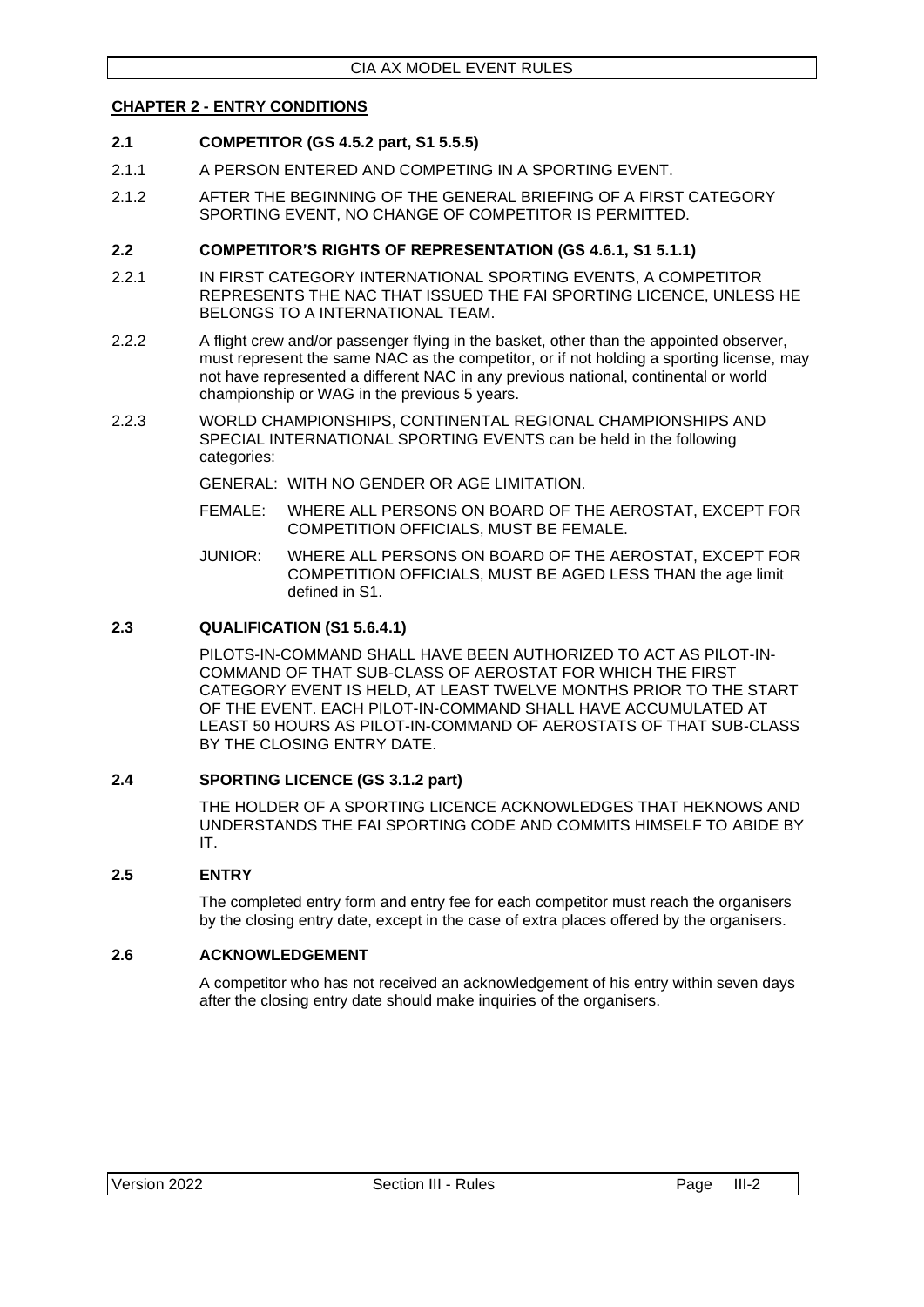### <span id="page-17-0"></span>**2.7 ACCEPTANCE OF SPORTING CODE, RULES AND REGULATIONS (GS 4.10.1)**

THE ENTRANTS AND COMPETITORS ARE REQUIRED TO KNOW, UNDERSTAND, ACCEPT AND ABIDE BY THE SPORTING CODE AND THE RULES AND REGULATIONS FOR THE EVENT, AND BY ENTERING ARE DEEMED TO ACCEPT THEM WITHOUT RESERVATION. THEY SHOULD APPRECIATE THAT THEY REPRESENT THE NATIONAL TEAM OF THEIR NAC AND THAT THEY SHOULD COMPETE IN A SPORTING MANNER AND THAT THEIR BEHAVIOUR MUST BE BEYOND REPROACH.

### <span id="page-17-1"></span>**2.8 WAIVER**

By entering the Event, a competitor waives any right of action against the organiser, the owner of any site and their respective members, employees or personnel for any loss or damage sustained by him in consequence of any act or omission on their part, or on the part of other competitors.

### <span id="page-17-2"></span>**2.9 LIABILITY TO THIRD PARTIES**

By entering an Event a competitor assumes all liability for injury, loss or damage to third parties or their property caused by himself or his crew.

### <span id="page-17-3"></span>**2.10 SAFETY**

Any meteorological report or forecast, or other safety or navigational information, is provided in good faith for the guidance of competitors. Officials may be appointed to regulate the inflation and launching of balloons. However, nothing shall diminish the responsibility of competitors under this chapter.

### <span id="page-17-4"></span>**2.11 RESPONSIBILITY (S1 An3 3)**

ENTRANTS AND COMPETITORS REMAIN COMPLETELY RESPONSIBLE FOR THE SAFE OPERATION OF THEIR AEROSTATS AT ALL STAGES OF INFLATION, LAUNCH, FLIGHT AND LANDING. THEY MUST ENSURE THAT THEIR EQUIPMENT, THEIR CREW AND THEIR OWN LEVEL OF SKILL AND EXPERIENCE ARE SUITABLE FOR THE CONDITIONS IN THEIR OWN JUDGEMENT. A COMPETITOR IS RESPONSIBLE FOR ALL THE ACTIONS OF HIS CREW DURING THE EVENT.

### <span id="page-17-5"></span>**2.12 CONDUCT (S1 An3 4)**

ENTRANTS AND COMPETITORS AND THEIR CREWS ARE REQUIRED TO BEHAVE IN A SPORTSMANLIKE MANNER, AND TO COMPLY WITH THE DIRECTIONS OF EVENT OFFICIALS. INCONSIDERATE BEHAVIOUR SHALL BE PENALISED BY THE EVENT DIRECTOR.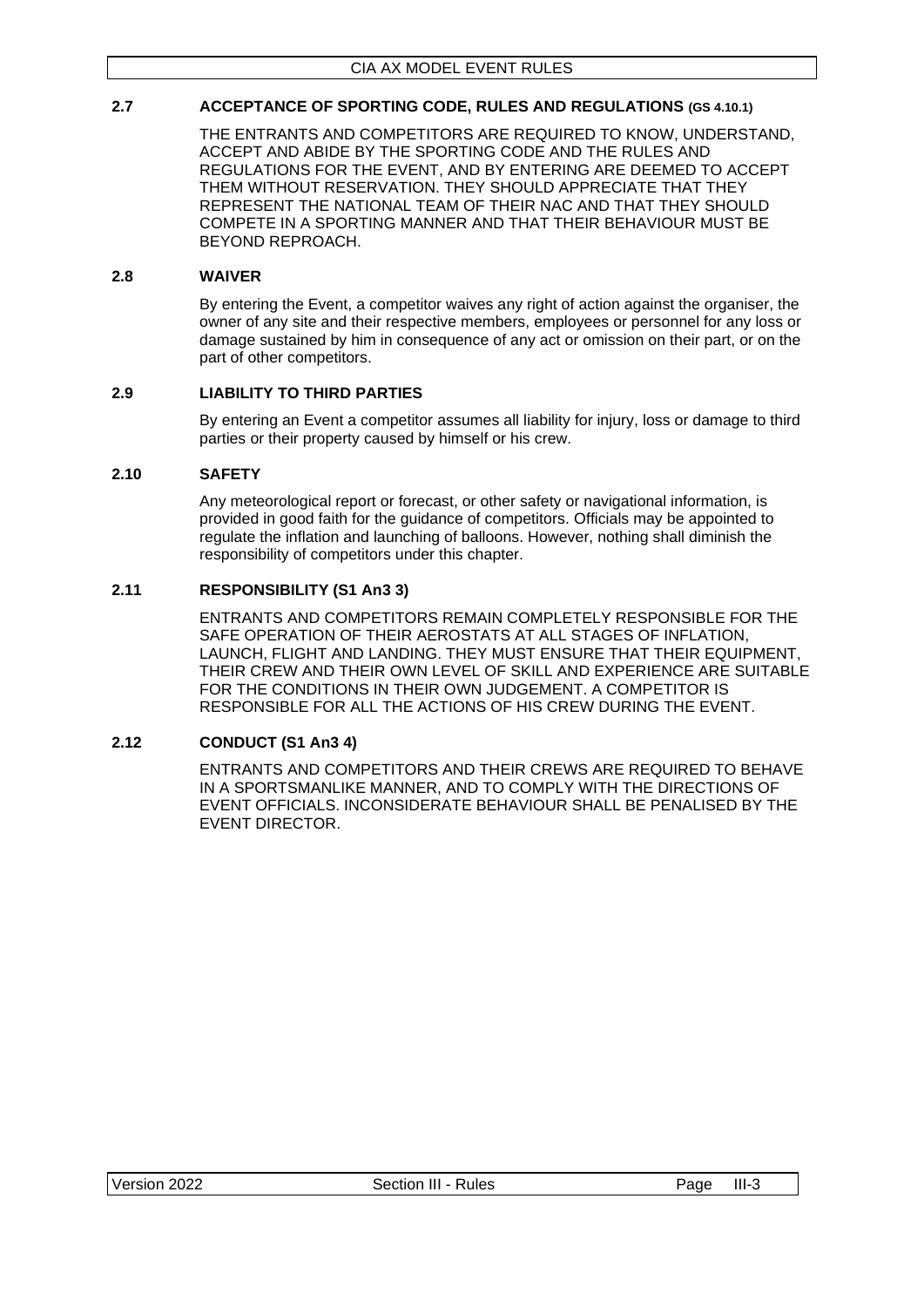### <span id="page-18-0"></span>**CHAPTER 3 - BALLOON QUALIFICATIONS**

### <span id="page-18-1"></span>**3.1 DEFINITION OF A BALLOON (S1 2.1.1.2)**

- 3.1.1 Aerostat an aircraft lighter-than-air. Free balloon - an aerostat supported statically in the air, with no means of propulsion by any power source.
- 3.1.2 SUB-CLASS AX FREE BALLOONS WHICH OBTAIN THEIR BUOYANCY SOLELY AS A RESULT OF HEATING AIR. THE ENVELOPE MAY CONTAIN NO GASES OTHER THAN AIR AND THE NORMAL PRODUCTS OF COMBUSTION.
- 3.1.3 The use of vents which are designed to propel a balloon is prohibited. Turning vents may only be operated in flight for the purpose of orienting the basket. Prolonged or excessive use of the turning vents is prohibited. Penalty 250 to 500 task points.

### <span id="page-18-2"></span>**3.2 FUEL**

Each balloon shall carry sufficient fuel to complete the flight with an adequate reserve. Lack of fuel to complete a flight shall not be grounds for protest.

#### <span id="page-18-3"></span>**3.3 NOMINATION OF BALLOON**

Each competitor shall nominate the balloon he is to fly during the Event. No change of balloon may be made after the start of the first task briefing, except as provided in these rules. The maximum size category is AX8 (3000cbm/105000cft). For specific events e.g. alpine balloon events, other categories may be specified in Section II.

### <span id="page-18-4"></span>**3.4 AIRWORTHINESS (S1 5.5.3)**

AEROSTATS FLOWN IN THE EVENT MUST HAVE CURRENT CERTIFICATES OF REGISTRATION AND AIRWORTHINESS, OR IN PLACE OF THE LATTER, AN EQUIVALENT DOCUMENT FROM THE RECOGNIZED AUTHORITY OF THE NATION CONCERNED. THE ORGANIZERS ARE EMPOWERED TO REJECT ANY AEROSTAT WHICH IN THEIR OPINION IS NOT OF A REASONABLE STANDARD OF AIRWORTHINESS.

### <span id="page-18-5"></span>**3.5 DAMAGE**

- 3.5.1 If a balloon is damaged during the Event, it may be repaired. Damaged components may be replaced or repaired, except that a complete envelope may be replaced only at the discretion of the Director.
- 3.5.2 Any damage to a balloon affecting its airworthiness must be reported to the Director before it is entered for a further flight, and the balloon may only be flown after approval of any repairs. Penalty: up to 1000 competition points.

### <span id="page-18-6"></span>**3.6 AUTOMATIC FLIGHT CONTROLS (S1 5.9.2)**

ANY DEVICE DESIGNED TO ACT AS AN AUTOMATIC FLIGHT CONTROL IS PROHIBITED, REGARDLESS OF THE SPECIFIC NATURE OF THE DEVICE.

### <span id="page-18-7"></span>**3.7 ALTIMETER**

Each balloon shall carry a serviceable altimeter.

### <span id="page-18-8"></span>**3.8 COMPETITION NUMBERS**

The organiser will provide two banners (as specified in the COH) which will be displayed on opposite sides of the basket during tasks. All crew vehicles shall be clearly identified on opposite sides with competition numbers.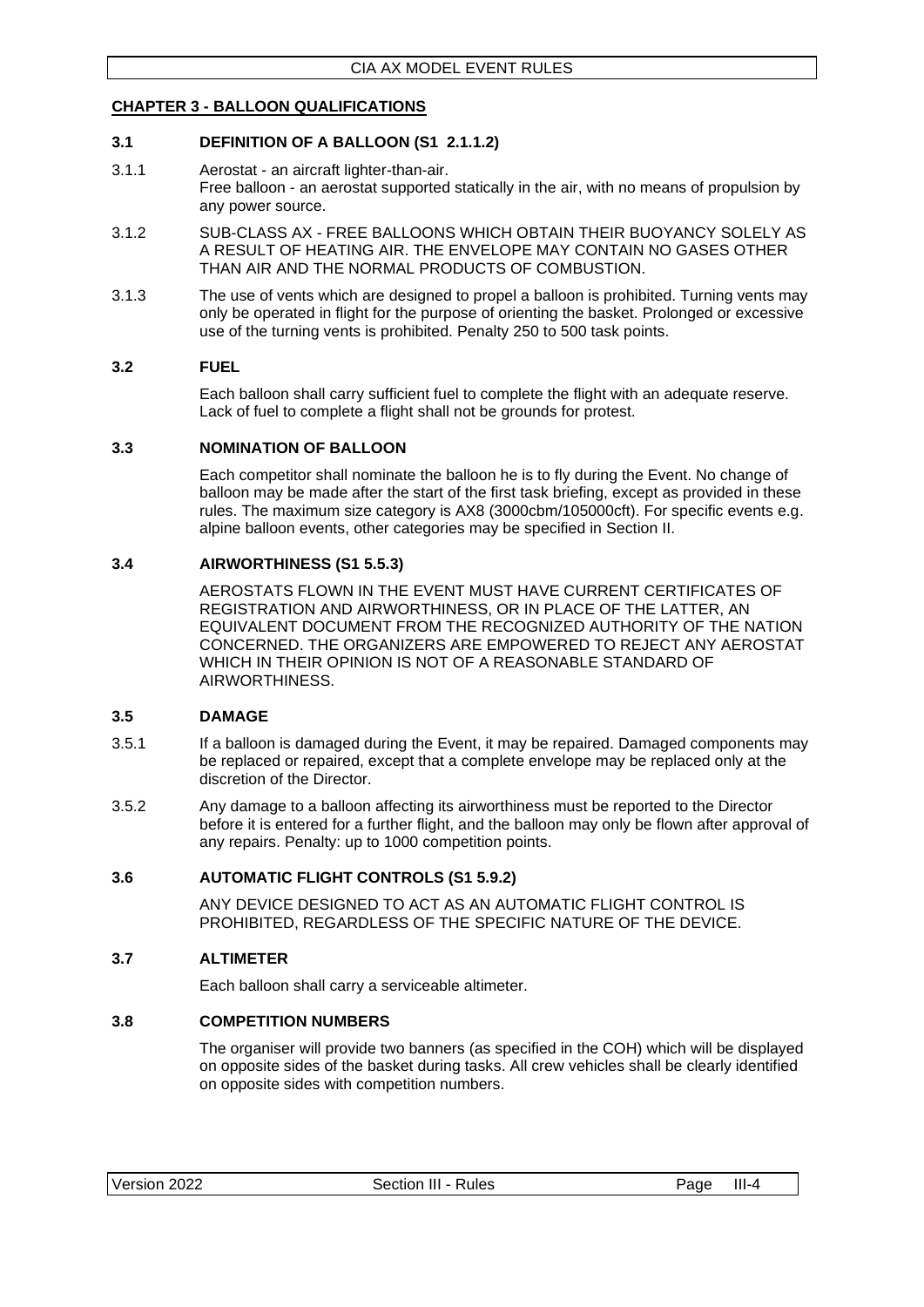### <span id="page-19-0"></span>**3.9 BASKET**

The term "basket" includes any crew or passenger compartment, regardless of its construction.

### <span id="page-19-1"></span>**3.10 RETRIEVE**

- 3.10.1 Retrieve Crew shall not be within any MMA or within 100 m radius of a target except with permission and in presence of an official. Crews are not allowed to make permanent marks on an intersection (temporary marks are permitted, e.g. paper).
- 3.10.2 All vehicles used to aid the retrieval of a balloon shall be marked with the competition number.
- 3.10.3 Retrieve vehicles shall not be parked within any MMA or within 100m of a goal/target set by the Director or selected by the competitor.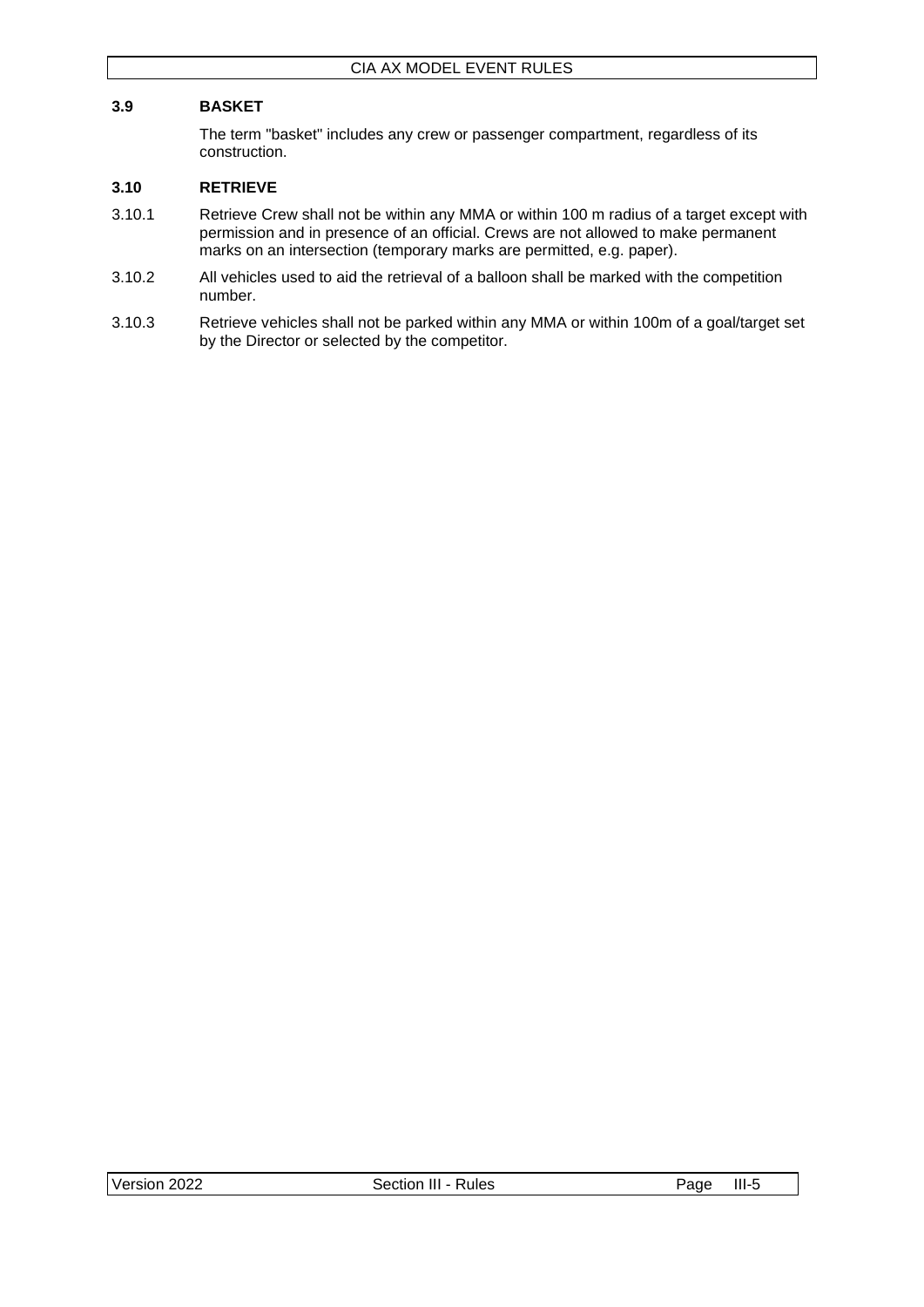### <span id="page-20-0"></span>**CHAPTER 4 - ORGANIZATION OFFICIALS**

### <span id="page-20-1"></span>**4.1 EVENT DIRECTOR (GS 5.5.1)**

- 4.1.1 THE EVENT DIRECTOR SHALL BE IN OVERALL OPERATIONAL CHARGE OF THE EVENT. HE SHALL HAVE A DEPUTY DIRECTOR AND TECHNICAL OFFICIALS TO ASSIST HIM. THE EVENT DIRECTOR AND DEPUTY SHALL BE APPROVED BY THE CIA.
- 4.1.2 THE EVENT DIRECTOR IS RESPONSIBLE FOR THE GOOD MANAGEMENT, SMOOTH AND SAFE RUNNING OF THE EVENT. HE SHALL MAKE OPERATIONAL DECISIONS IN ACCORDANCE WITH THE RULES OF THE SPORTING CODE AND COMPETITION RULES. HE CAN PENALISE OR DISQUALIFY A COMPETITOR FOR MISCONDUCT OR INFRINGEMENT OF THE RULES. HE SHALL ATTEND MEETINGS OF THE INTERNATIONAL JURY AND GIVE EVIDENCE IF REQUESTED.
- 4.1.3 In these rules the word "Director" may be used instead of "Event Director".

### <span id="page-20-2"></span>**4.2 STEWARDS (GS 5.5.2)**

4.2.1 STEWARDS ARE ADVISORS TO THE DIRECTOR. THEY WATCH OVER THE CONDUCT OF THE EVENT AND REPORT ANY UNFAIRNESS OR INFRINGEMENT OF THE REGULATIONS OR BEHAVIOUR PREJUDICIAL TO THE SAFETY OF OTHER COMPETITORS OR THE PUBLIC OR IN ANY WAY HARMFULL TO THE SPORT. THEY ASSEMBLE INFORMATION AND FACTS CONCERNING MATTERS TO BE CONSIDERED BY THE INTERNATIONAL JURY.

They advise the Director on interpretation of the rules and regulations and on penalties

4.2.2 A STEWARD HAS NO EXECUTIVE POWERS. HE MUST NOT BE A MEMBER OF THE ORGANISING COMMITTEE. A STEWARD MAY ATTEND A MEETING OF THE INTERNATIONAL JURY AS AN OBSERVER OR WITNESS.

### <span id="page-20-3"></span>**4.3 DUTIES OF THE INTERNATIONAL JURY (GS 5.4.1.1, 5.4.2.4, 5.4.2.5. S1 5.10 part)**

- 4.3.1 MATTERS OF ADVICE, ARBITRATION OR RULE INTERPRETATION, SHALL BE THE RESPONSIBILITY OF THE INTERNATIONAL JURY, HAVING BEEN APPOINTED BY THE CIA.
- 4.3.2 IN ADDITION TO BEING CHAIRMAN AT JURY MEETINGS, THE PRESIDENT HAS THE RIGHT TO REQUIRE THE ORGANISERS TO ABIDE BY THE FAI SPORTING CODE AND THE PUBLISHED RULES AND REGULATIONS FOR THE EVENT. IF THE ORGANISERS FAIL TO DO SO, THE PRESIDENT OF THE JURY HAS THE POWER TO STOP THE EVENT UNTIL A JURY MEETING HAS CONSIDERED THE SITUATION
- 4.3.3 THE JURY HAS THE RIGHT TO TERMINATE THE EVENT IF THE ORGANISERS FAIL TO ABIDE BY THE FAI SPORTING CODE AND PUBLISHED REGULATIONS. THEY MAY RECOMMEND TO THE FAI SECRETARY GENERAL THAT ALL ENTRY FEES BE RETURNED.
- 4.3.4 A JURY MEMBER MUST POSSESS A THOROUGH KNOWLEDGE OF THE RELEVANT SPORTING CODE AND THE RULES AND REGULATIONS FOR THE EVENT. AT LEAST ONE JURY MEMBER IS TO BE ON SITE DURING COMPETITION OPERATIONS.

### <span id="page-20-4"></span>**4.4 SAFETY OFFICER (S1 5.11.1)**

- 4.4.1 THE SAFETY OFFICER SHALL BE APPROVED BY THE CIA.
- 4.4.2 THE SAFETY OFFICER SHALL GIVE ADVICE TO THE EVENT DIRECTOR ON ANY MATTERS REGARDING SAFETY. MANDATORY OPERATIONAL PROCEDURES FOR THE SAFETY OFFICER ARE CONTAINED IN THE SOH.

|  | 2022<br>Version | Rules<br>Sectior<br>Ш | $III-6$<br>'age |
|--|-----------------|-----------------------|-----------------|
|--|-----------------|-----------------------|-----------------|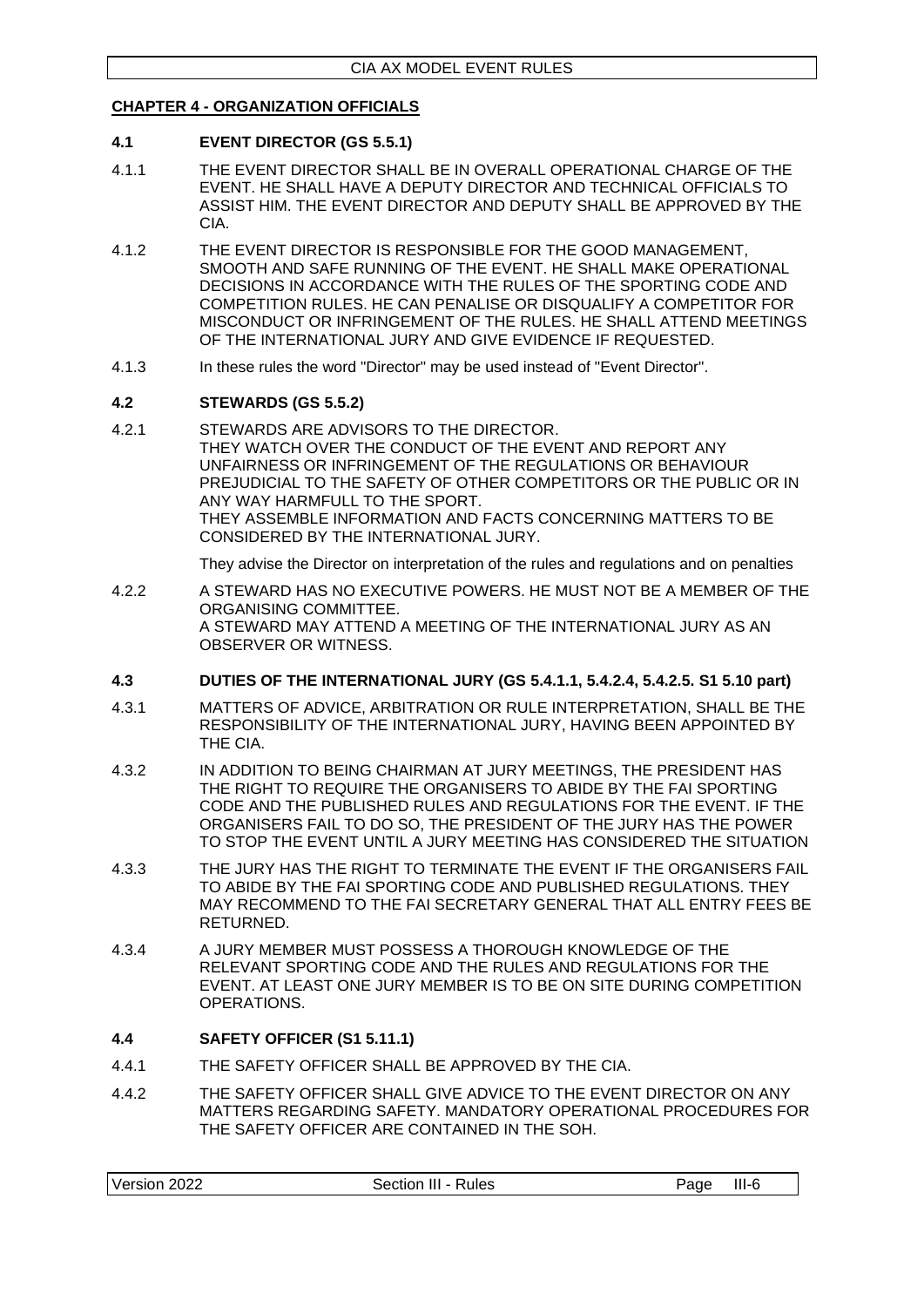### <span id="page-21-0"></span>**CHAPTER 5 - COMPLAINTS AND PROTESTS**

#### <span id="page-21-1"></span>**5.1 ASSISTANCE (GS 6.2.6 S1 An3 7.1)**

AT ANY TIME DURING AN EVENT, A COMPETITOR(S), OR A TEAM LEADER(S) IN CASE OF AN EVENT WITH NATIONAL TEAMS, WHO IS (ARE) DISSATISFIED WITH ANY MATTER MUST FIRST ASK THE APPROPRIATE OFFICIAL FOR ASSISTANCE.

HE MAY ASK FOR HIS RESULT OR POINTS SCORE TO BE CHECKED, OR THE CALCULATION TO BE EXPLAINED.

IF STILL DISSATISFIED, THE COMPETITOR(S), OR THE TEAM LEADER(S) IN CASE OF AN EVENT WITH NATIONAL TEAMS, MAY THEN COMPLAIN TO THE EVENT DIRECTOR OR, WHERE APPLICABLE, DIRECTLY TO THE OFFICIAL CONCERNED.

### <span id="page-21-2"></span>**5.2 COMPLAINT (GS 6.2.2, S1 An3 7)**

- 5.2.1 The purpose of a complaint is to obtain a correction without the need to make a formal protest.
- 5.2.2 A COMPLAINT IS A REQUEST BY A COMPETITOR TO THE DIRECTOR TO INVESTIGATE ANY MATTER IN WHICH THE COMPETITOR IS DISSATISFIED.
- 5.2.3 A FORMAL COMPLAINT MUST BE SUBMITTED IN ENGLISH AND IN WRITING AND WILL RECEIVE A WRITTEN REPLY.
- 5.2.4 COMPLAINTS SHALL BE HANDED OR TRANSMITTED BY THE COMPETITOR TO THE EVENT DIRECTOR OR HIS DESIGNATED OFFICIAL, WHO WILL ACKNOWLEDGE RECEIPT AND RECORD THE TIME OF RECEIPT.

### <span id="page-21-3"></span>**5.3 COMMUNICATION (S1 An3 7.7)**

REPLIES TO COMPLAINTS SHALL BE POSTED ON THE OFFICIAL NOTICE BOARD AT FIXED TIMES, ANNOUNCED IN ADVANCE BY THE DIRECTOR.

### <span id="page-21-4"></span>**5.4 PUBLICATION (S1 An3 7.7)**

THE DIRECTOR MAY AT HIS DISCRETION PUBLISH THE TEXT OF ANY FORMAL COMPLAINT TOGETHER WITH HIS REPLY. IF REQUESTED BY THE COMPETITOR, HE MUST DO THIS.

### <span id="page-21-5"></span>**5.5 PROTEST (S1 An3 8, GS 6.3.6)**

5.5.1 IF DISSATISFIED WITH THE DECISION ON A COMPLAINT MADE DURING AN EVENT, A COMPETITOR, OR A TEAM LEADER IN THE CASE OF AN EVENT WITH NATIONAL TEAMS, HAS THE RIGHT OF PROTEST. IF A COMPETITOR HAS NO SEPARATE TEAM LEADER, HE MAY LODGE THE PROTEST HIMSELF. NO PERSON (COMPETITOR OR TEAM LEADER DEPENDING ON THE EVENT CATEGORY) IS PERMITTED TO PRESENT TWO CONSECUTIVE PROTESTS ON THE SAME INCIDENT.

THE PROTEST MUST BE ACCOMPANIED BY THE PAYMENT OF A PROTEST FEE.

- 5.5.2 DECLARATIONS OF INTENTION TO PROTEST AND PROTESTS SHALL BE HANDED OR TRANSMITTED BY THE COMPETITOR TO THE EVENT DIRECTOR OR HIS DESIGNATED OFFICIAL, WHO WILL ACKNOWLEDGE RECEIPT AND RECORD THE TIME OF RECEIPT.
- 5.5.3 A COMPETITOR WHO HAS MADE A PROTEST HAS THE RIGHT TO MAKE A VERBAL PRESENTATION OF HIS CASE TO THE JURY. HE MAY BE ASSISTED BY AN INTERPRETER OR ADVISOR OF HIS CHOICE DURING THIS MEETING.
- 5.5.4 THE TEXT OF ALL PROTESTS AND THE DECISIONS OF THE JURY SHALL BE POSTED ON THE OFFICIAL NOTICE BOARD.

| Version<br>Section III - Rules<br>2022 | III-<br>Page |
|----------------------------------------|--------------|
|----------------------------------------|--------------|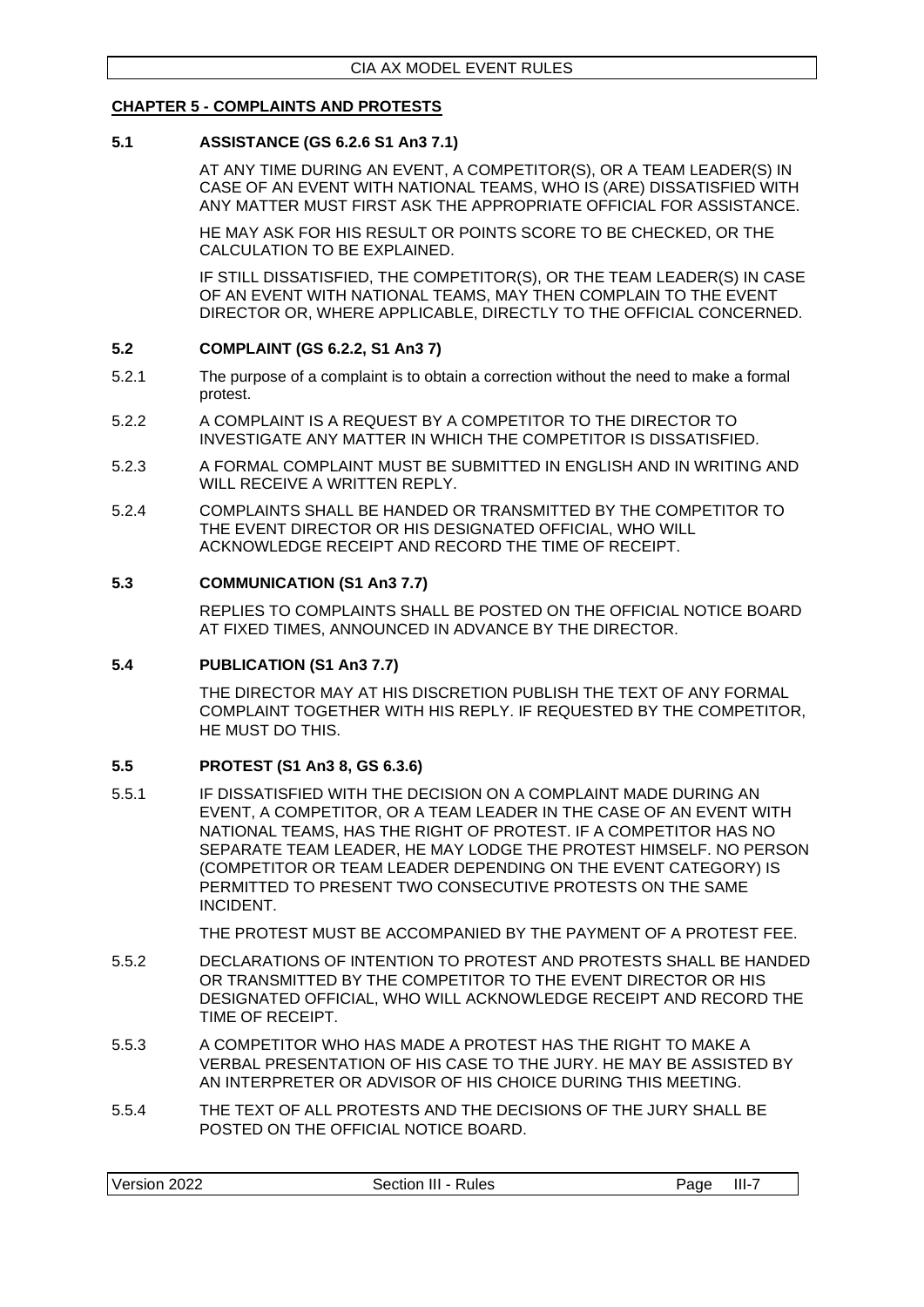### <span id="page-22-0"></span>**5.6 TIME LIMITS (S1 An3 7)**

### <span id="page-22-1"></span>**5.6.1 TIME LIMITS FOR COMPLAINTS**

- 5.6.1.1 COMPLAINTS MUST BE SUBMITTED AS SOON AS POSSIBLE AFTER THE EVENT GIVING RISE TO THE COMPLAINT AND MUST BE DEALT WITH EXPEDITIOUSLY.
- 5.6.1.2 Complaints concerning scoring must be made to the Director within eight hours of publication of the official scores for a task. The rest hours defined in the competition details will be disregarded for the purpose of the time limits.
- 5.6.1.3 Publication of a new version of official scores will only extend the complaint time in the matter concerned.

### <span id="page-22-2"></span>**5.6.2 TIME LIMITS FOR PROTESTS**

- 5.6.2.1 A competitor intending to protest, SHALL, WITHIN ONE HOUR OF THE REPLY TO HIS COMPLAINT, DECLARE HIS INTENTION TO PROTEST TO THE EVENT DIRECTOR.
- 5.6.2.2 WITHIN 8 HOURS OF THE REPLY TO HIS COMPLAINT THE COMPETITOR SHALL SUBMIT HIS PROTEST IN ENGLISH AND IN WRITING ACCOMPANIED BY THE PROTEST FEE. The rest hours defined in the competition details will be disregarded for the purpose of the time limits.

#### <span id="page-22-3"></span>**5.6.3 SHORTENED TIME LIMITS FOR COMPLAINTS AND PROTESTS (S1 An3 7.6, 8.6 part)**

- 5.6.3.1 COMPLAINTS MADE ON OR AFTER THE LAST DAY OF THE EVENT, MUST BE SUBMITTED to the Director within one hour of publication of the official scores.
- 5.6.3.2 PROTESTS MADE ON OR AFTER THE LAST DAY OF THE EVENT MUST BE SUBMITTED within one hour of the reply.
- 5.6.3.3 The Director shall announce the publication times for all task scores on the last flying day.
- 5.6.3.4 Time limits applying to scores published after 1300 on the day before the last flying day will also be reduced to one hour on or after the last flying day of the event.

### <span id="page-22-4"></span>**5.7 TREATMENT OF PROTESTS (GS 6.3.10)**

- 5.7.1 THE EVENT DIRECTOR MUST PRESENT THE PROTEST TO THE JURY PRESIDENT WITHOUT DELAY. THE JURY PRESIDENT SHALL CALL A MEETING OF THE JURY AS SOON AS POSSIBLE AND IN ANY CASE WITHIN 24 HOURS OF RECEIVING A PROTEST.
- 5.7.2 THE JURY SHALL HEAR ALL INVOLVED PARTIES ON THE MATTER OF ANY PROTEST, APPLYING THE RELEVANT FAI REGULATIONS AND THE RULES FOR THE EVENT.
- 5.7.3 THE PRESIDENT OF THE JURY SHALL REPORT THE RESULT AND A SUMMARY OF ANY RELEVANT CONSIDERATIONS IN WRITING TO THE EVENT DIRECTOR WITHOUT DELAY, WHO SHALL MAKE PUBLIC THE PRESIDENT'S REPORT.

### <span id="page-22-5"></span>**5.8 RETURN OF DEPOSIT (GS 6.3.8, 6.3.4)**

THE PROTEST FEE IS RETURNABLE ONLY IF THE PROTEST IS WITHDRAWN PRIOR TO THE BEGINNING OF THE EFFECTIVE TREATMENT OF THE PROTEST, OR IF IT IS DECIDED THAT THE PROTEST IS WELL FOUNDED.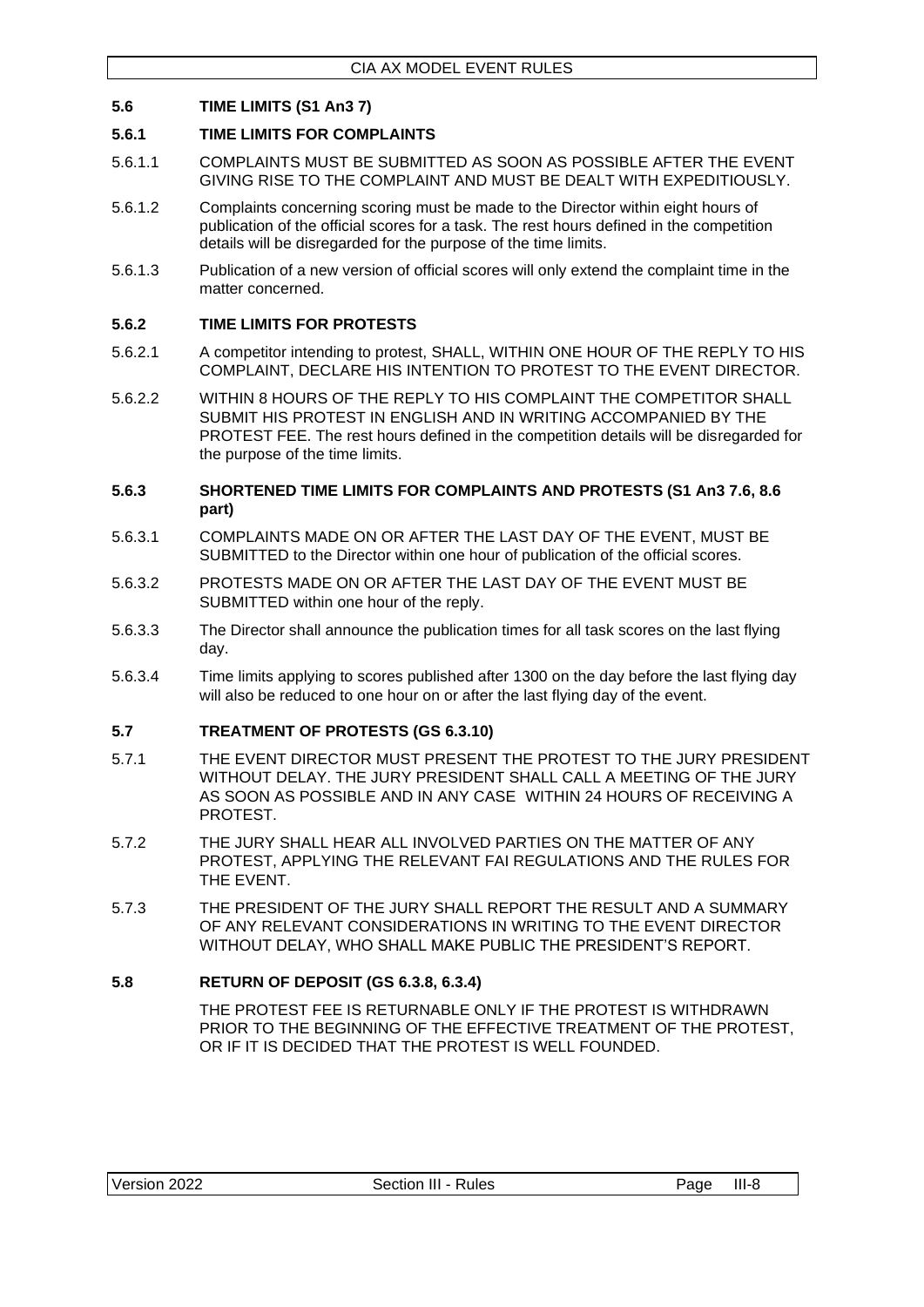### <span id="page-23-0"></span>**5.9 JURY APPROVAL OF SCORES & PRIZEGIVING (GS 5.4.2.7.2, 4.15.1)**

- 5.9.1 THE LAST ACTION OF THE JURY IS TO VERIFY AND APPROVE THE COMPETITION RESULTS OF THE EVENT AND DECLARE THE EVENT VALID PROVIDING IT HAS BEEN CONDUCTED IN ACCORDANCE WITH THE RULES AND THE DECISIONS OF THE JURY.
- 5.9.2 THE scores OF THE EVENT SHALL BE FINAL ONLY AFTER ALL PROTEST HAVE BEEN DEALT WITH BY THE JURY AND THE JURY HAS CEASED ITS FUNCTIONS. THE FINAL scores MUST BE MADE PUBLIC BEFORE THE PRIZE-GIVING IS HELD.
- 5.9.3 The Jury shall verify and sign the final total scores before they are made public.

### <span id="page-23-1"></span>**5.10 OFFICIAL NOTICE BOARD**

- 5.10.1 The Official Notice Board (ONB) is the place where all results, scores, replies to complaints and protests, and other official communications directly relating to the event will be published. It should be marked OFFICIAL NOTICE BOARD. All information posted shall be dated and timed.
- 5.10.2 The ONB will either be on-line or in paper format.
- 5.10.3 All information posted on the paper ONB will be additionally signed.
- 5.10.4 In case of unavailability of the on-line ONB, a fallback paper ONB will be installed and competitors shall be notified. In case of conflict between the on-line ONB and the paper ONB the paper ONB will prevail.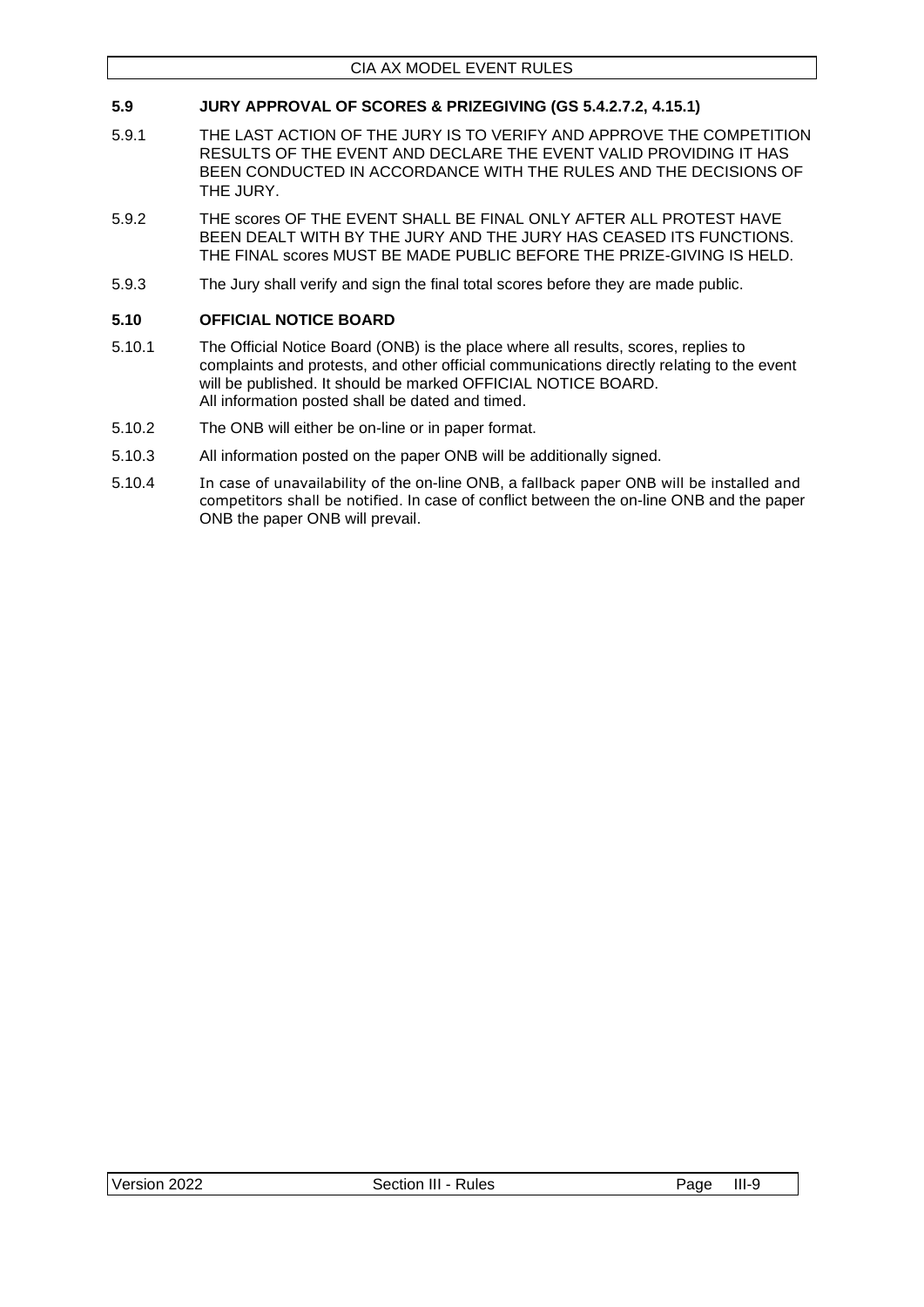### <span id="page-24-0"></span>**CHAPTER 6 – OBSERVERS AND LOGGERS**

### <span id="page-24-1"></span>**6.1 COMPETITION STRUCTURE**

The competition will be conducted as defined in Section II. Rules 6.2 to 6.8 apply only to competitions with observers

#### <span id="page-24-2"></span>**6.2 OBSERVERS**

An Observer is a competition official, responsible to the Chief Observer. His duties are primarily the impartial recording of particulars of positions, times, distances etc. achieved during a flight. He also has the duty to report any apparent infringement of these rules or of air law, and any case of inconsiderate behaviour towards landowners or the public by any competitor or crew member.

### <span id="page-24-3"></span>**6.3 APPOINTMENT**

At the task briefing an Observer will be appointed to each competitor. An Observer will not be appointed to the same competitor more than once. In WAG, World Championships and European Championships, the observer will not be of the same nationality as the competitor.

#### <span id="page-24-4"></span>**6.4 ASSISTANCE**

- 6.4.1 An observer may not assist the competitor with advice at any time. He should not attempt, to amplify, explain or interpret the rules to a competitor.
- 6.4.2 He may not handle the marker or any of the controls of the balloon during a task.
- 6.4.3 If he wishes, and is invited by the competitor, he may assist in the ground handling and inflation and, if flying, may assist with the final landing under the competitor's direction.

#### <span id="page-24-5"></span>**6.5 REQUEST TO WITNESS**

If an observer is asked by a competitor to record or witness any particular piece of information during a task he shall do so.

#### <span id="page-24-6"></span>**6.6 OBSERVER ON RETRIEVE**

- 6.6.1 When the observer is not flying, he will occupy a seat with a window in the retrieve vehicle and the crew must do their best to keep in visual contact with the balloon until the final marker has been dropped. The observer may not drive the vehicle. He may assist with map reading during the retrieve if asked to do so by the crew, at their responsibility.
- 6.6.2 It is the duty of the competitor and crew to convey the observer to the launch area, and to return him promptly to the Competition Center after measurement of results and recovery of the balloon.
- 6.6.3 In events using Observers, it is the duty of the retrieve crew to assist the Observer to locate the marker and measure its position. The Observer may not be left unaccompanied to search for a marker.

### <span id="page-24-7"></span>**6.7 PHOTOGRAPHY**

An Observer may not take a camera on board or engage in photography while flying, except by permission of the competitor, or if required by his duties.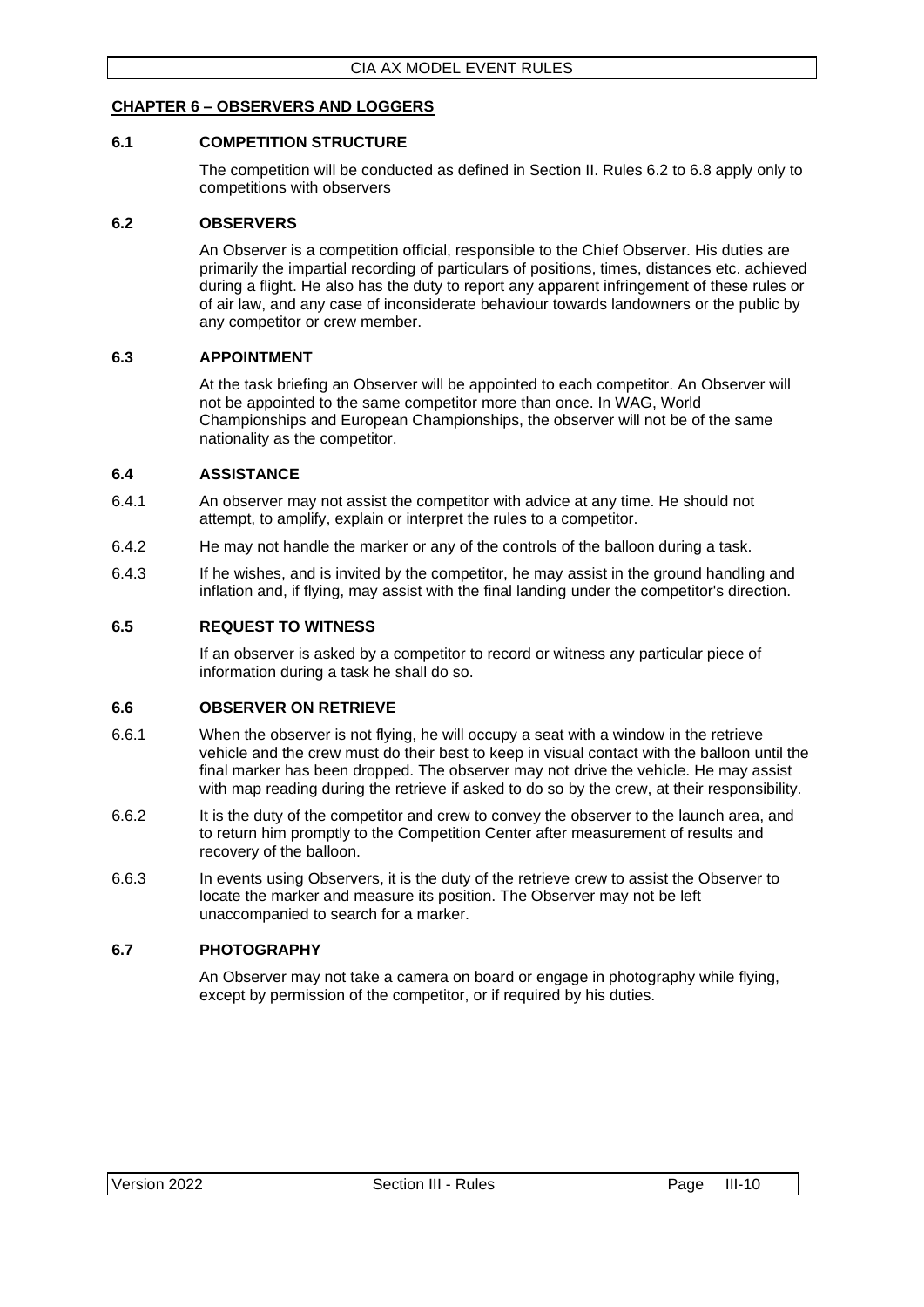### <span id="page-25-0"></span>**6.8 OBSERVER REPORT**

The competitor should read and sign the observer's report sheet after completion of the flight. If the competitor disagrees with any information on the sheet, it should be noted at the time of signing.

### <span id="page-25-1"></span>**6.9 GPS LOGGERS**

A GPS logger is a device that logs track and altitude of a balloon. The track points of the log will specify the position (latitude/longitude), the altitude (barometric or GPS altitude) and a time stamp. Devices enabling competitor's input may additionally be available depending on the type of logger. GPS loggers may be used in competition as an observation tool to monitor compliance with the rules, for task setting and for achieving a score or result. Competitors shall comply with the operational instructions on their use.

### <span id="page-25-2"></span>**6.10 HANDLING**

- 6.10.1 Rules on the handling of loggers are specified in Section II.
- 6.10.2 The competitor will take the logger with him after briefing, switch it on and attach it to his balloon before take-off on the appropriate spot.
- 6.10.3 After landing he will detach the logger, switch it off and return it to the competition centre.
- 6.10.4 At no time is the competitor allowed to open or interfere with the logger or its operation other than specifically instructed by the Director.

### <span id="page-25-3"></span>**6.11 FLIGHT REPORT FORM (FRF)** (in events without observers)

- 6.11.1 A flight report form (FRF) stating the take-off and landing place and time, estimated task results, landowner related issues and other relevant data shall be completed and signed by the competitor.
- 6.11.2 The competitor will return the
	- FRF
	- logger(s)
	- any unused marker

to the designated official(s) and sign off the return in a log sheet. Any undue delay in returning the above mentioned objects may be penalised.

### <span id="page-25-4"></span>**6.12 RESPONSIBILTY**

The competitor is responsible for any loss or damage between handing over and return of the logger.

### <span id="page-25-5"></span>**6.13 GPS-LOGGER FAILURE**

- 6.13.1 Reported malfunctions are considered failures only when they can be reproduced after flight. When a failure is found, the officials may ask the competitor to provide his GPS equipment to substitute the missing track information.
- 6.13.2 In case both the official track log and the competitor's GPS-equipment are not providing the necessary information to establish a result, the competitor will not receive a result based on track points. It is therefore in the competitor's interest to equip himself with a GPS that provides track information usable for scoring (position, altitude and time) and use the same set-up (time interval etc.) as the official logger.
- 6.13.3 An electronic mark recorded by a competitor's GPS-equipment can only be used if the equipment has been approved by the Director before the flight or specific rules under Section II have been followed. Otherwise the competitor will be scored to his nearest electronic mark of the official logger, nearest physical mark or landing position, whichever is best. A score to a track point will not be made.

|  | Version 2022 | $III -$<br>Rules<br>Section | Page | $III -$ |
|--|--------------|-----------------------------|------|---------|
|--|--------------|-----------------------------|------|---------|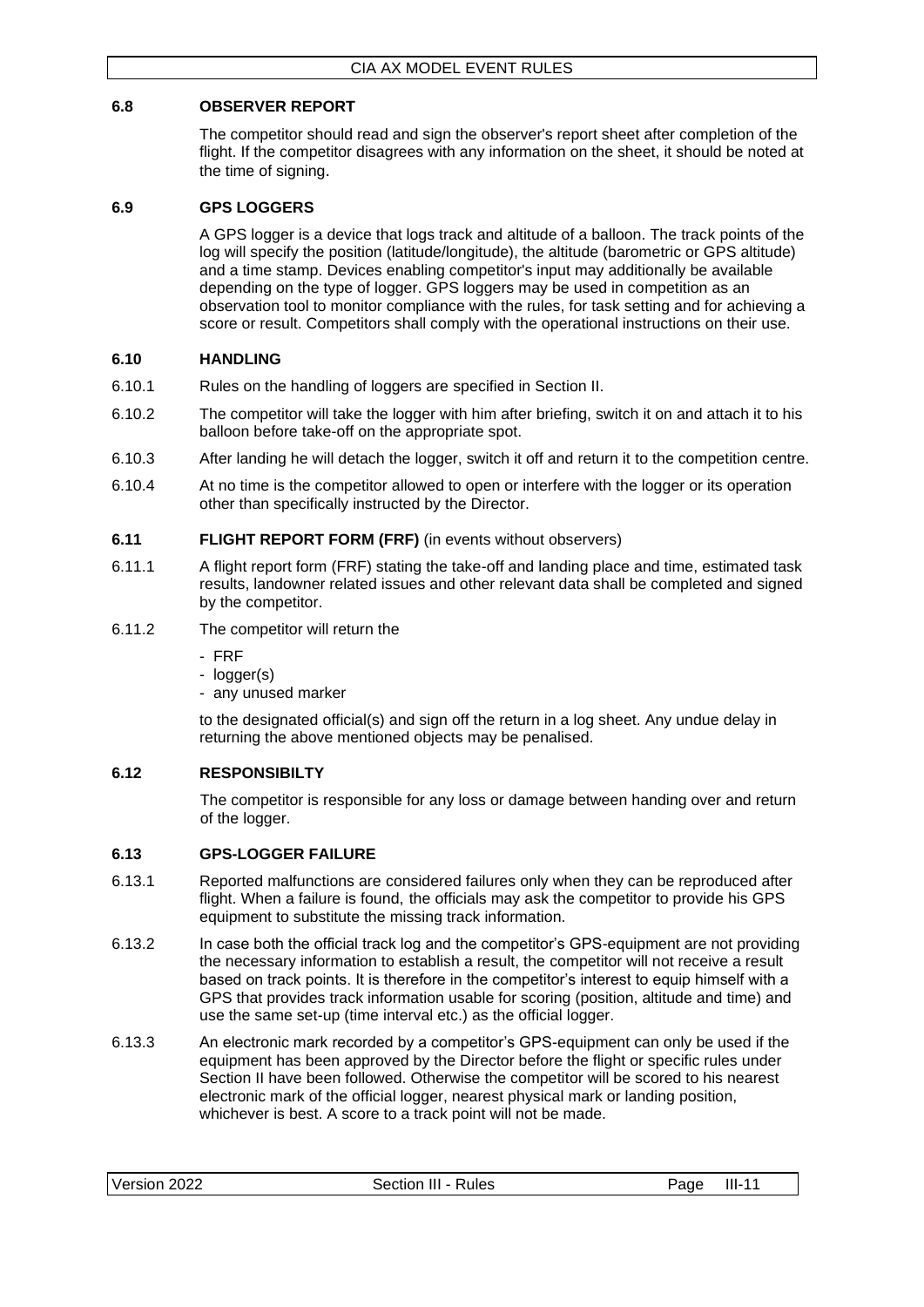### <span id="page-26-0"></span>**CHAPTER 7 - MAPS**

### <span id="page-26-1"></span>**7.1 CONTEST AREA**

An area defined by reference to the Official Competition Map, published at the start of the Event. Tasks will not be set, and results will not be measured, outside this area.

### <span id="page-26-2"></span>**7.2 OUT OF BOUNDS (OFB)**

The Director may define areas or airspaces as out of bounds. Take-Offs or contest landings in OFB Areas are prohibited and the competitor will achieve no result in the relevant task. Goal declarations in OFB areas or airspaces will be considered invalid. Competitors cannot achieve a valid mark, valid track point or result in OFB areas or airspaces.

### <span id="page-26-3"></span>**7.3 PROHIBITED ZONES (PZs)**

- 7.3.1 The Director may define airspace or areas as prohibited. A mark or track point inside red, yellow or blue PZ is valid unless the area is defined as OFB. The boundaries and, if applicable, the altitude limits in feet MSL, shall be published in writing for each PZ.
- 7.3.2 Circular PZs (cylinder or dome shape) shall be defined by the center point map reference and radius in meters and/or feet. PZs with natural boundaries shall be defined by marked copies of the competition map to each competitor individually.
- 7.3.3 There are three classifications of PZs, Red, Yellow and Blue.
- 7.3.4 A RED PZ is a restricted airspace and will include an upper altitude limit which a competitor shall not fly below. Ground handling is not permitted.
- 7.3.5 A YELLOW PZ is a restricted area where no take-offs, landings or ground handling are permitted.
- 7.3.6 A BLUE PZ is a restricted airspace and will include a lower altitude limit which a competitor shall not fly above.

### <span id="page-26-4"></span>**7.4 PZs IN FORCE**

At each task briefing PZs will be published as in force or not in force for competition purposes in that flight. This does not necessarily describe their operational activity or status for other aviation purposes.

### <span id="page-26-5"></span>**7.5 PZ INFRINGEMENT**

A competitor violating a PZ in force will be penalised by up to 1000 competition points, proportionally to the offence.

#### <span id="page-26-6"></span>**7.6 MAPS**

A competitor is required to carry a competition map in the basket. All published PZs, whether or not in force for the task, and all out-of-bounds areas shall be clearly and accurately marked on these maps. An adequate map of aeronautical restrictions must be carried, unless these are also marked on the competition map. A competitor violating this rule will be penalised up to 250 competition points.

### <span id="page-26-7"></span>**7.7 EARTH TO BE FLAT**

For scoring purposes the earth is flat. Calculations based on the map datum and grid system as specified in section II will be taken as accurate without rounding. Distance calculations will be made in 2D, except for results explicitly defined otherwise.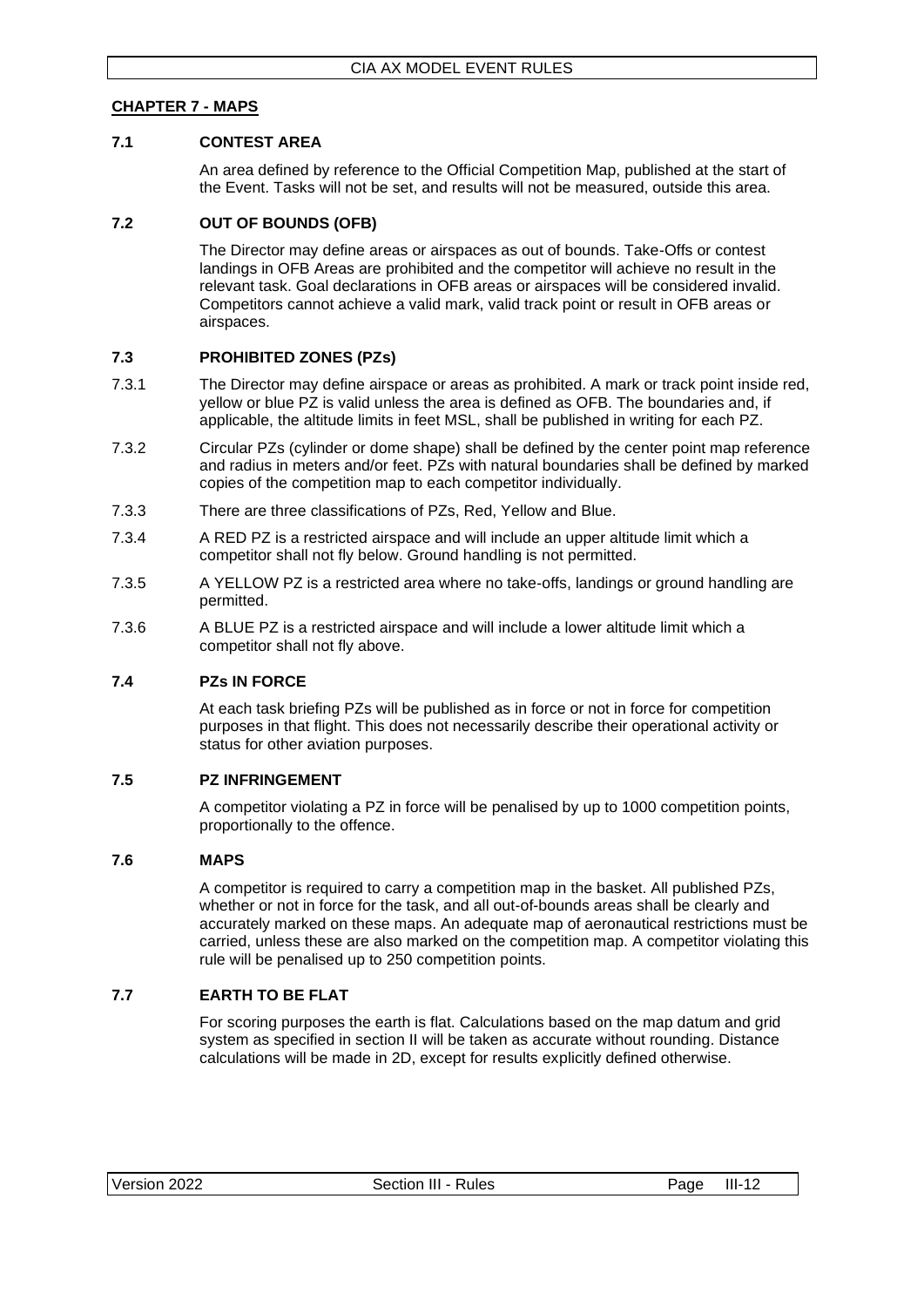### <span id="page-27-0"></span>**7.8 MAP COORDINATES**

To identify a point on the competition map, the coordinates must be written in eight-digit format (First four digits west/east and the second four digits south/north. Easting then Northing) or one of the formats as defined in Section II. For goal declaration of predefined goals, the complete goal number of the published list may be used. Penalty for inappropriate but unambiguous declarations is up to 100 task points.

### <span id="page-27-1"></span>**7.9 DEGREE REFERENCE**

Unless otherwise stated, directions are expressed in degrees referenced to the grid system printed on the competition map.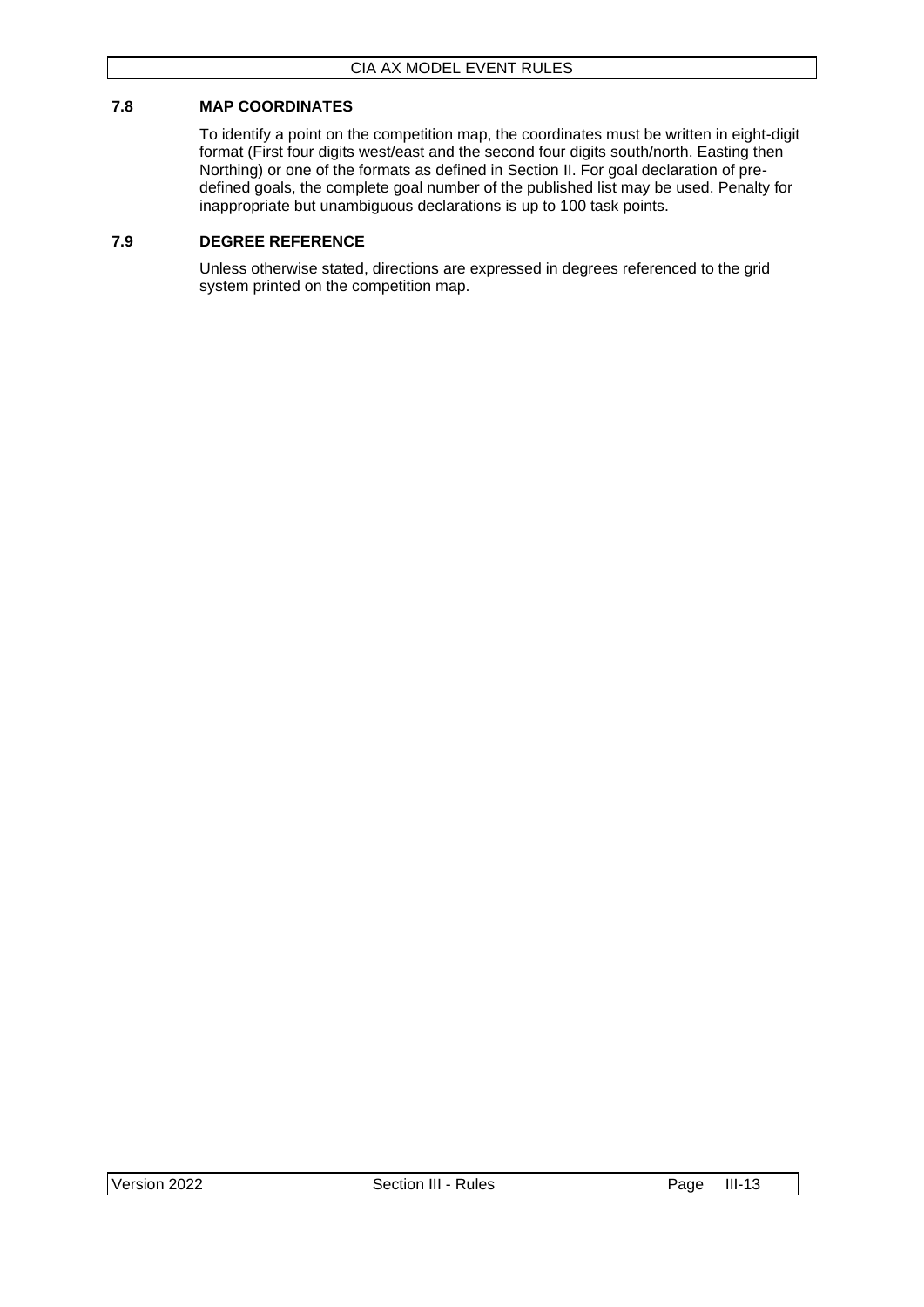#### <span id="page-28-0"></span>**CHAPTER 8 - PROGRAM, BRIEFINGS**

#### <span id="page-28-1"></span>**8.1 TASK PROGRAM**

The Event will consist of a series of tasks. The number and frequency of the tasks and rest periods are at the discretion of the Director. At the first task briefing on the day before the last planned flying day, the Director shall publish the remaining flying program.

#### <span id="page-28-2"></span>**8.2 VALID TASK (S1 5.9.1)**

- 8.2.1 A VALID TASK IS DEFINED AS ONE IN WHICH ALL ENTERED COMPETITORS WERE GIVEN A FAIR OPPORTUNITY TO MAKE A VALID TAKE-OFF, UNLESS THEY HAD WITHDRAWN OR HAD BEEN DISQUALIFIED.
- 8.2.2 The Director has the authority to cancel a task(s) for safety reasons and for reasons out of the control of the director, at any time before the official status task scores are published.
- 8.2.3 Tasks are not valid if less than 50% of the competitors take off.

### <span id="page-28-3"></span>**8.3 TASK SELECTION**

The Director shall select tasks from those described in Chapter 15. Particular tasks may be set more than once or not at all.

#### <span id="page-28-4"></span>**8.4 MULTIPLE TASKS**

- 8.4.1 The Director may set more than one task to be performed on one flight. The tasks will be scored separately, with a winning score of 1000 points before penalties for each task. The combination of tasks should aim at the possibility of winning each task independently.
- 8.4.2 Unless otherwise specified, tasks in a multiple task flight shall be flown in the order indicated in the task data, penalty up to 1000 task points in each task.
- 8.4.3 When markers are used, dropping the marker(s) of a task inside the set MMA indicates the completion of that task and the start of the follow on task, if applicable.
- 8.4.4 Competitors missing the MMA or choosing not to drop their marker(s) or when scoring by track points is indicated, are considered flying in the follow on task if they cross the boundary line (area, grid line, arc, etc.) or boundary time of the follow on task.
- 8.4.5 If electronic marks are used to determine the transition point from one task to another, then their use is mandatory as specified in Section II and/or the GB.
- 8.4.6 Penalties related to the take off will normally be applied in the first task. Penalties related to the landing will normally be applied in the last task. Other penalties should be applied in the task in which they were incurred unless this is impossible, in which case they will be divided equally over more than one or all tasks.
- 8.4.7 Unless track points are used, the task data shall specify for each task the marker(s) and/or electronic marks to be used. If no competitive advantage is gained, the penalty for releasing the wrong marker or dropping the wrong electronic mark is 25 task points per task.
- 8.4.8 If more than the allocated number of physical markers is released and achieve a valid mark in a task, the competitor will be scored by track point. If an electronic mark is dropped more than once, the 1<sup>st</sup> electronic mark in time will be scored.

### <span id="page-28-5"></span>**8.5 MODIFICATION OF RULES (GS 4.8.1 part)**

- 8.5.1 COMPETITION RULES FOR A PARTICULAR EVENT SHALL NOT CONFLICT WITH THE RULES IN THE SPORTING CODE. THEY SHALL BE APPROVED IN ADVANCE BY THE CIA AND MUST NOT BE CHANGED THEREAFTER.
- 8.5.2 The task rules of Chapter 15 are defined as variable rules and changes to those may be made without authorisation.

| Version 2022 | Section III - Rules | III-<br>14<br>aae |
|--------------|---------------------|-------------------|
|--------------|---------------------|-------------------|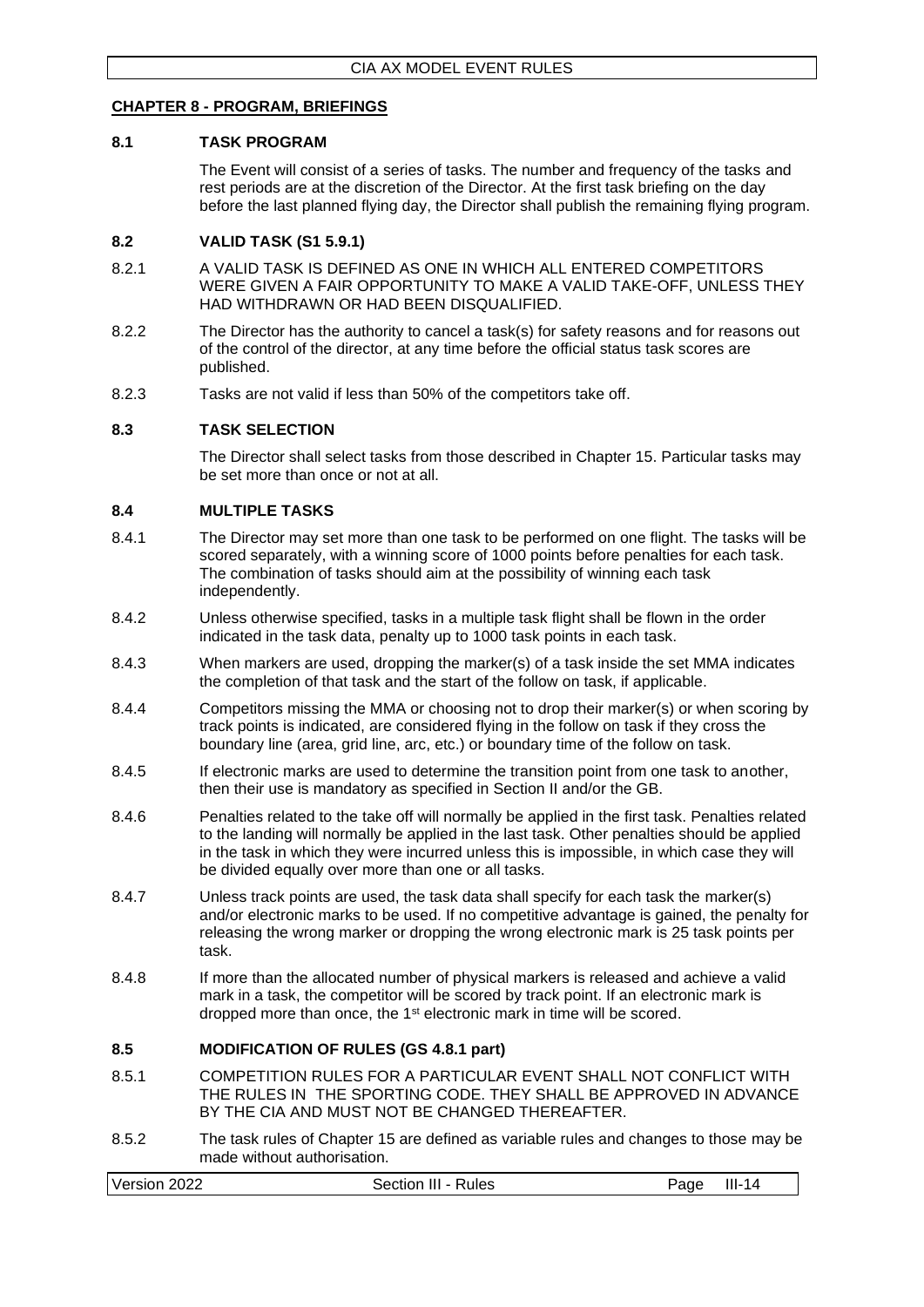8.5.3 Variations to task rules shall be notified individually to each competitor in writing.

### <span id="page-29-0"></span>**8.6 GENERAL BRIEFING (GB) (S1 An3 6)**

A GENERAL BRIEFING ON THE RULES, REGULATIONS AND MAJOR ASPECTS OF THE EVENT SHALL BE HELD BEFORE THE START OF THE EVENT. ATTENDANCE AT THE GENERAL BRIEFING IS COMPULSORY FOR ALL ENTRANTS, OBSERVERS AND OTHER OFFICIALS. THE OFFICIAL COMPETITORS LIST, COMPILED FROM THE ROLL CALL OF THE ENTRANTS TAKEN AT THE GENERAL BRIEFING, SHALL BE PUBLISHED AS SOON AS PRACTICABLE AFTER THE GENERAL BRIEFING BUT BEFORE THE FIRST TASK BRIEFING. WHERE A JUSTIFIABLE REASON EXISTS, A LATE ENTRY MAY BE ACCEPTED BY THE DIRECTOR IN CONSULTATION WITH THE JURY, BUT BEFORE PUBLICATION OF THE FIRST SCORES.

### <span id="page-29-1"></span>**8.7 TASK BRIEFING**

- 8.7.1 Task briefings will be called by the Director at times published on the official notice board. Alternative methods may be used as announced in the GB. At the briefing the following information will be given verbally, by written circular or by posted notices.
	- a. Meteorological information
	- b. Air traffic and safety information (if any)
	- c. Task data
- 8.7.2 Where written information is supplied, adequate study time should be allowed before briefing proceeds (as specified in the COH).

### <span id="page-29-2"></span>**8.8 TASK DATA**

- 8.8.1 At task briefings the task data, preferably in writing, shall be given to competitors. They shall contain flight data related to all tasks and individual task data.
- 8.8.2 Flight data:
	- a. date
	- b. official sunrise/sunset
	- c. PZs in force
	- d. launch area
	- e. minimum distance from ILP to all goals/targets set by the director (if applicable)
	- f. launch period
	- g. provisional time and place of next briefing
	- h. solo flight (if directed)
	- i. search period
	- j. QNH (if needed for logger scoring)
- 8.8.3 Individual task data:
	- a. Marker(s) colour to be used (if used)
	- b. Task/Marker order (if other than normal)
	- c. Dropping method (if gravity drop directed)
	- d. Marker Measuring Area (MMA)
	- e. Scoring period, scoring area and/or scoring airspace (if set)
	- f. task data as per task rule

### <span id="page-29-3"></span>**8.9 SUPPLEMENTARY BRIEFING**

If it should be necessary to publish additional or revised information to competitors at the common launch area, a pink flag will be raised at the signals point. The competitor should attend in person or send a responsible crew member to the signals point. The information will be given verbally and a written copy may be displayed. All competitors will be deemed to have proper notice of the information. Alternatively, an official may circulate a written notice to each balloon and obtain the signature of the competitor or crew member.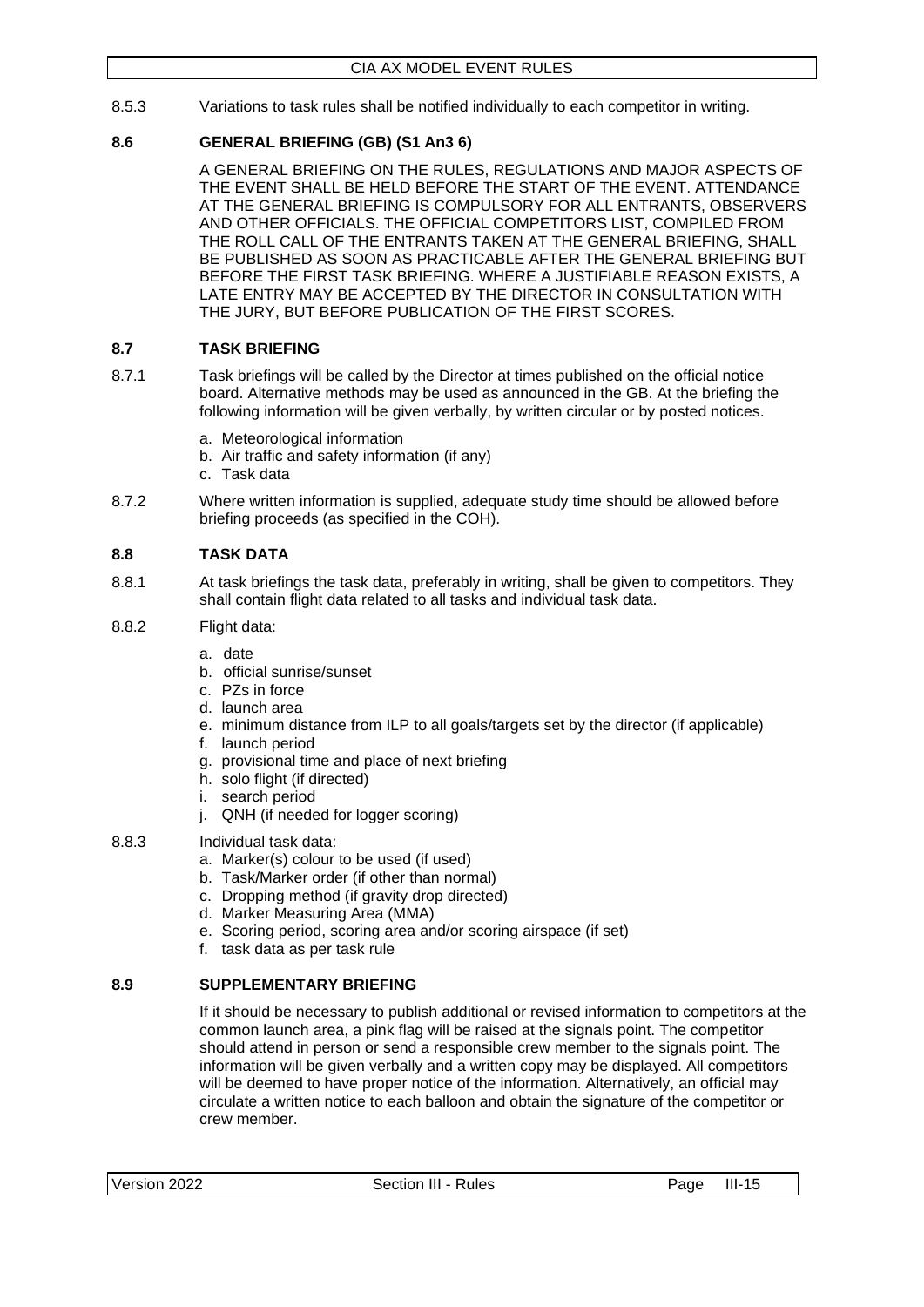### <span id="page-30-0"></span>**8.10 ENTRY FOR TASKS**

A competitor shall enter a task by answering his name or competition number at the roll call at the task briefing. Alternative methods of checking the competitor's attendance may be used.

### <span id="page-30-1"></span>**8.11 LATE ENTRY**

- 8.11.1 A competitor may make a late entry at the signals point with a penalty of 50 task points up to five minutes before the start of the launch period, or 100 task points thereafter. Officials will not be available to give a personal briefing except for Air Traffic, safety matters and PZs.
- 8.11.2 In tasks where competitors select their own launch areas, late entries shall be made at the Competition Center.

### <span id="page-30-2"></span>**8.12 OFFICIAL TIME**

The official time is GPS time corrected for the local time offset.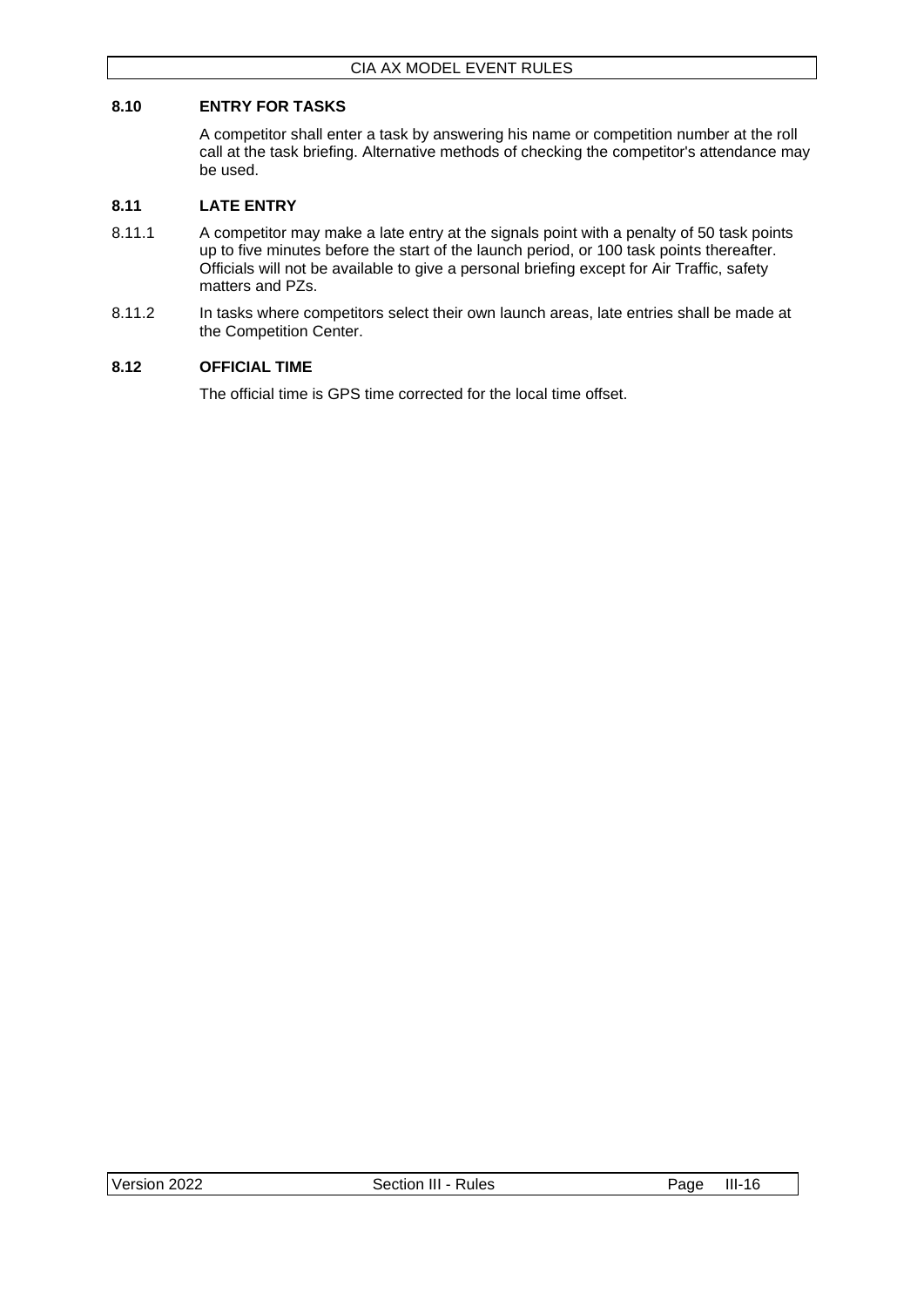### <span id="page-31-0"></span>**CHAPTER 9 - LAUNCH PROCEDURES**

### <span id="page-31-1"></span>**9.1 COMMON LAUNCH AREA(S) (CLA)**

- 9.1.1 One or more areas defined by the organiser and used when the task requires all competitors to launch from a common area. A competitor taking off outside the prescribed common launch area will not achieve a result in all tasks of that flight. Once his balloon is inflated a competitor may not move his balloon on the CLA except for safety reasons and only after approval from a responsible official.
- 9.1.2 The COMMON LAUNCH POINT (CLP) is a point in or near the launch area, physically marked on the ground before the beginning of the Event, from which all angles and distances are measured, irrespective of the take-off points of individual balloons.

#### <span id="page-31-2"></span>**9.2 INDIVIDUAL LAUNCH AREAS**

- 9.2.1 Individual launch areas are selected by the competitors. The boundary of the launch area is a circle of 100 meter radius from the position of the basket at the start of hot inflation.
- 9.2.2 Competitors must ensure permission has been obtained from the landowner or occupiers before driving onto, or launching from, any land which is enclosed or cultivated or apparently private or used for agricultural purposes. Penalty for infringement is up to 250 task points.
- 9.2.3 In tasks where competitors select an individual launch area, the INDIVIDUAL LAUNCH POINT (ILP) is the position of the basket at take-off. Unless otherwise stated in the TDS only one take-off is permitted.
- 9.2.4 In tasks where multiple take-offs are allowed, unless the balloon is deflated, the landing position of the discontinued flight is considered the ILP for the next take-off.
- 9.2.5 Individual launch areas shall not be selected outside the contest area. Penalty: no result in the first task of that flight.
- 9.2.6 A balloon inflated in an individual launch area shall not be moved and take off outside of it unless it is deflated, moved to another launch area and re-inflated. Penalty: no result in the first task of that flight.

### <span id="page-31-3"></span>**9.3 LAUNCH PROCEDURES**

- 9.3.1 The launchmaster may allocate to each competitor a space in which to prepare and inflate his balloon. He has the authority to regulate the operation of all balloons and vehicles on the launch area. Penalty is up to 200 task points.
- 9.3.2 Quick-release tie-offs must be used for all balloons inflating in a common launch area and are recommended in individual launch areas.

### <span id="page-31-4"></span>**9.4 VEHICLES**

- 9.4.1 Not more than one vehicle per balloon may be present in the launch area during the launch period. Penalty 100 task points.
- 9.4.2 Vehicles must be driven at suitably reduced speeds within the launch area. The Safety Officer and the launchmasters may bar from the area any vehicle that is driven inconsiderately.
- 9.4.3 No vehicle may enter the launch area after the advance yellow warning flag has been raised except by permission of a launchmaster. Penalty 100 task points.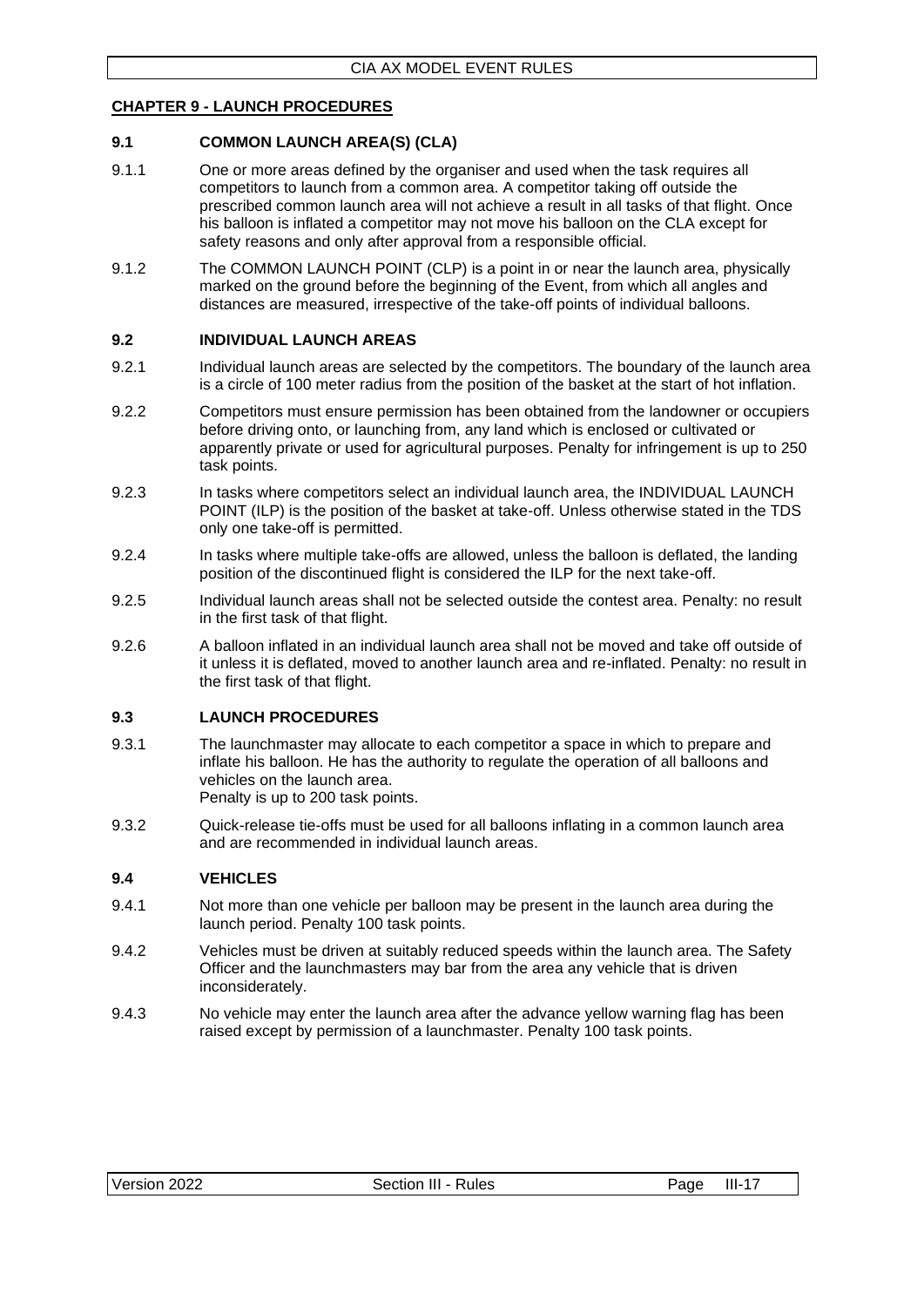### <span id="page-32-0"></span>**9.5 COLD INFLATION**

Burners may be briefly tested and cold air may be introduced into envelopes for rigging and inspection, but before permission for hot inflation has been given, there must be no hot inflation, no use of powered fans, and no part of the envelope fabric may be more than two meters off the ground. Fans may be tested or used before the launch period until a flag of any colour has been raised. This rule does not apply to ILA.

### <span id="page-32-1"></span>**9.6 SIGNALS POINT**

One or more points at the launch area at which flag signals are displayed and competitor's task declarations, late entries and supplementary briefings take place. Competitors are responsible for keeping observation on the signals point, and its obscuring shall not be grounds for complaint.

### <span id="page-32-2"></span>**9.7 LAUNCH SIGNALS**

9.7.1 Coloured flags shall have the following meanings when displayed at the signals point:

| RED    | No take-off permitted. Any previous permission to take-off cancelled.       |
|--------|-----------------------------------------------------------------------------|
| GREEN  | Permission to all balloons to begin hot inflation.                          |
| BLUE   | Permission to 'blue' wave (odd numbered balloons) to begin hot inflation.   |
| WHITE  | Permission to 'white' wave (even numbered balloons) to begin hot inflation. |
| YELLOW | Five minute warning.                                                        |
| PINK   | Supplementary or amended briefing information available.                    |
| BLACK  | Task cancelled.                                                             |
| VIOLET | Reserve: meaning as declared at task briefing.                              |
|        |                                                                             |

9.7.2 An audible signal may be given to draw attention to changes of flag signals.

### <span id="page-32-3"></span>**9.8 PUBLIC ADDRESS**

Unless the Director has specified at the flight briefing that the public address system will be used, any information given over the public address system is of no effect for competition purposes.

### <span id="page-32-4"></span>**9.9 LAUNCH PERIOD**

Take-off may not be made before or after the launch period. Any take-off made outside the launch period, except under rule 9.12, will be subject to a penalty of 50 task points per minute or part minute early or late. The yellow warning flag will be raised 5 or more minutes before the end of the launch period.

### <span id="page-32-5"></span>**9.10 OBSTRUCTION**

Once his balloon is fully inflated a competitor may not unnecessarily remain in position where his balloon obstructs another.

### <span id="page-32-6"></span>**9.11 ADEQUATE TIME**

A competitor who is given permission to begin hot inflation 20 or more minutes before the end of the launch period is deemed to have adequate time, even if the launch period is curtailed for any reason.

### <span id="page-32-7"></span>**9.12 EXTENSION OF TIME**

A competitor may request an extension of time from the launchmaster. The launchmaster may grant an extension if he is satisfied that the competitor was delayed by the action of officials or other competitors, or by other causes outside his control (equipment malfunction excluded).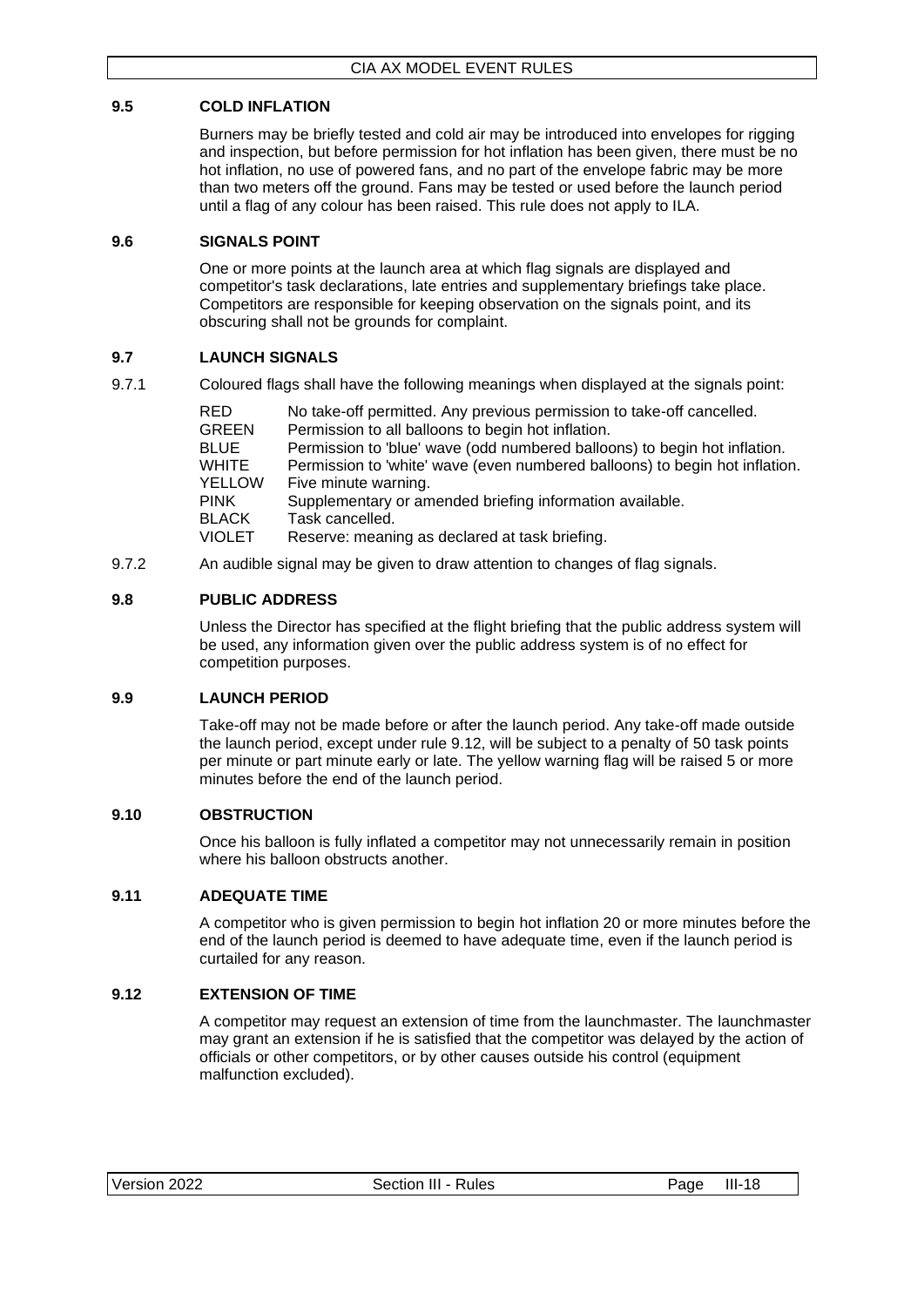### <span id="page-33-0"></span>**9.13 LAUNCHING ORDER**

Balloons may be allotted an order of priority for inflation, which will be rotated from one task to the next. Competitors may commence hot inflation according to the flag signal or when given individual permission by a launchmaster.

### <span id="page-33-1"></span>**9.14 LAUNCH MASTERS**

- 9.14.1 Launch masters are officials designated by the Director to regulate the operation of all balloons and vehicles on the launch area and to assist in launching of balloons from CLAs.
- 9.14.2 The Director can make the use of launch masters compulsory for all competitors or optional.

### <span id="page-33-2"></span>**9.15 PROCEDURES WHEN LAUNCH MASTERS ARE COMPULSORY**

- 9.15.1 When a competitor is completely ready for take-off, and has positive buoyancy, he should wave a white flag to indicate his readiness to the launchmaster. When the launchmaster has acknowledged this signal, the competitor should leave the flag displayed on the edge of the basket and await further instructions while maintaining his readiness to take off. The launchmaster will, as far as possible, launch balloons in the order of signalling their readiness. Competitors should equip themselves with a suitable white flag about 50 cm square for this purpose.
- 9.15.2 To avoid congestion, extension of time will not be granted when competitors wave their white flag within the last ten minutes of the launch period.
- 9.15.3 The launchmaster will give each competitor permission to take-off according to the signals as published. The competitor may then take-off at will, subject to any instructions from the launchmaster at the time.



I acknowledge your

white flag.



my right hand.



I'm going to clear





Clear for take-off Cancel all previous instructions. Wait.

- 9.15.4 This permission does not relieve the competitor of complete responsibility for his take-off, including adequate lift to clear obstacles and other balloons, and to continue safely in flight. A competitor taking off without permission, whether due to loss of control or any other reason, may be penalised up to 500 competition points
- 9.15.5 If the balloon does not take off within 30 seconds, permission to take off may be cancelled by the launchmaster.

### <span id="page-33-3"></span>9.16 **PROCEDURES WHEN LAUNCH MASTERS ARE OPTIONAL**

follow instruction of you for take-off.

When a competitor is completely ready for take-off, he should have an experienced crew member advise him when the airspace above and upwind is clear for launch. Alternatively he may ask an available launch master to clear him for launch.

### <span id="page-33-4"></span>**9.17 LOSS OF CONTROL**

A competitor losing control of his balloon shall deflate immediately or take appropriate action.

| Version 2022<br>Section III - Rules | Page | III-<br>19 |
|-------------------------------------|------|------------|
|-------------------------------------|------|------------|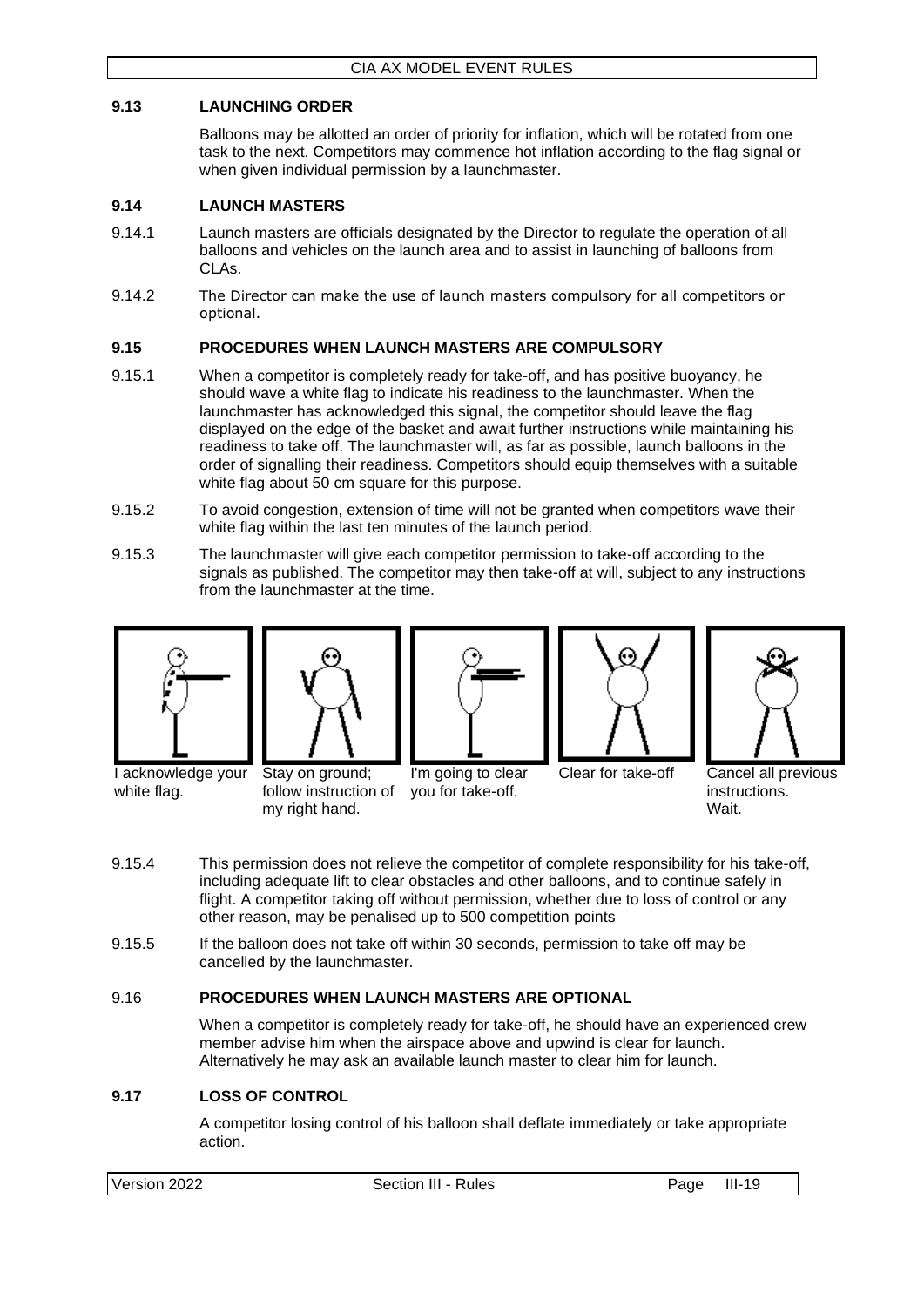### <span id="page-34-0"></span>**9.18 TAKE-OFF (S1 3.2, 3.3)**

THE POINT IN POSITION AND TIME AT WHICH AN AEROSTAT FIRST BECOMES AIRBORNE.

AN AEROSTAT IS AIRBORNE WHEN ITS ENVELOPE, GONDOLA, CREW AND ALL SUBSTANTIAL PARTS OF ITS EQUIPMENT AND PAYLOAD HAVE NO CONTACT WITH THE GROUND OR WATER SURFACE OR ANYTHING ATTACHED OR RESTING ON THE GROUND OR WATER.

### <span id="page-34-1"></span>**9.19 VALID TAKE-OFF**

A balloon is considered to have taken off and to be flying the task(s) if a mark has been achieved or if the balloon passes over the boundary of any launch area.

#### <span id="page-34-2"></span>**9.20 ABORTED TAKE-OFF**

- 9.20.1 A competitor may abort his take-off for safety reasons but must avoid the obstruction of other balloons. He may attempt further take-offs inside the Launch Period.
- 9.20.2 At a common Launch Area he must inflate in his originally allocated space, except by permission of the launchmaster, and must again obtain permission to take off.

### <span id="page-34-3"></span>**9.21 CLEARING LAUNCH AREA**

Within three minutes of his basket first leaving the ground a competitor shall have passed over the boundary of the launch area or shall have climbed to 500 feet above ground level, regardless of the end of the launch period. He shall not re-enter the launch area below 500 ft before the end of the launch period or until after all balloons have taken off, whichever is earlier.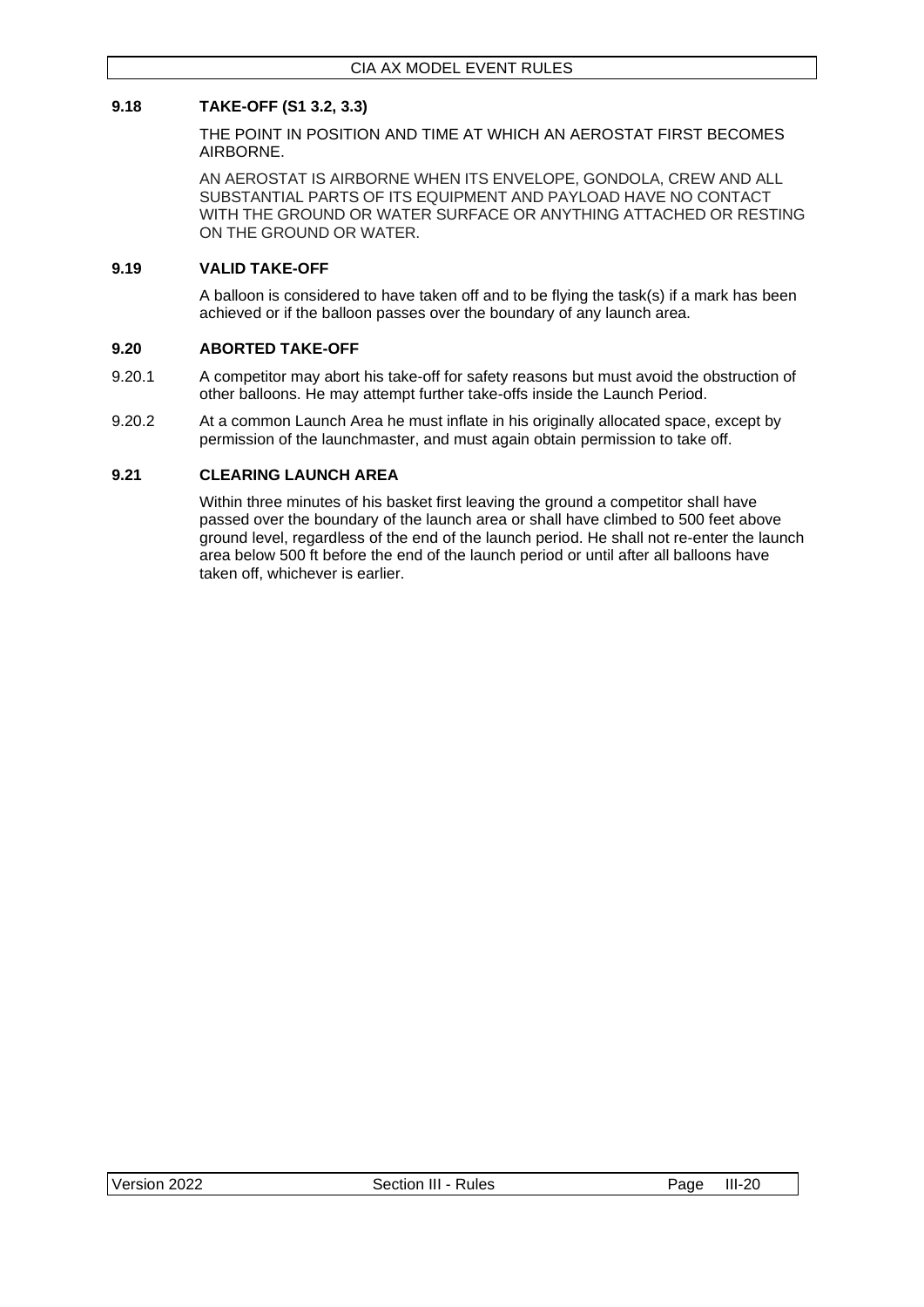#### <span id="page-35-0"></span>**CHAPTER 10 - FLIGHT RULES**

#### <span id="page-35-1"></span>**10.1 BALLOON COLLISION**

- 10.1.1 When two balloons are converging in flight, both competitors are responsible to avoid collision. The competitor of the higher balloon shall give way and shall climb if necessary. A basket to envelope contact will be penalized regardless of vertical approach speed.
- 10.1.2 Competitors shall not initiate or maintain a vertical speed exceeding 1,5 m/s (300 ft/min) unless they are certain that no balloon is in their flight path.
- 10.1.3 Competitors causing a collision, in the air or on the ground, will be penalised by up to 1000 competition points.

A repeated offence will be penalized at least 1000 competition points and the competitor may be grounded for the next flight(s).

- 10.1.4 Envelope to envelope contact in approximate level flight will generally not be penalized.
- 10.1.5 In case the competitor suffering the collision is not able to fly further tasks after the collision, the Director may award him points for the lost tasks in that flight. (COH)

#### <span id="page-35-2"></span>**10.2 DANGEROUS FLYING**

- 10.2.1 Dangerous flying (e.g. any flying creating an unnecessary risk to other balloons, or people on the ground), not necessarily causing a collision, will be penalized up to disqualification from the event.
- 10.2.2 Exceeding the vertical speed limits as defined in Section II will be penalized in accordance with the parameters published and may additionally be penalized under 10.2.1.

#### <span id="page-35-3"></span>**10.3 CLEARING GOAL/TARGET AREA**

A competitor who has dropped his marker shall clear the vicinity of the goal/target as quickly as reasonably possible.

#### <span id="page-35-4"></span>**10.4 DROPPING OBJECTS**

No object may be dropped from the balloon except for official markers, or small pieces of paper or similar lightweight materials for navigational purposes.

#### <span id="page-35-5"></span>**10.5 BEHAVIOUR**

Competitors are required to fly with proper consideration for persons and livestock on the ground and to follow good landowner relations etiquette or code of conduct when provided. Inconsiderate behaviour by competitors or crew members, or endangering the public during flight, may be penalised by up to 1000 competition points.

#### <span id="page-35-6"></span>**10.6 LIVESTOCK AND CROP**

Balloons shall not fly closer than defined in Section II from livestock or buildings containing livestock, and competitors and crews must not damage crops unless given permission by the landowner or person responsible for the crop. Penalty: up to 1000 competition points.

#### <span id="page-35-7"></span>**10.7 LANDOWNER**

In these rules the term "Landowner" means the person who is responsible for any crop or livestock on the land, not necessarily the legal owner of the land itself.

#### <span id="page-35-8"></span>**10.8 COLLISION**

A competitor whose balloon is in collision with power or telephone wires or their supports, at any time between inflation and completion of final landing will be penalised up to 500 competition points. Collisions may additionally be penalised under the rule for

| Version 2022<br>$III-21$<br>Section III - Rules<br>Page |  |
|---------------------------------------------------------|--|
|---------------------------------------------------------|--|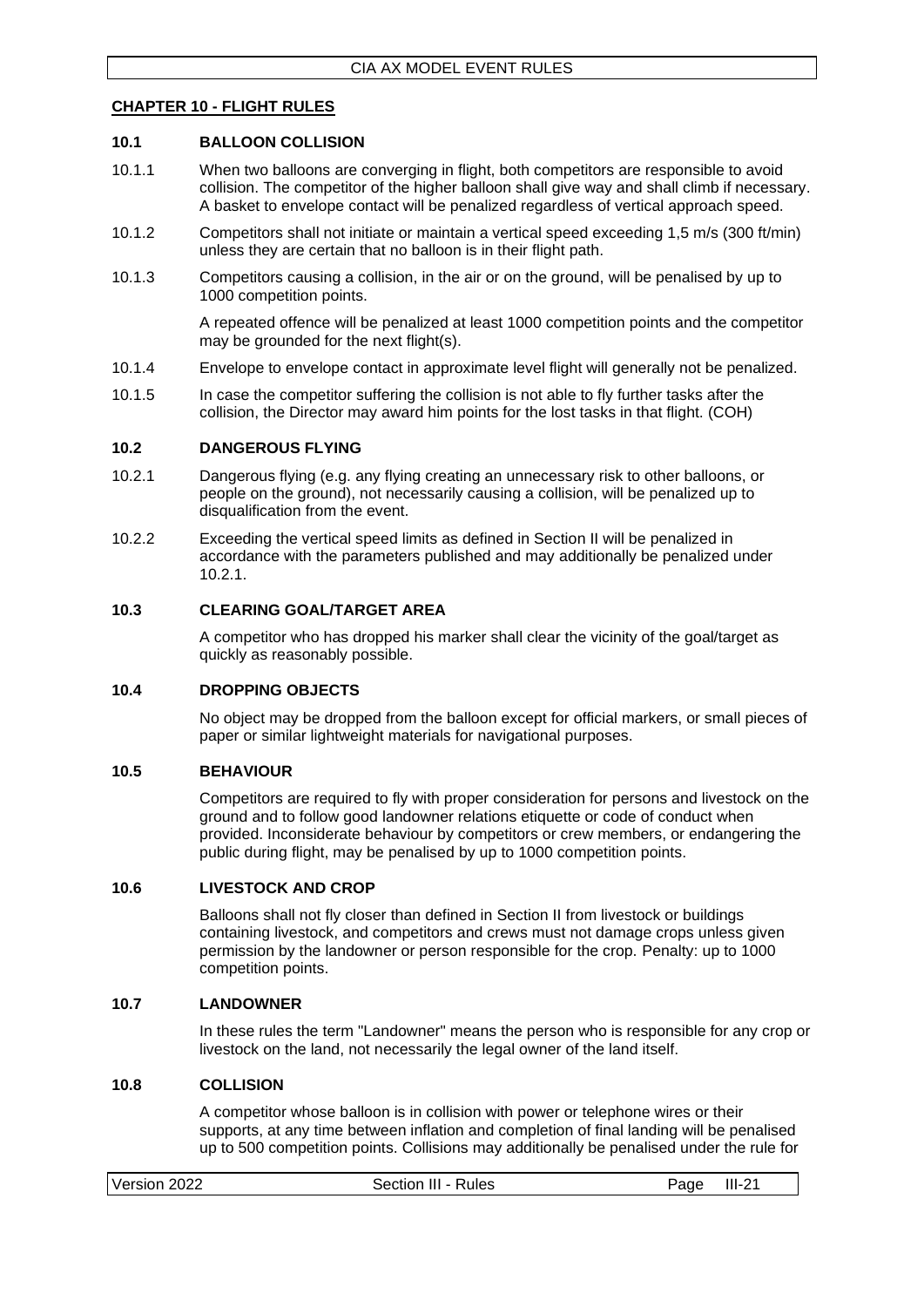dangerous flying.

### <span id="page-36-0"></span>**10.9 PERSONS ON BOARD**

- 10.9.1 Competitors may carry other crew during a flight, and they may perform any duties he wishes to assign to them, except to act as pilot-in-command.
- 10.9.2 The total number of persons on board (including competitor) shall not exceed 3.
- 10.9.3 Competitors may be required to perform a particular flight "solo" as specified in the task data. Penalty: the competitor will not achieve a result.

### <span id="page-36-1"></span>**10.10 GROUND CREW**

- 10.10.1 Crew are those persons associated with the launch and retrieval of the balloon and those providing the pilot with information about the tasks such as weather, position of other balloons during the competition. They can act for several balloons but must be registered with a particular pilot or country. Those registered for a country will then be considered a crew member of each team associated with that country.
- 10.10.2 A country can nominate up to 2 National Team managers. These persons have to be nominated by competitors from that country. A seat at the briefings may be arranged and competition documents handed out.
- 10.10.3 Each competitor shall ensure that he has sufficient crew to operate his balloon and retrieve vehicle. He shall ensure that all those involved with his balloon are adequately briefed on safety.

### <span id="page-36-2"></span>**10.11 DRIVING**

Vehicles must be driven safely during the retrieve and comply with local driving laws. Penalty up to 500 competition points

### <span id="page-36-3"></span>**10.12 DISEMBARKATION**

No person may enter or leave the basket between take-off and final landing.

### <span id="page-36-4"></span>**10.13 ASSISTANCE**

The use of handling lines or any handling assistance from persons on the ground is forbidden during flight.

### <span id="page-36-5"></span>**10.14 AIR LAW**

Infringements of air law which do not contravene the rules of the Event or provide competitive advantage will not be penalised by the Director except in cases of damage, disturbance or reasonable complaint from persons not connected with the Event.

### <span id="page-36-6"></span>**10.15 RECALL PROCEDURE**

The organiser may introduce a recall procedure to be defined in the competition details.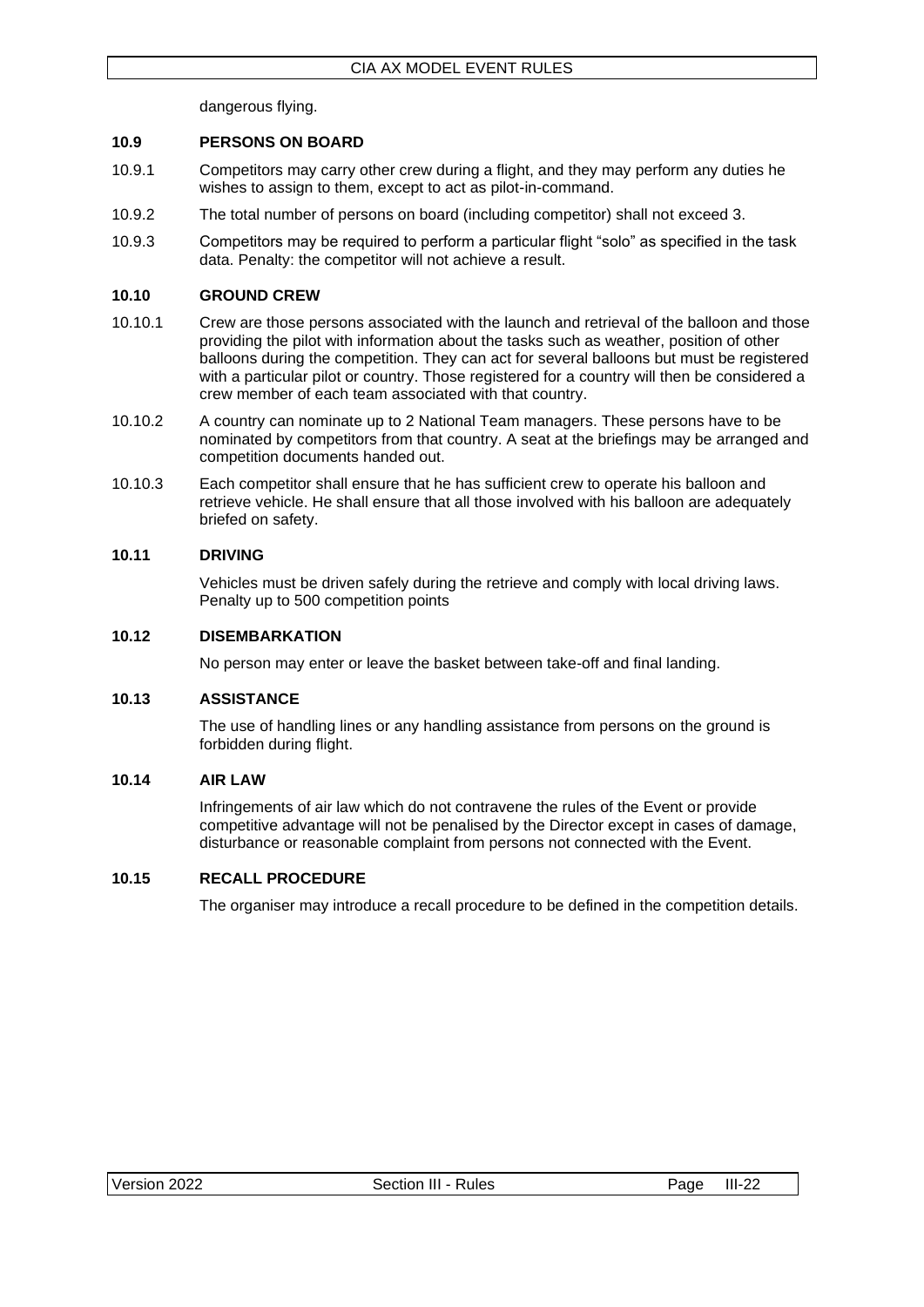### <span id="page-37-0"></span>**CHAPTER 11 - LANDINGS**

### <span id="page-37-1"></span>**11.1 LANDINGS**

A competitor may land at will when he has completed all tasks during flight.

### <span id="page-37-2"></span>**11.2 LANDING AT WILL**

- 11.2.1 When a competitor makes a landing at will, the landing point is the final resting place of the basket after landing.
- 11.2.2 Unless otherwise stated in the task data, a landing at will is not permitted within a MMA where a target is displayed or if no MMA is set, within 200 meters of any goal/target set by the Director or selected by the competitor or any physical mark of the competitor (for penalty see distance infringements).

### <span id="page-37-3"></span>**11.3 CONTEST LANDING**

- 11.3.1 The scoring position for a contest landing is the final resting place of the basket. Published scoring periods and search periods apply.
- 11.3.2 No handling assistance may be received from anyone on the ground and no one of the flight crew may leave the basket before the basket has reached its final resting place.
- 11.3.3 Any retained marker must be handed over to an official at the earliest opportunity.
- 11.3.4 Unless otherwise stated in the task data, a contest landing is not permitted within 200 meters of any goal/target set by the Director or selected by the competitor or within a MMA (for penalty see distance infringements).

### <span id="page-37-4"></span>**11.4 GROUND CONTACT 1**

After passing over the boundary of any launch area, no part of the balloon or anything attached to it may make solid contact with the ground or water surface or anything resting on or attached to the ground, until the last task has been completed. Penalty for each contact is 200 task points.

### <span id="page-37-5"></span>**11.5 GROUND CONTACT 2**

No part of the balloon or anything attached to it may make contact with the ground or water surface or anything resting on or attached to the ground (marker excepted), within the Marker Measuring Area, if set, or within 200 meters of any goal/target set by the Director or selected by the competitor. Penalty for each contact is 100 task points if light or 500 task points if solid. The penalty is applied to the task of the goal/target involved.

### Notes:

- Competitors will not be penalised under both rules for any single contact.
- A contact is solid if it is prolonged or results in a change of motion of the basket or the envelope.

### <span id="page-37-6"></span>**11.6 PERMISSION TO RETRIEVE**

Competitors must ensure that permission has been obtained from the landowner or occupier before driving onto any land which is enclosed or cultivated or apparently private or used for agricultural purpose. Penalty up to 250 task points.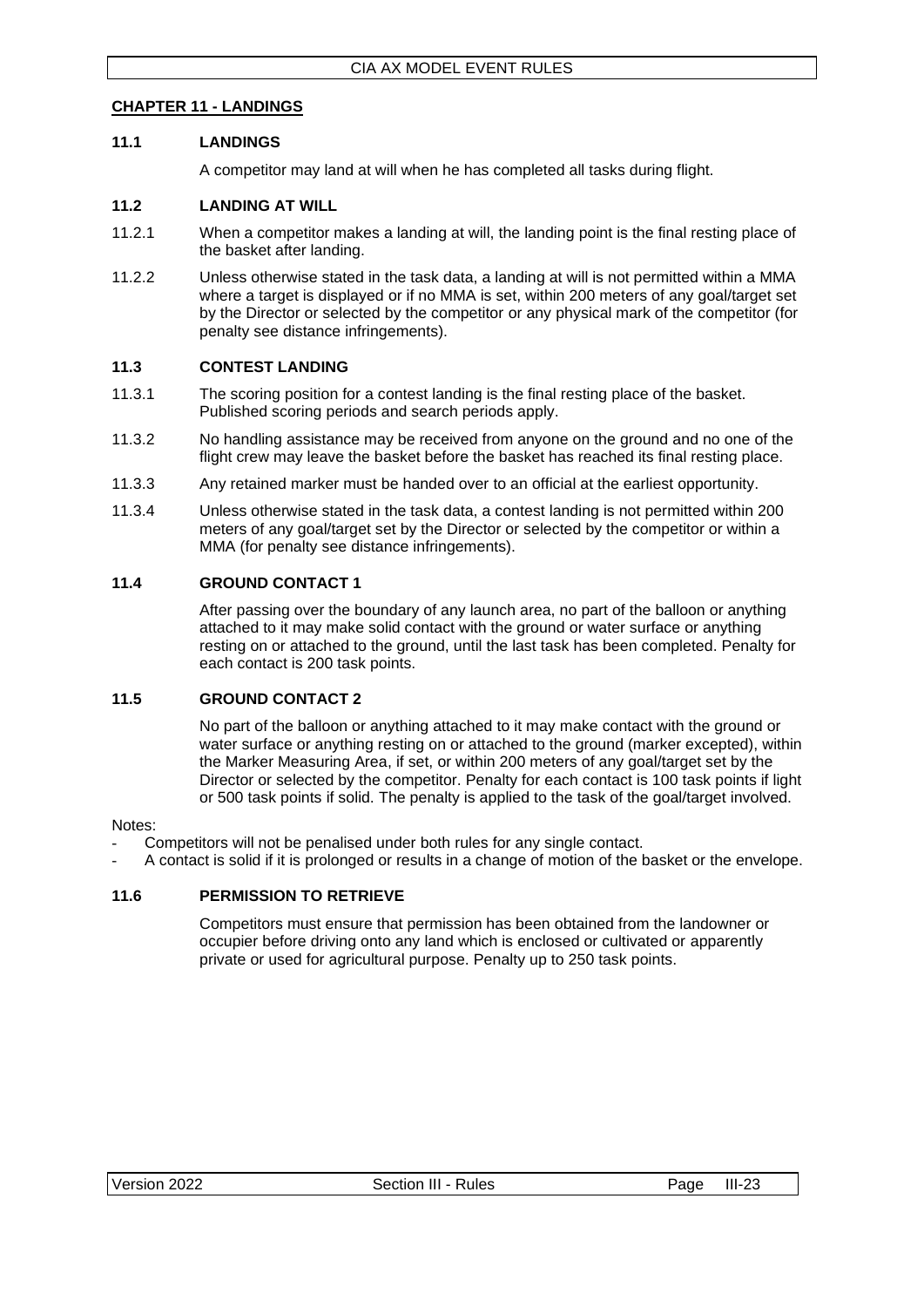### <span id="page-38-0"></span>**CHAPTER 12 - GOAL, MARKER, TRACK POINT**

### <span id="page-38-1"></span>**12.1 GOAL**

- 12.1.1 A place defined by grid reference to the competition map, set by the Director or chosen by a competitor.
- 12.1.2 A competitor arriving at an expected goal that was rebuilt or moved, should aim for the closest replaced goal within 100 m. If the goal has ceased to exist and no similar goal is seen within 100 m, the competitor should aim for the coordinates. These coordinates will also be taken to calculate/measure any other related tasks of that flight.
- 12.1.3 The Director may provide a list with predetermined goals. The goals are numbered by a 3-digit list number followed by the map coordinates.

### <span id="page-38-2"></span>**12.2 GOAL SELECTED BY A COMPETITOR**

The types of goals allowed for goal declarations by competitors must comply with the TDS and Section II.

### <span id="page-38-3"></span>**12.3 DECLARATIONS BY COMPETITORS**

- 12.3.1 A competitor shall identify his goal by map coordinates. He shall add descriptive detail to distinguish between possible goals located close together near his coordinates. For goal declaration of pre-defined goals the 3-digit goal number may be used.
- 12.3.2 In case of ambiguity between more than one valid goal within 200 m of the coordinates, the goal achieving the least advantageous result will be placed upon a competitor's declaration. If there is no valid goal shown on the map within 200 m of the coordinates, the competitor will not achieve a result
- 12.3.3 A goal declaration violating the restrictions of Section II or the TDS will be considered invalid and the competitor will not achieve a result. In case the competitor is allowed to declare more than one goal in a task and one or more goals are invalid, the competitor will be scored to the nearest valid goal if any.
- 12.3.4 In tasks where a competitor is required to declare his goal(s) or other declarations according to the TDS, he shall do so in writing and his declaration shall be deposited before declaration time at the place of the declaration box specified in the briefing data, clearly identified with his name and/or competition number. If more goals or declarations are made than permitted, the competitor will be scored to the least advantageous valid goal.

A competitor who wishes to revise his declaration may deposit a further declaration, within the declaration time, provided that it is clearly marked to distinguish it from any previous declaration(s).

The timekeeper will close the declaration box precisely at the declaration time, and will accept late goal declarations, writing the time in minutes and seconds on each.

- 12.3.5 Penalty for late declarations that have to be made by a specified time before take-off is 50 task points per minute or part minute late. If the competitor fails to declare before take-off, he will not achieve a result.
- 12.3.6 If a declaration may be made in flight before a defined time, point or boundary and the competitor fails to do so, the declaration will be invalid.
- 12.3.7 Goals not meeting distance or relative altitude limitations will be scored according to the rule on distance infringements. Declarations not meeting boundaries or absolute altitude limits will be invalid.
- 12.3.8 If the competitor doesn't have a valid declaration he will not achieve a result.
- 12.3.9 All declarations made before TO will be assumed at TO, in time, position and altitude for any limit verifications.

|  | Version 2022 | Section III - Rules | Paɑe | $III-24$ |
|--|--------------|---------------------|------|----------|
|--|--------------|---------------------|------|----------|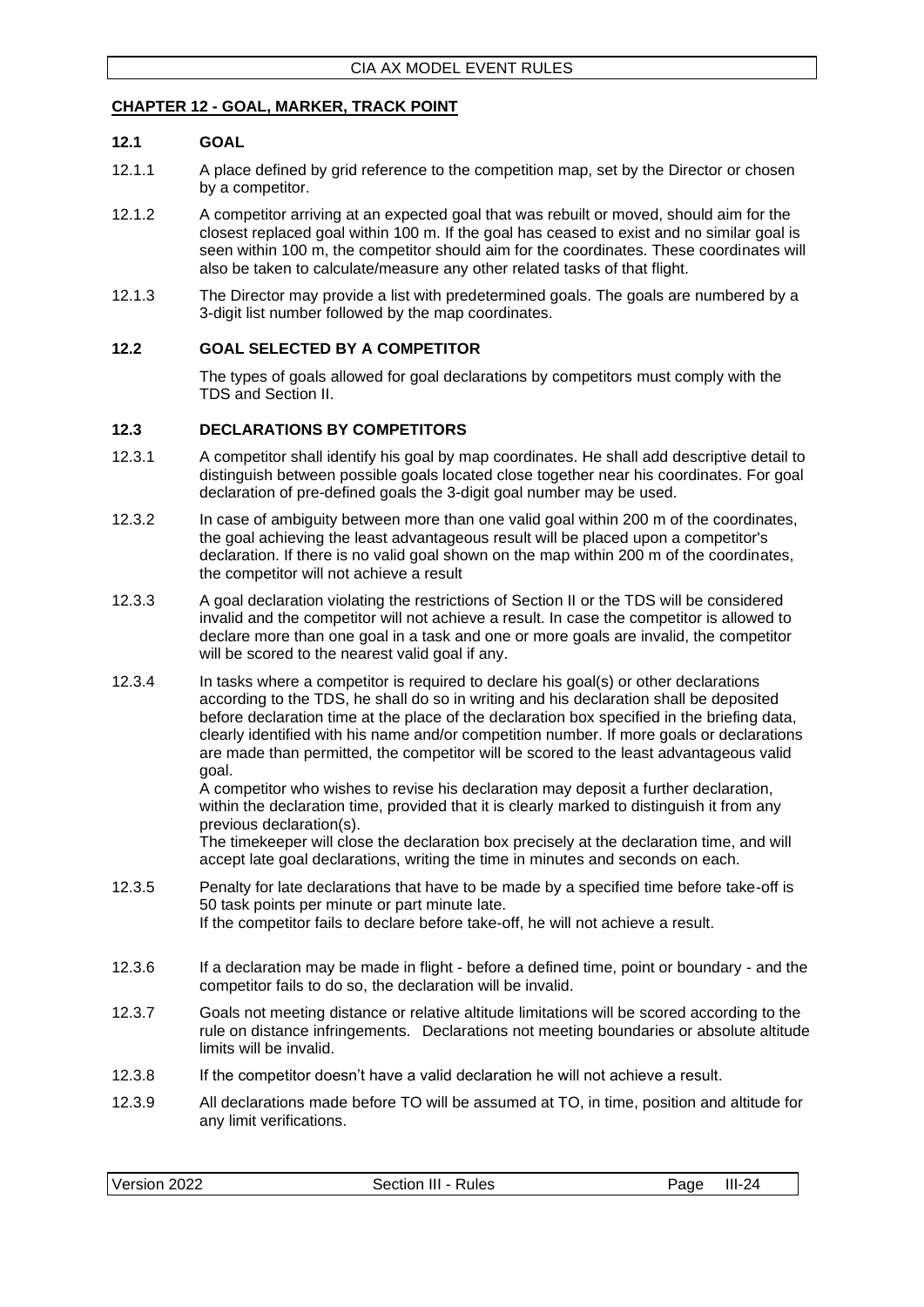### <span id="page-39-0"></span>**12.4 (NOT USED)**

### <span id="page-39-1"></span>**12.5 TARGET**

A prominent cross (as specified in the COH) displayed in the vicinity of a goal or at a specified coordinate. Where a target is displayed, any measurements are made from the target, not from the goal. A competitor reaching a goal where an expected target is not displayed should aim for the goal coordinate.

### <span id="page-39-2"></span>**12.6 MARKER**

Markers (as specified in the COH) supplied by the organizers will be used for scoring purposes to create a physical mark. Competitors are responsible for collecting the necessary marker(s) before the task. The marker must not be modified in any way. Penalty for modified or unauthorized markers is up to 250 task points.

### <span id="page-39-3"></span>**12.7** (NOT USED)

### <span id="page-39-4"></span>**12.8 MARKER RELEASE**

The marker may be thrown by hand, unless Gravity Marker Drop is specified at the task briefing.

### <span id="page-39-5"></span>**12.9 GRAVITY MARKER DROP (GMD)**

In a GMD, no horizontal motion shall be applied to the marker in relation to the basket and gravity shall be the only means for the marker to drop. The person releasing the marker must hold the unrolled marker by the tail. The person's hand holding the tail of the marker shall not be outside the basket.

Penalty for violating this rule, unless otherwise stated on the TDS:

- minor infringements with no competitive advantage: 50 task points
- infringements with competitive advantage: 50 meters will be added to the competitors result in the least advantageous direction

Unless otherwise stated on the TDS, a marker thrown into a MMA or a scoring area under limited area scoring will be regarded as a valid result and the penalty will be applied

### <span id="page-39-6"></span>**12.10 FREE MARKER DROP**

The marker must be completely unrolled when released. No mechanism may be used to propel the marker. The person releasing the marker must stand on the floor of the basket. Penalty for minor infringements with no competitive advantage: 50 task points. Otherwise 50 meters will be added to the competitors result in the least advantageous direction.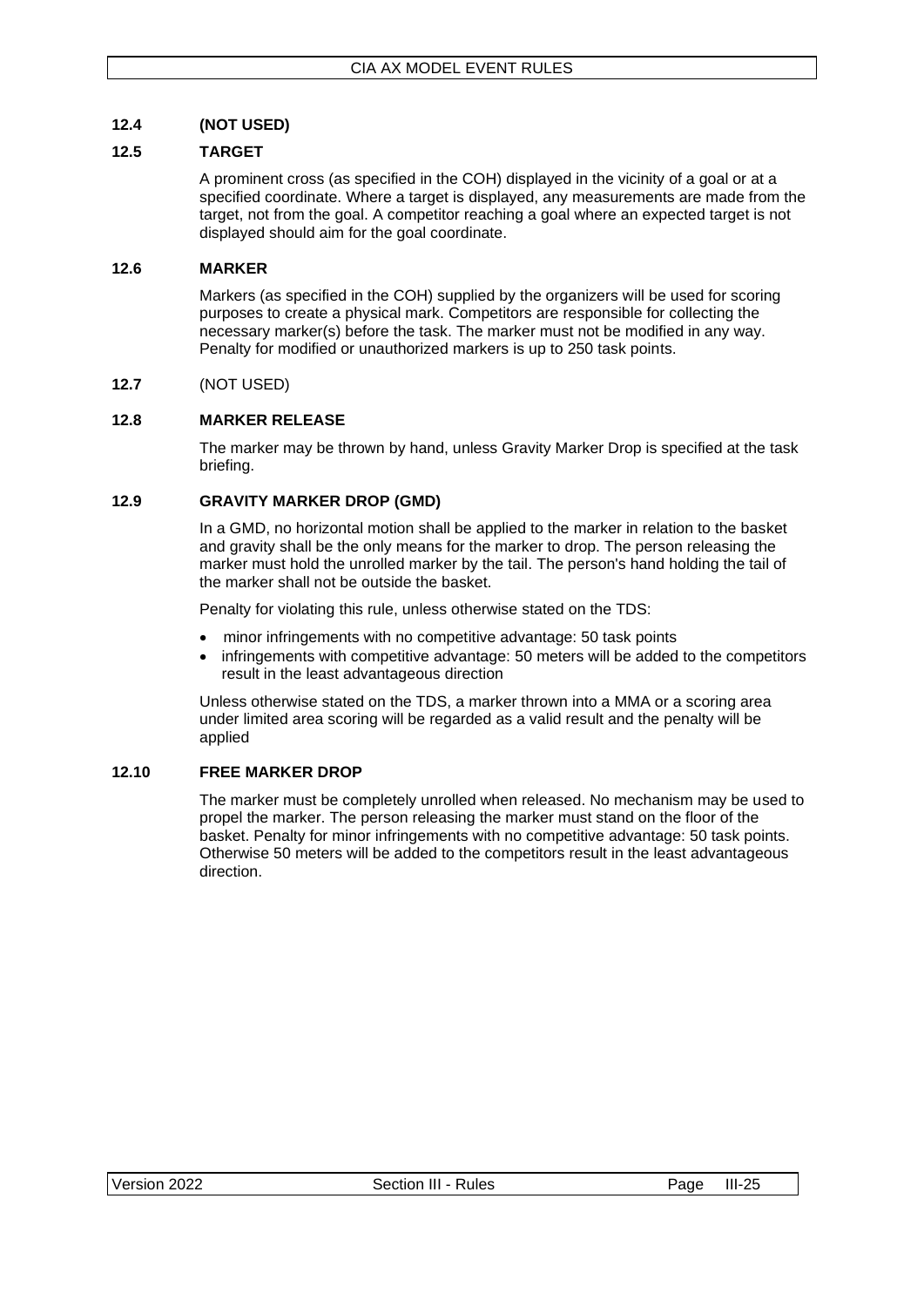### <span id="page-40-0"></span>**12.11 MARK**

- 12.11.1 A physical mark is the point on the ground vertically below the weighted part of the marker where it comes to rest after falling from the balloon. If the marker has been moved after landing and there is indisputable evidence available showing its original position, measurements will be based on the evidence. If the marker is displaced after coming to rest or disappears subsequently from view (e.g. beneath water level), the earliest position an official or observer has seen the marker in ground contact will be taken with the accuracy available. Same applies, if the marker is carried on top of another balloon.
- 12.11.2 An electronic mark is a track point specially identified for scoring purposes. The technical details and procedures are defined in Section II. If the scoring criteria defined in the TDS are not met, the competitor will not achieve a result in the relevant task.
- 12.11.3 If no mark has been achieved the competitor will be scored to his next mark in time or landing position, whichever is best.

### <span id="page-40-1"></span>**12.12** (NOT USED)

### <span id="page-40-2"></span>**12.13 INTERFERENCE WITH MARKER**

No person other than an official may touch or interfere with a marker on the ground.

### <span id="page-40-3"></span>**12.14 SEARCH PERIOD**

- 12.14.1 Competitors have a specified period from the actual start of the launch period in which to find their marker(s).
- 12.14.2. The choice between searching for the marker, or first recovering the competitor rests with the competitor or his crew.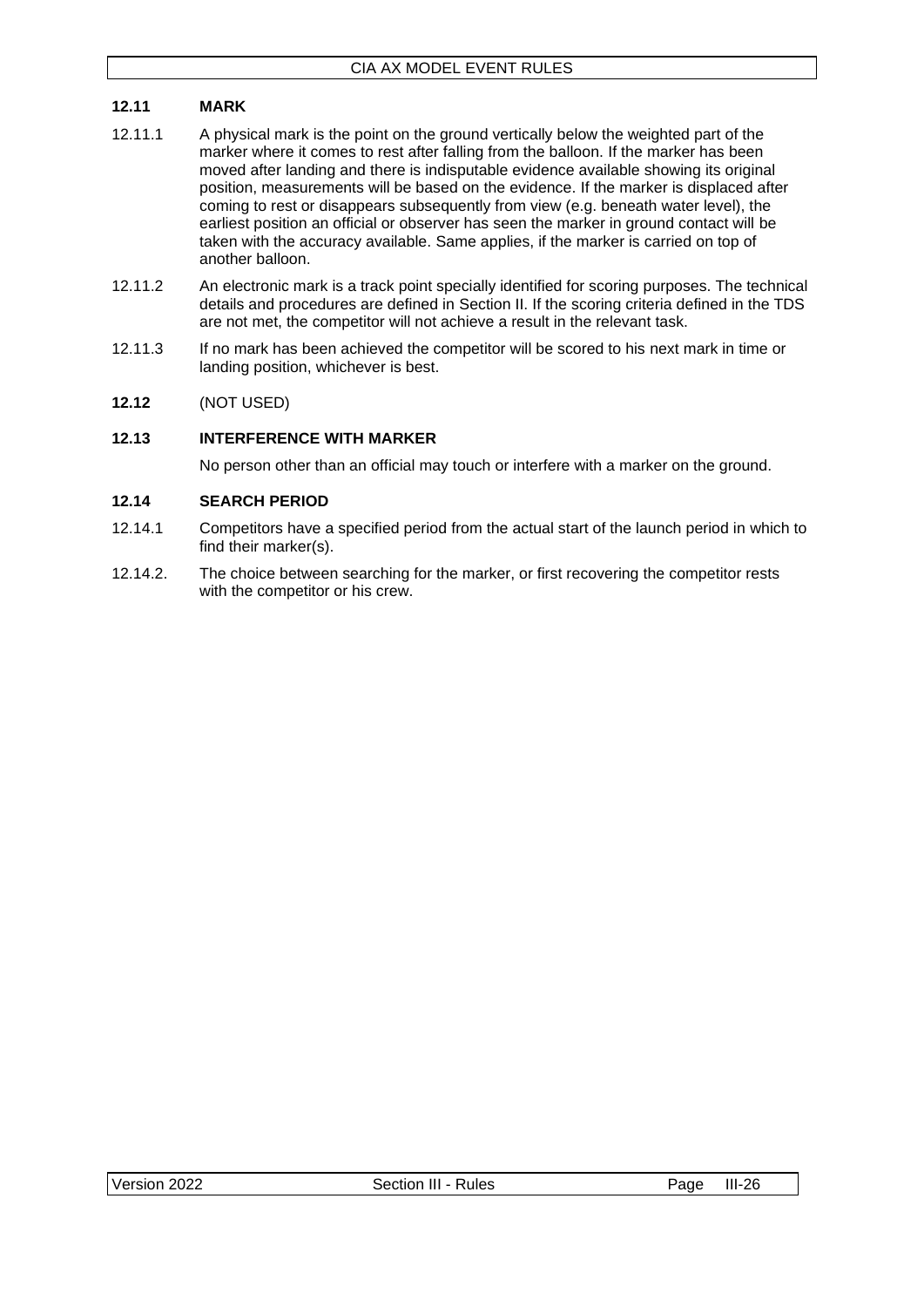### <span id="page-41-0"></span>**12.15 LOST MARKER** (in events with logger scoring)

- 12.15.1 A marker, dropped within the Marker Measuring Area, is considered lost if it is not found and in possession of Officials within the time limit specified. Competitors may inquire with the measuring officials at a target or goal if they have doubt that their marker will be found. Competitors will not be allowed to search for markers in the MMA without the presence of an official. If a marker dropped or allegedly dropped in the MMA is considered lost, then the competitor will be scored by track point as if the competitor had missed the MMA.
- 12.15.2 If the marker has earlier been seen by an official on the ground and is estimated within the Marker Measuring Area then the official's evidence together with the logger's data will be used to determine the competitor's result, based on the least advantageous interpretation of evidence available.
- 12.15.3 Competitors may be required to pay for any marker damaged, not re-usable, lost or not brought back in time. Competitors are responsible for returning markers dropped outside the MMA.
- <span id="page-41-1"></span>**12.16 LOST MARKER** (in events with observers and no logger scoring)
- 12.16.1 A marker is considered lost if it is not found and in possession of Officials or an Observer within the time limit specified, except that the Director, or his delegated official may grant an extension of this time limit if there is sufficient reason to believe that the marker(s) may be found.
- 12.16.2 If the marker has earlier been seen on or falling to the ground by an Official or Observer, then the competitor will be given an assessed result based on the least advantageous interpretation of evidence available, provided that the marker was released from an altitude lower than the one defined in Section II. Otherwise the competitor will be scored to his nearest marker or landing position, whichever is best.

### <span id="page-41-2"></span>**12.17 SCORING PERIOD**

- 12.17.1 When defined by the Director in the task briefing, the scoring period is the time limits, within which a goal/target or scoring area is valid.
- 12.17.2 A competitor will only score if his marker or any subsequent marker is found or seen falling to the ground by officials or he has landed, within the set time limit (except as noted in Rule 15.9). Otherwise he will be scored by track point.
- 12.17.3 A competitor who does not achieve a scoring position within the scoring period (if set) or within the search period (if no scoring period is set) will not achieve a result.
- 12.17.4 Under all circumstances scoring after official sunset is prohibited.

### <span id="page-41-3"></span>**12.18 SCORING AREA**

- 12.18.1 An area or areas, defined by the Director in the task data within which a valid mark or track point can be achieved. Unless otherwise stated in the task data the boundary will be the inner hard surface or gravel edge of a road, the inner bank of a river, or other defined marked area. Any part of the weighted bag that is on the inner edge will be considered valid.
- 12.18.2 A competitor who does not achieve a scoring position inside the scoring area(s) will not achieve a result.

### <span id="page-41-4"></span>**12.19 SCORING AIR SPACE**

An air space or spaces, defined by the Director in the task data within which a valid track point can be achieved. Unless otherwise stated in the task data the boundary will be defined by coordinate lines. The altitude limits are defined by altitude as recorded by the logger and under rule II.21. Any recorded track point exactly on the line or altitude limit will be considered valid.

| Version 2022 | Section III - Rules | Page | - III-27 |
|--------------|---------------------|------|----------|
|--------------|---------------------|------|----------|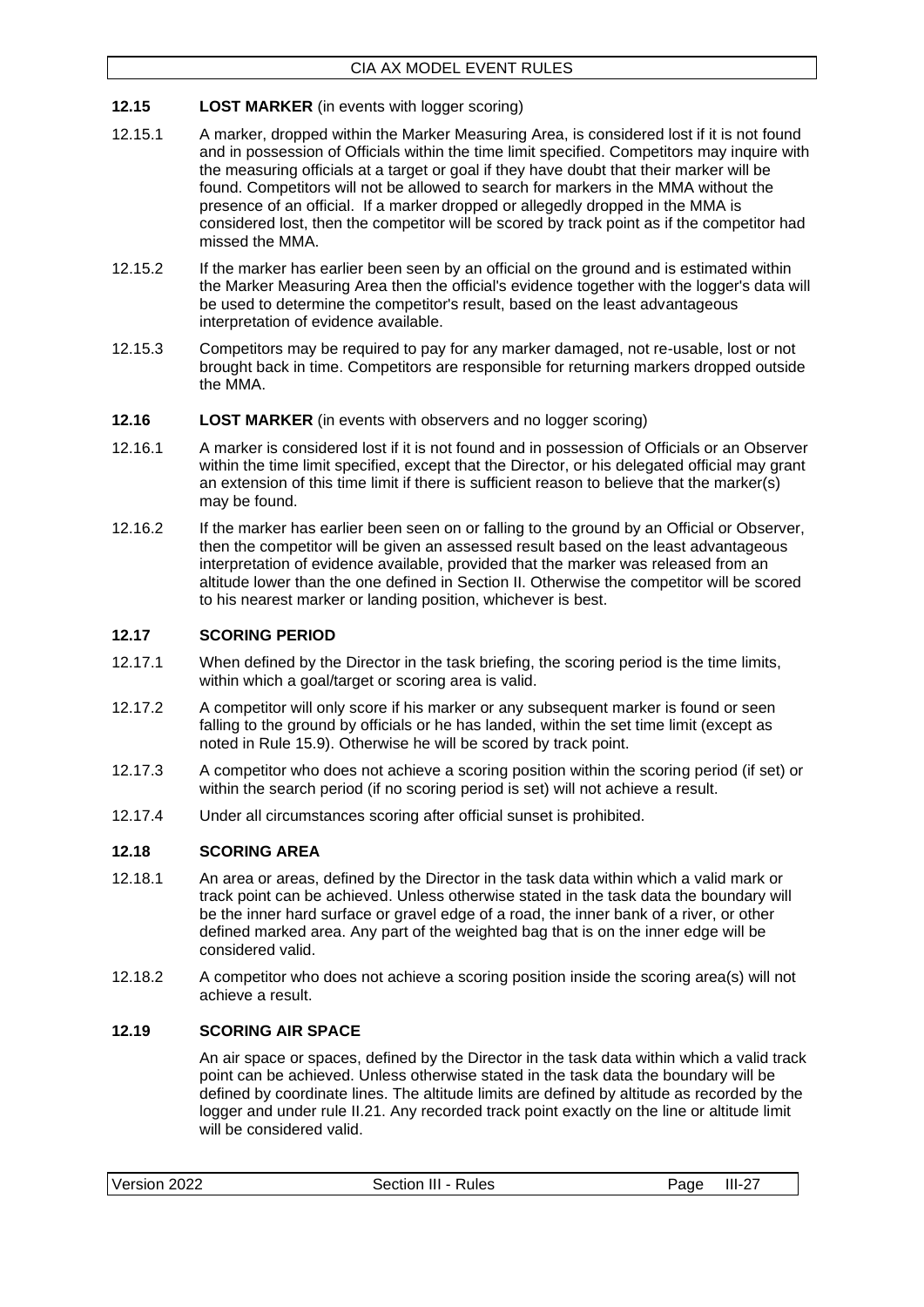### <span id="page-42-0"></span>**12.20 MARKER MEASURING AREA (MMA)**

- 12.20.1 The MMA is an area defined by a radius around a goal/target or an otherwise clearly defined area within which results will be achieved by markers.
- 12.20.2 The MMA will be provided for each task in which markers are used.
- 12.20.3 Competitors not achieving a physical mark within the MMA will be scored by track point or by their observer within limits described on the TDS (in events with observers).

### <span id="page-42-1"></span>**12.21 VALID MARK**

- 12.21.1 A physical mark is considered valid if it is within the scoring area or marker measuring area (MMA) and within the scoring period if set.
- 12.21.2 An electronic mark is considered valid if the recorded track point meets all scoring criteria defined in the TDS.
- 12.21.3 A valid physical mark shall have precedence over any track point or electronic mark.
- 12.21.4 Measurements will be made to the closest point of the weighted bag portion of the marker.

### <span id="page-42-2"></span>**12.22 TRACK POINT**

- 12.22.1 A track point is defined by recorded date / time, coordinates and altitude of a point of the track of a GPS logger.
- 12.22.2 When goals or targets are used, results based on track points will be the 2D, modified 3D or 3D-distance from the goal/target to the track or electronic mark. Details to be specified in Section II.
- 12.22.3 A competitor's result based on a track point cannot be better than the worst possible result in the MMA.
- 12.22.4 In tasks without goals or targets the horizontal distance (2D distance) between points will be used to calculate results.

### <span id="page-42-3"></span>**12.23 VALID TRACK POINT**

12.23.1 A valid track point is a track point meeting all scoring criteria set in the task data like scoring area and/or scoring airspace and/or scoring period.

### <span id="page-42-4"></span>**12.24 TARGET OFFICIALS**

Target Officials are assigned to establish the competitor's results and possible rule violations. In general, in all task having set goals or targets, the Target Officials will measure the results by tape or surveyor equipment within the Marker Measuring Area (MMA).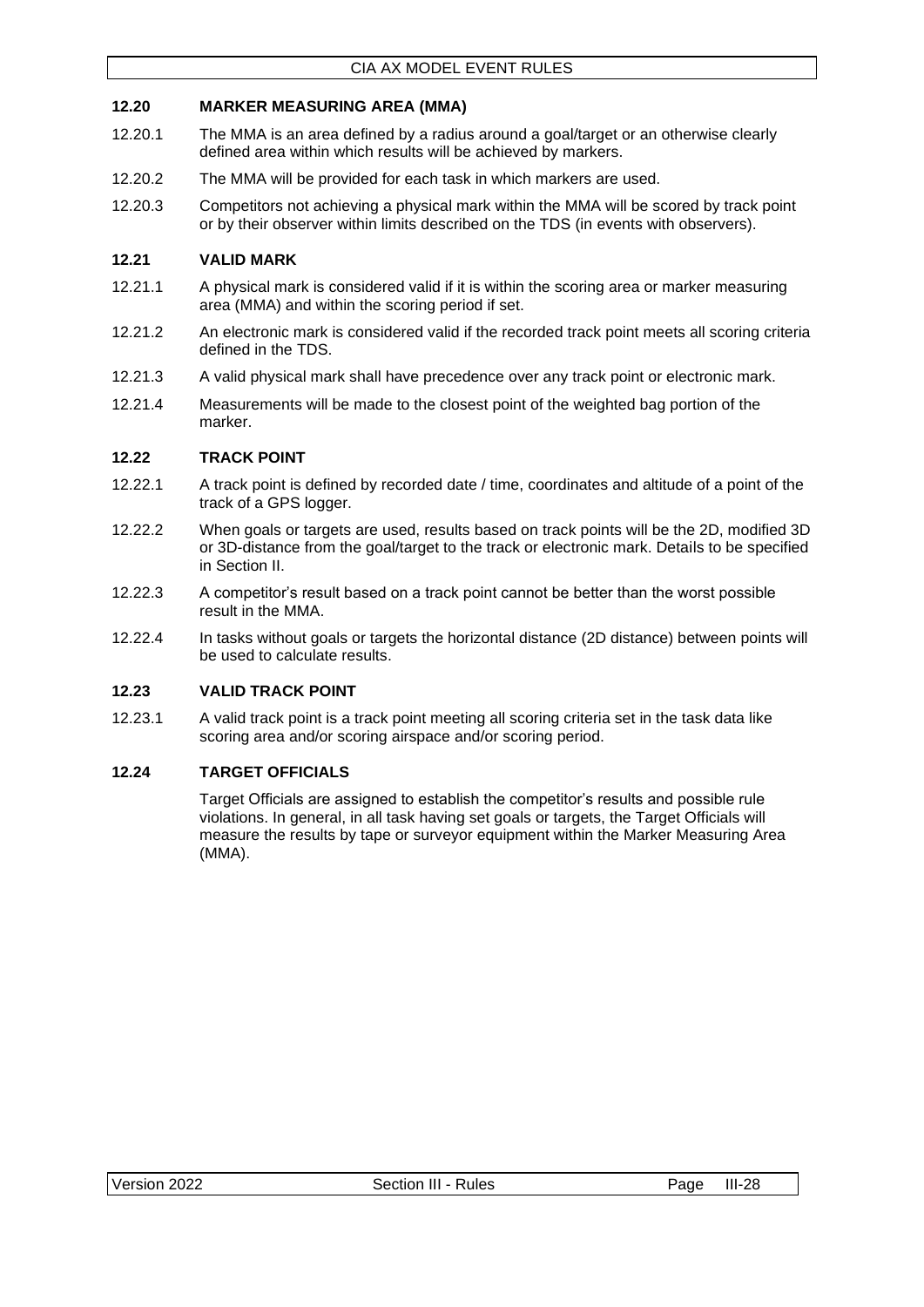#### <span id="page-43-0"></span>**CHAPTER 13 - PENALTIES**

#### <span id="page-43-1"></span>**13.1 SERIOUS INFRINGEMENTS, UNSPORTING BEHAVIOUR (sS1 An3 5)**

- 13.1.1 Serious Infringements includes dangerous or hazardous actions or repetitions of lesser infringements, and will be penalised according to the appropriate rule.
- 13.1.2 DISHONESTY OR UNSPORTING BEHAVIOUR, INCLUDING DELIBERATE ATTEMPTS TO DECEIVE OR MISLEAD OFFICIALS, WILFUL INTERFERENCE WITH OTHER COMPETITORS, FALSIFICATION OF DOCUMENTS, USE OF FORBIDDEN EQUIPMENT OR PROHIBITED DRUGS, OR REPEATED SERIOUS INFRINGEMENTS OF RULES SHOULD, AS A GUIDE, RESULT IN DISQUALIFICATION FROM THE EVENT.

#### <span id="page-43-2"></span>**13.2 UNSPECIFIED PENALTIES**

- 13.2.1 A competitor infringing any rule for which the penalty is not specified may have a penalty (distance, angle or time) applied to his result or a deduction of points.
- 13.2.2 Where safety is not an issue, and no competitive advantage has been gained, he may receive a warning in the first instance.
- 13.2.3 A competitor may not be penalised for infringing a rule for which the penalty is not specified, if he has already been penalised under the same rule in a previous task, but has not been informed of the fact before the beginning of the task in question, except for follow-on tasks in the same flight.

#### <span id="page-43-3"></span>**13.3 DISTANCE INFRINGEMENTS**

- 13.3.1 Where the individual launch point, a goal selected by a competitor, a mark, or a final landing infringes a distance or altitude limit at any time, the competitor will be penalised.
- 13.3.2 If a launch point infringes a natural set boundary, the infringement is the distance to the closest correct point.
- 13.3.3 Competitors landing in an MMA will not achieve a result in the related task. If no MMA is set, landing within 200 meters of goals/targets or any physical mark of the competitor will be penalised up to 200 task points.
- 13.3.4 Where the penalty relates to landing too close to a goal/target or mark, the competitor will only receive a penalty for the greater infringement.
- 13.3.5 The penalty will be waived if the competitor can show that he was unable to comply because of safety reasons, or because of light wind (unable to clear area within 10 minutes).
- 13.3.6 For competitors taking off too close to a goal or target, declaring a goal outside the limits specified in the TDS or otherwise abusing the set distance or altitude limits of a task, the penalty will be 2 task points per 0,1% infringement. Above 25% infringement the competitor will be scored in group B. For Elbow, Angle and Land Run Tasks, the percent infringements will be the sum of the percent infringements of each 'leg', unless otherwise defined in the TDS. A competitor penalized under this rule cannot achieve a score less than Group B as a result of the distance infringement penalty.

### <span id="page-43-4"></span>**13.4 PENALTY POINTS**

- 13.4.1 There are two kinds of point penalties: task points and competition points.
- 13.4.2 Task point penalties are subtracted from a competitor's task score, which cannot be reduced below zero. Competition point penalties are also subtracted from a competitor's task score and may result in a negative score, which will be set against his total score in the Event.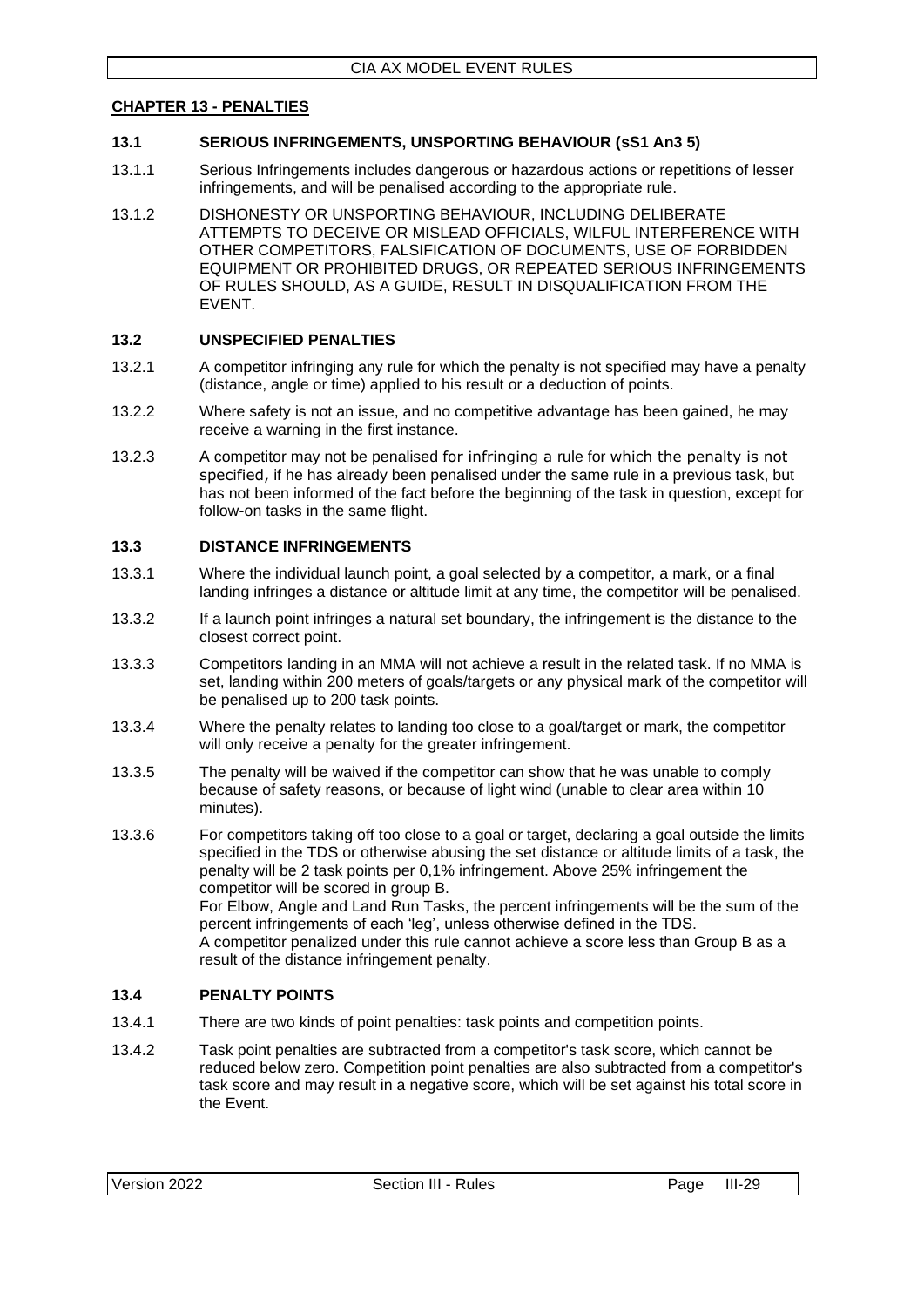### <span id="page-44-0"></span>**13.5 PROOF OF RULES VIOLATION (S1 An3 8.9)**

THE PRODUCTION AND DEMONSTRATION OF EVIDENCE FOR ANY ALLEGED INFRINGEMENT BY A COMPETITOR ALWAYS RESTS ENTIRELY WITH THE EVENT OFFICIALS. RULES SHALL NOT BE WRITTEN IN ORDER TO OBLIGE THE COMPETITOR TO PROVE HIS COMPLIANCE WITH THE RULES OR HIS INNOCENCE IN CASE OF ALLEGED INFRINGEMENT.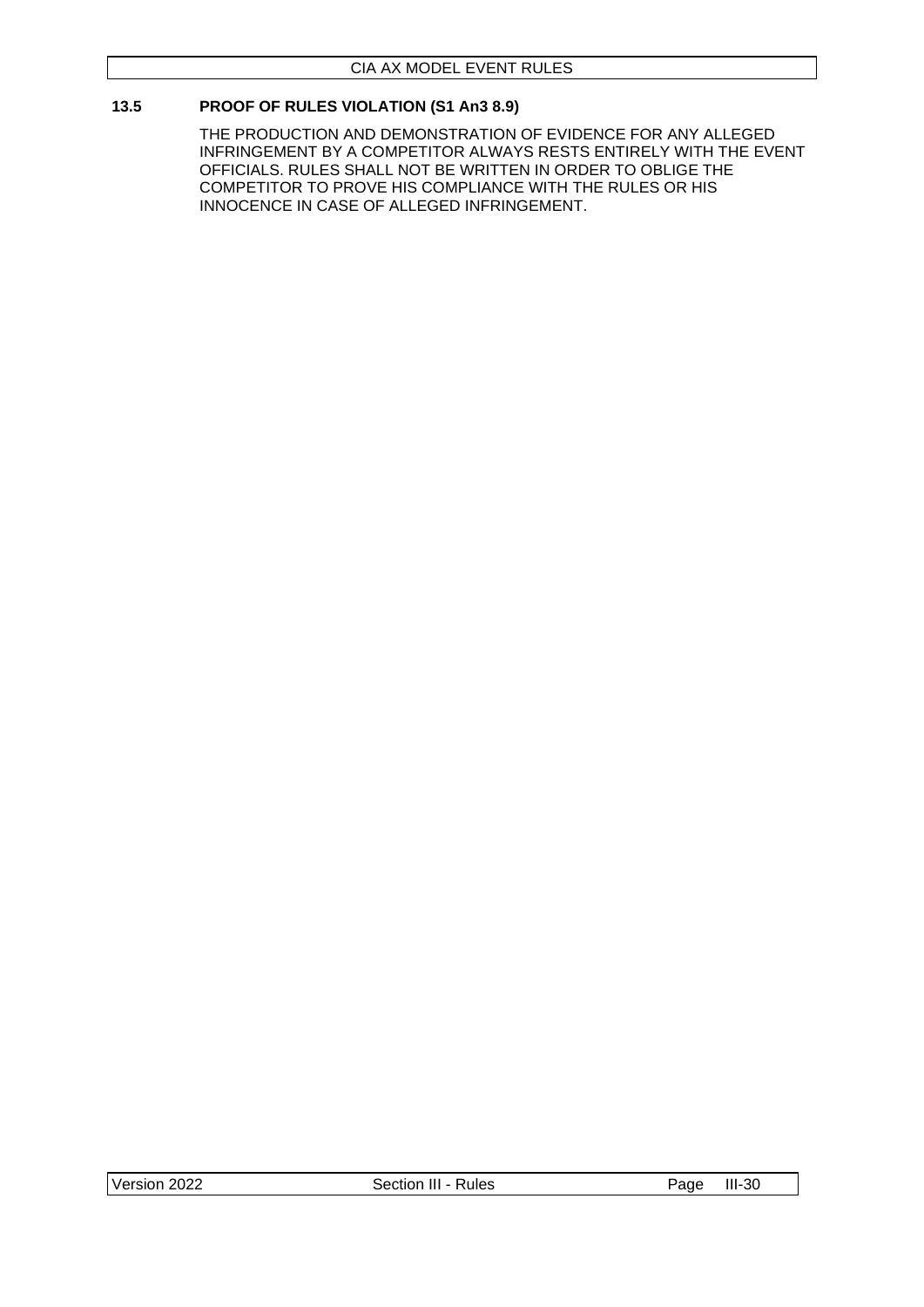### <span id="page-45-0"></span>**CHAPTER 14 - SCORING**

### <span id="page-45-1"></span>**14.1 RESULT**

A competitor's result is the achieved outcome in a task including result penalties. Results will be expressed in meters, square kilometers, minutes with an accuracy of two decimal places. Degrees will be measured to an accuracy of one or two decimal places depending on the distance defined in the TDS.

### <span id="page-45-2"></span>**14.2 SCORE**

A competitor's score is the number of points achieved in a task when applying the appropriate formulas. Task or competition penalties may be applied according to the rules.

### <span id="page-45-3"></span>**14.3 PUBLICATION OF SCORES (S1 5.9.4 part)**

- 14.3.1 THE scores OF EACH TASK SHALL BE PUBLISHED WITH THE MINIMUM OF DELAY on the Official Notice Board.
- 14.3.2 Task score sheets shall include:
	- a. EVENT NAME, TASK DATE and time, TASK SEQUENCE NUMBER, TASK NAME AND RULES reference.
	- b. for each competitor his: rank, competition number and name, result, score and if applicable, penalties followed by the kind of penalty, a rule reference and a brief description.
	- c. THE FIXED DATA USED IN THE SCORING FORMULAS (P, A, M, RM, W AND SM) and the checksum
	- d. Publication date and time, version number and signature of the Director.
	- e. IF MORE THAN ONE score SHEET VERSION IS PUBLISHED FOR A PARTICULAR TASK, THE CHANGES FROM THE PREVIOUS ISSUE SHALL BE MARKED AND THE DIFFERENT VERSIONS SHALL BE NUMBERED IN SEQUENCE.
- 14.3.3 Task score sheets will have the following status:
	- PROVISIONAL Provisional scores are published for information only and have no validity for timing purposes.
	- OFFICIAL Time periods for complaints/protests start from the publication of official scores.
	- FINAL Official scores become final after all relevant time periods have expired. The jury may require a correction of the results and/or penalties prior to approving and signing the final scores.
- 14.3.4 Total score sheets shall include:
	- a. Event name
	- b. for each competitor his: rank, competition number and name, total score and task scores
	- c. task checksums
- 14.3.5 Total scores are for information only and will not carry a signature.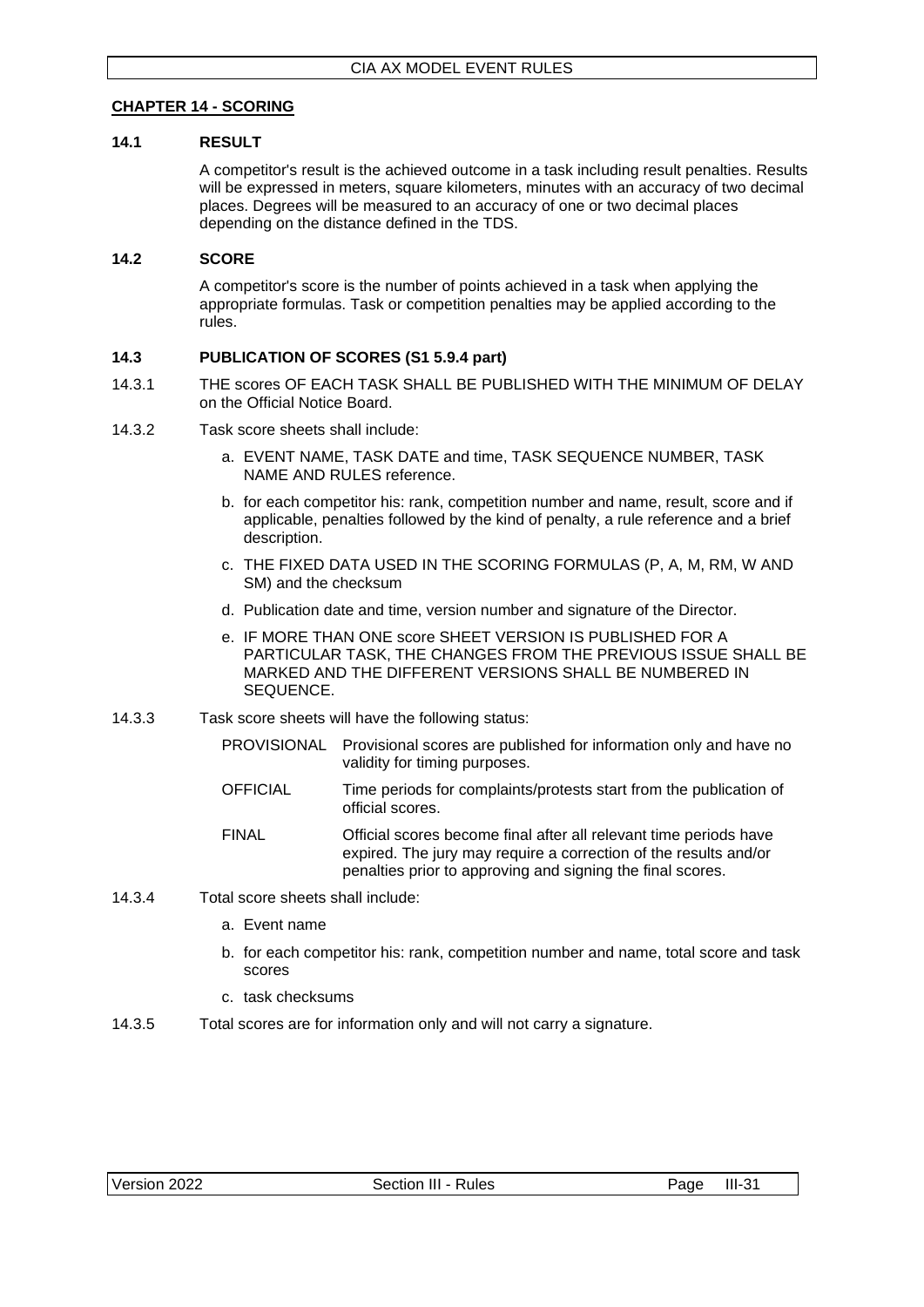### <span id="page-46-0"></span>**14.4 RANKING ORDER**

- 14.4.1 Competitors will be ranked in order of performance according to the rules for each task, after adjustment for any result penalties. Competitors will be ranked in the following groups for each task:
	- Group A Competitors whose results have been measured, or assessed under the rule for lost markers.
	- Group B Competitors flying the task, but not achieving a result. They will be scored equally using Formula Three, or share equally the remaining points available using Formula Two, whichever is the higher.
	- Group C Competitors not making a valid launch or disqualified in the event, all scoring zero points.
- 14.4.2 After calculating the points score with the applicable formula, any penalty points will be subtracted to obtain the competitors final task score. The competitors final task scores will be ranked again before being published.

### <span id="page-46-1"></span>**14.5 POINTS FORMULA**

- 14.5.1 Each competitor will then be awarded a number of points according to his performance. The formula to be used will depend on the competitor's place in the ranking order for the Task.
- 14.5.2 The best result will be awarded 1000 points before points penalties.
- 14.5.3 The superior half of the results will receive a score between 1000 and approximately 500 points, in proportion to their performance using Formula One.
- 14.5.4 The inferior half of the results will receive a score between approximately 500 points and 0 points according to their relative position in the ranking order using Formula Two.
- 14.5.5 FORMULA ONE: (superior half of performances).

1000 - [(1000 - SM)/(RM - W)] x (R - W)

FORMULA TWO: (inferior half of performances).

 $1000 \times (P + 1 - L)/P$ 

FORMULA THREE: (competitors in group B).

1000 x [(P + 1 - A)/P] - 200

- $P =$  number of competitors entered in the competition.<br> $M =$   $P/2$  (rounded to the next higher number) (Median
- P/2 (rounded to the next higher number) (Median Rank).
- $R =$  competitor's result (meters, etc.) if in the superior half.
- $RM =$  result achieved by the median ranking competitor.
- $L =$  competitor's ranking position if in the inferior portion.
- $W =$  the winning result of the task.
- $A =$  number of competitors in group A.
- SM = rounded points score of the median ranking competitor, calculated under formula two.
- 14.5.6 If fewer than half of the competitors achieve a result in the task, the following changes in definition will apply:
	- RM = lowest ranking result in group A.
	- SM = rounded score of the lowest ranking competitor in group A, calculated under Formula Two.
	- $M =$  lowest ranking competitor in group A.
- 14.5.7 In tasks where no competitor achieves a result, all competitors in group B will receive a score of 500 points before any penalty points.
- 14.5.8 Points scores will be rounded to the nearest whole number.

Version 2022 Section III - Rules Page III-32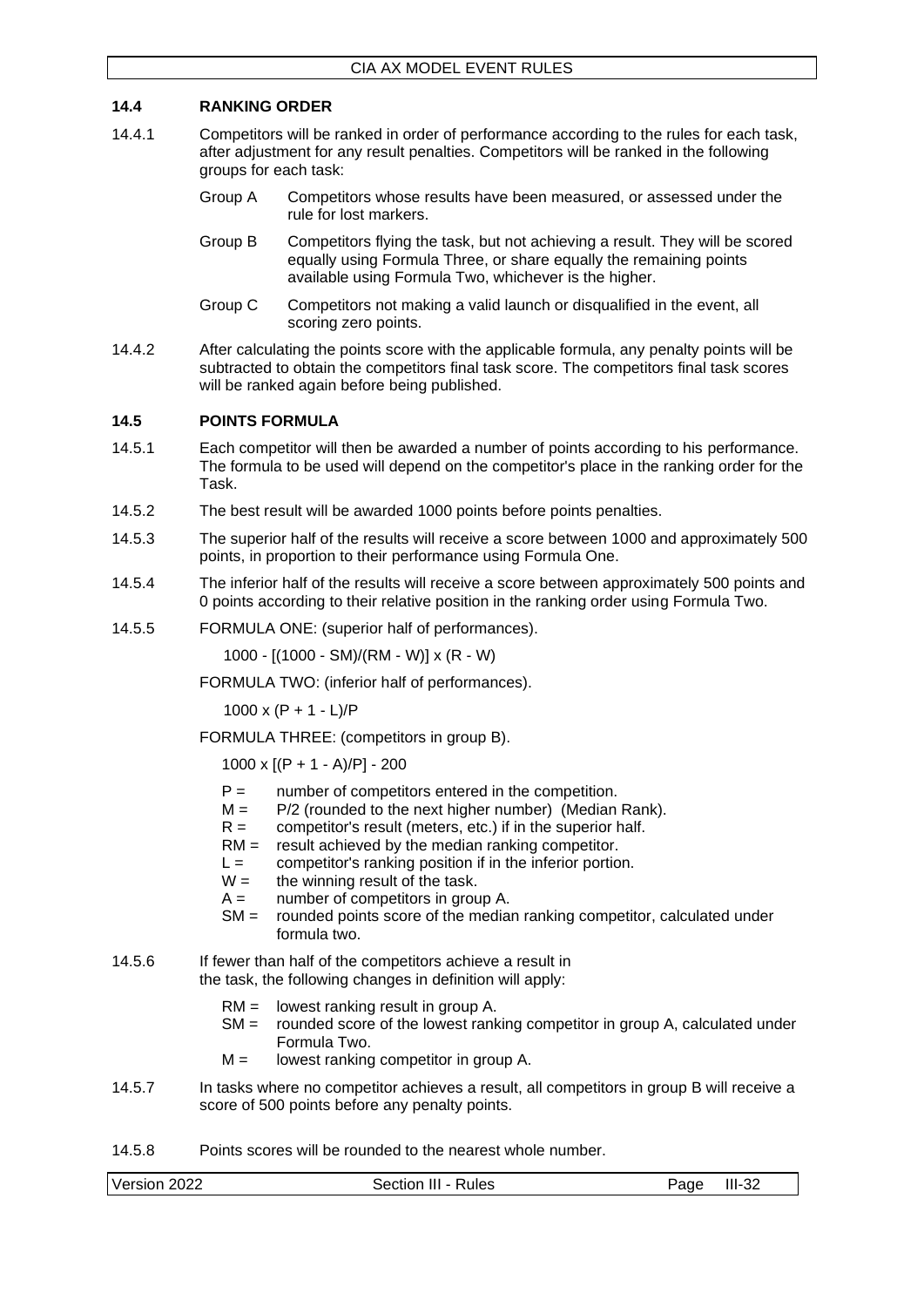### <span id="page-47-0"></span>**14.6 PRECISION**

- 14.6.1 Results shall be established with the highest precision at hand.
- 14.6.2 The following standards will be used:

| Result method    | Precision   | Printout example [m] |
|------------------|-------------|----------------------|
| tape / surveying | centimeters | 1.23                 |
| map coordinate   | decameters  | 1250.00              |
| Track point/GPS  | meters      | 1231.00              |

Any combination of result methods will revert to the lowest precision method used.

If positions can be determined relative to a common coordinate with a more accurate method, the precision of that method will be used.

Interpolation between track points may be used to establish the scoring position.

When establishing distances or positions, rounding should only be made at the end of calculations but not in intermediate steps.

- 14.6.3 Results are considered tied when the outcome is the same after applying above mentioned principles. Competitors whose results are tied will share equally between them the points which they would have received had they not been so tied.
- 14.6.4 The altitude used in competition is specified in Section II.
- <span id="page-47-1"></span>**14.7 MEASURING** (for events without logger scoring)
- 14.7.1 Measurements by the measuring officials take precedence.
- 14.7.2 Within 200m, tape/surveying, should be used. If there is reason to believe that a GPS measurement may be more accurate or safer for officials/crew than the tape/surveying, a GPS measurement shall be recorded.
- 14.7.3 All marks outside 200m shall be recorded by GPS. In case of a goal selected by the competitor, the coordinates of the goal shall also be recorded by GPS.

### <span id="page-47-2"></span>**14.8 TOTAL SCORES**

- 14.8.1 The Total Score is the addition of the individual task scores.
- 14.8.2 Where two competitors have equal total scores in the Event, the competitor with the smaller difference between his best and worst scores will be ranked higher.

### <span id="page-47-3"></span>**14.9 NATION RANKING**

- 14.9.1 Nations will be ranked according to the average total score (before rounding) of all competitors of the relevant NAC.
- 14.9.2 The Nation Ranking requires a minimum of 4 NACs, each with at least 2 competitors scored in the event.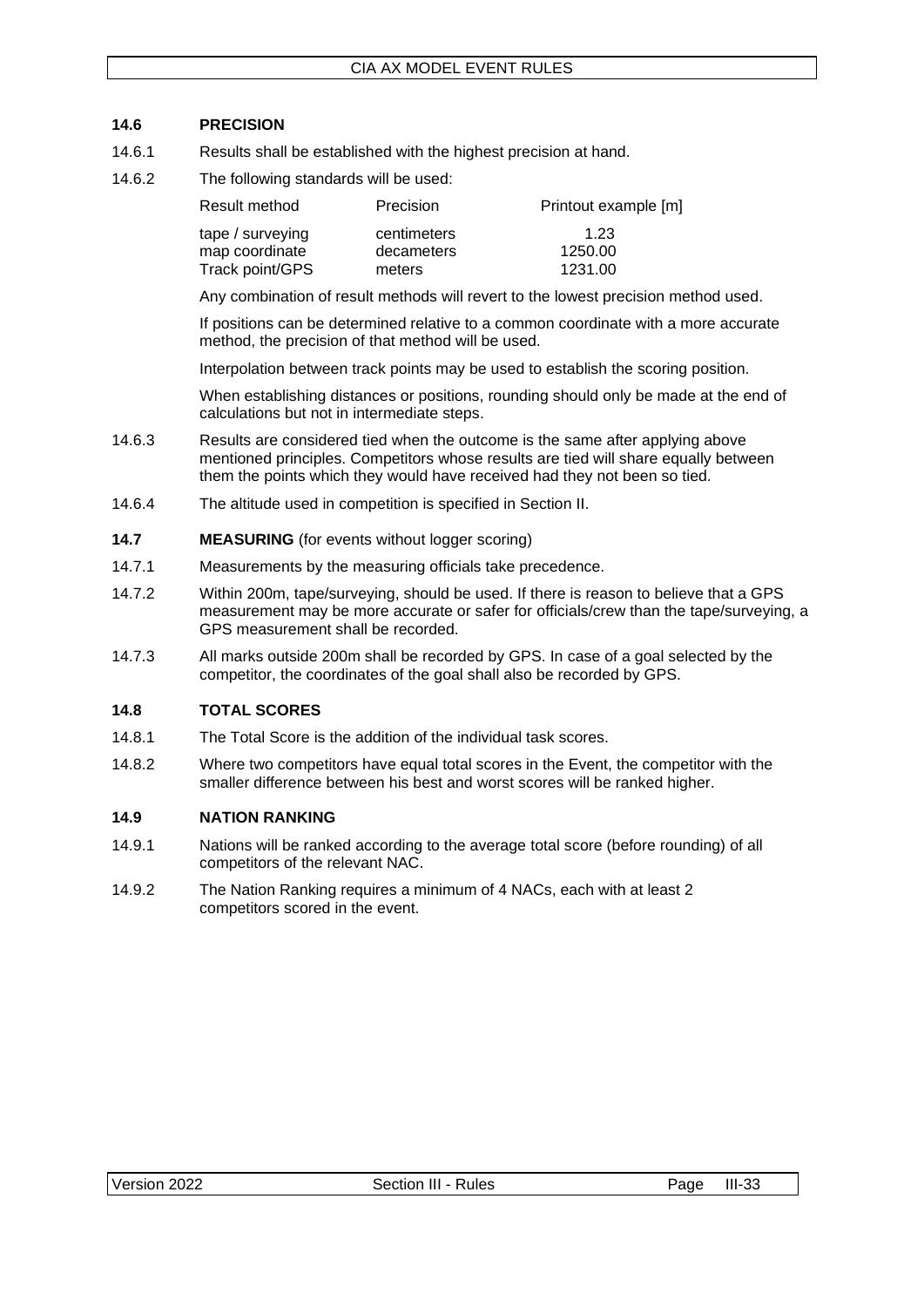### <span id="page-48-0"></span>**CHAPTER 15 - TASKS**

### <span id="page-48-1"></span>**15.1 PILOT DECLARED GOAL (PDG)**

- 15.1.1 Competitors will attempt to achieve a mark or valid track point close to a goal selected and declared by him.
- 15.1.2 Task data:
	- a. method of declaration
	- b. number of goals permitted
	- c. goals available for declarations

\_\_\_\_\_\_\_\_\_\_\_\_\_\_\_\_\_\_\_\_

- d. minimum and maximum distances of goal(s) from CLP or ILP as per TDS
- 15.1.3 The result is the distance from the mark or closest valid track point to the nearest valid declared goal. Smallest result is best.

### <span id="page-48-2"></span>**15.2 JUDGE DECLARED GOAL (JDG)**

- 15.2.1 Competitors will attempt to achieve a mark or valid track point close to a set goal.
- 15.2.2 Task data:
	- a. position of set goal/target
- 15.2.3 The result is the distance from the mark or closest valid track point to the target, if displayed, or goal. Smallest result is best. \_\_\_\_\_\_\_\_\_\_\_\_\_\_\_\_\_\_\_\_

### <span id="page-48-3"></span>**15.3 HESITATION WALTZ (HWZ)**

- 15.3.1 Competitors will attempt to achieve a mark or valid track point close to one of several set goals.
- 15.3.2 Task data:
	- a. position of various set goals/targets

\_\_\_\_\_\_\_\_\_\_\_\_\_\_\_\_\_\_\_

15.3.3 The result is the distance from the mark or closest valid track point to the nearest target, if displayed, or goal. Smallest result is best.

### <span id="page-48-4"></span>**15.4 FLY IN (FIN)**

15.4.1 Competitors will find their own launch areas and attempt to achieve a mark or valid track point close to a set goal or target.

### 15.4.2 Task data:

- a. position of set goal/target
- 15.4.3 The result is the distance from the mark or closest valid track point to the target, if displayed, or goal. Smallest result is best.
- 15.4.4 Only one scoring attempt (marker drop) may be made.

\_\_\_\_\_\_\_\_\_\_\_\_\_\_\_\_\_\_\_\_

In events without logger scoring, a contest landing shall be declared as such to the appointed observer at the earliest opportunity.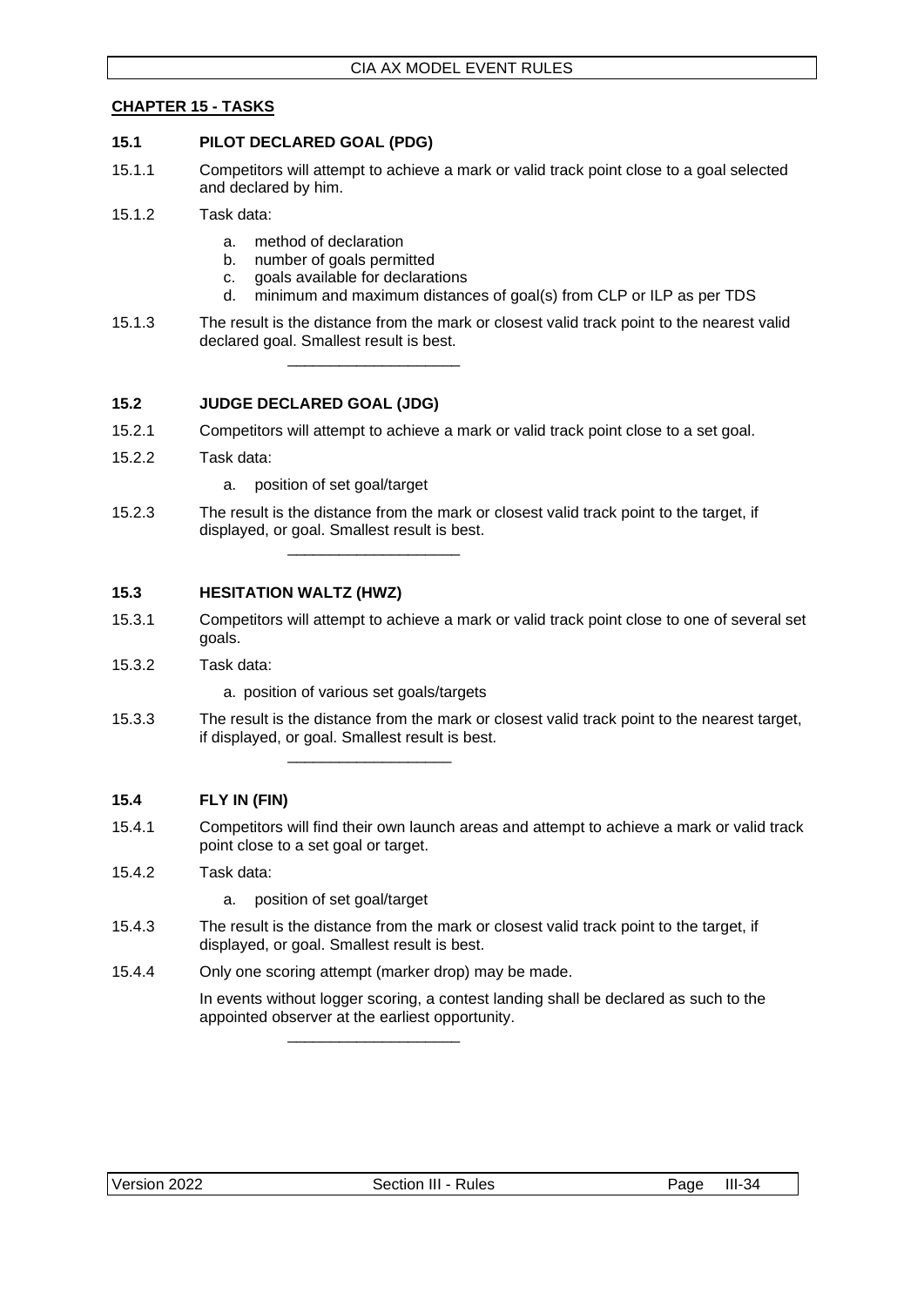### <span id="page-49-0"></span>**15.5 FLY ON (FON)**

- 15.5.1 Competitors will attempt to achieve a mark or valid track point close to a goal selected and declared by them before take-off or during flight.
- 15.5.2 Task data:
	- a. method of declaration,
	- b. number of goals permitted
	- c. goals available for declarations
	- d. minimum and maximum distance between previous mark and declared goal
- 15.5.3 The result is the distance from the mark or closest valid track point to the nearest valid declared goal. Smallest result is best.
- 15.5.4 Declaration method for events with observers:

The competitor must declare his Fly On goal(s) either on the previous marker or on his assigned observer's report form The declaration can take place at any time prior to dropping the previous marker

The declaration must be written by the pilot. A verbal declaration will not be recorded. If the observer is flying in the basket, he should witness and record any declaration written on the marker before the marker is released.

Any valid declaration on the marker will invalidate all declarations on the observer report form.

If no valid goal is declared the competitor will not achieve a result. If more goals are declared than are permitted the competitor will be scored to the least advantageous valid goal.

\_\_\_\_\_\_\_\_\_\_\_\_\_\_\_\_\_\_\_\_

### <span id="page-49-1"></span>**15.6 HARE AND HOUNDS (HNH)**

- 15.6.1 Competitors will follow a hare balloon and attempt to achieve a mark or valid track point close to a target displayed by the hare no more than two meters upwind of the basket after landing.
- 15.6.2 Task data:
	- a. description of the hare balloon

\_\_\_\_\_\_\_\_\_\_\_\_\_\_\_

- b. intended flight duration of the hare balloon
- 15.6.3 The result is the distance from the mark or closest valid track point to the target. Smallest result is best.
- 15.6.4 Variation from intended flight duration of the hare shall not be ground for complaint.
- 15.6.5 The hare may deflate after landing and may be removed from the field.
- 15.6.6 The hare may display a banner hanging below his basket. No competitor shall display any banner hanging below the basket during this task.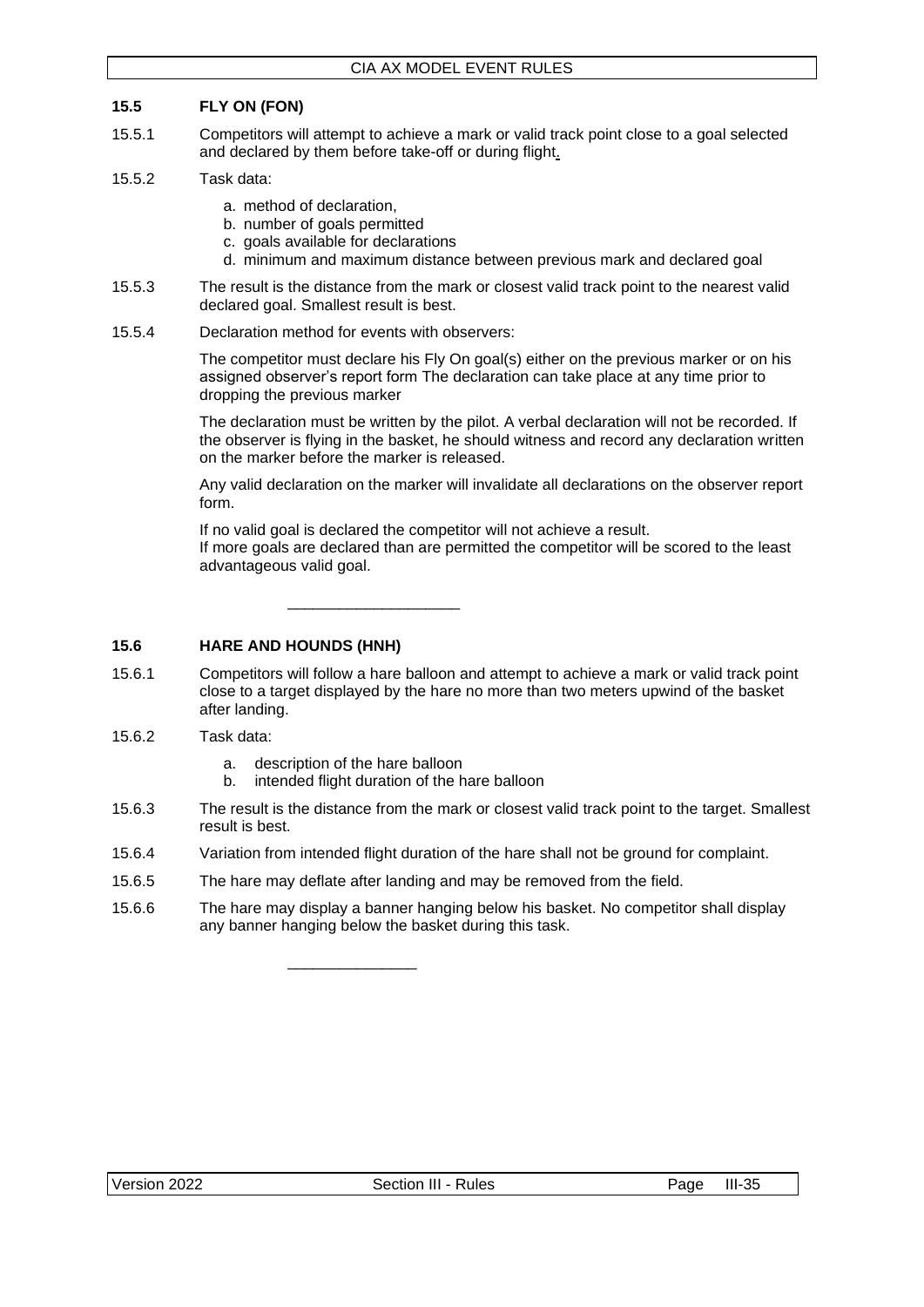### <span id="page-50-0"></span>**15.7 WATERSHIP DOWN (WSD)**

- 15.7.1 Competitors will fly to the launch point of a hare balloon, follow the hare and attempt to achieve a mark or valid track point close to a target displayed by the hare no more than two meters upwind of the basket after landing.
- 15.7.2 Task data:
	- a. description of the hare balloon
	- b. location of the launch point of the hare balloon
	- c. set take-off time of the hare balloon
	- d. intended flight duration of the hare balloon
- 15.7.3 The result is the distance from the mark or closest valid track point to the target. Smallest result is best.
- 15.7.4 If the hare balloon does not take off within 5 minutes after the set time then this task is considered cancelled.
- 15.7.5 Variation from the flight duration of the hare shall not be ground for complaint.
- 15.7.6 The hare may deflate after landing and may be removed from the field.
- 15.7.7 The hare may display a banner hanging below his basket. No competitor shall display any banner hanging below the basket during this task.

### <span id="page-50-1"></span>**15.8 GORDON BENNETT MEMORIAL (GBM)**

- 15.8.1 Competitors will attempt to achieve a mark or valid track point within a scoring area(s) close to a set goal.
- 15.8.2 Task data:
	- a. position of goal/target
	- b. description of scoring area(s)

\_\_\_\_\_\_\_\_\_\_\_\_\_\_\_\_\_

15.8.3 The result is the distance from the mark or closest valid track point to the target, if displayed, or goal. Smallest result is best.

### <span id="page-50-2"></span>**15.9 CALCULATED RATE OF APPROACH TASK (CRT)**

\_\_\_\_\_\_\_\_\_\_\_\_\_\_\_\_\_\_

\_\_\_\_\_\_\_\_\_\_\_\_\_\_\_\_\_\_\_\_

- 15.9.1 Competitors will attempt to achieve a mark or valid track point within a valid scoring area close to a set goal. The scoring area(s) will have unique times of validity.
- 15.9.2 Task data:
	- a. position of goal/target.
	- b. description of scoring area(s) and their validity times
- 15.9.3 The result is the distance from the mark or closest valid track point to the target, if displayed, or goal. Smallest result is best.
- 15.9.4 A competitor who does not achieve a mark or track point inside a scoring area during its time of validity, will not achieve a result.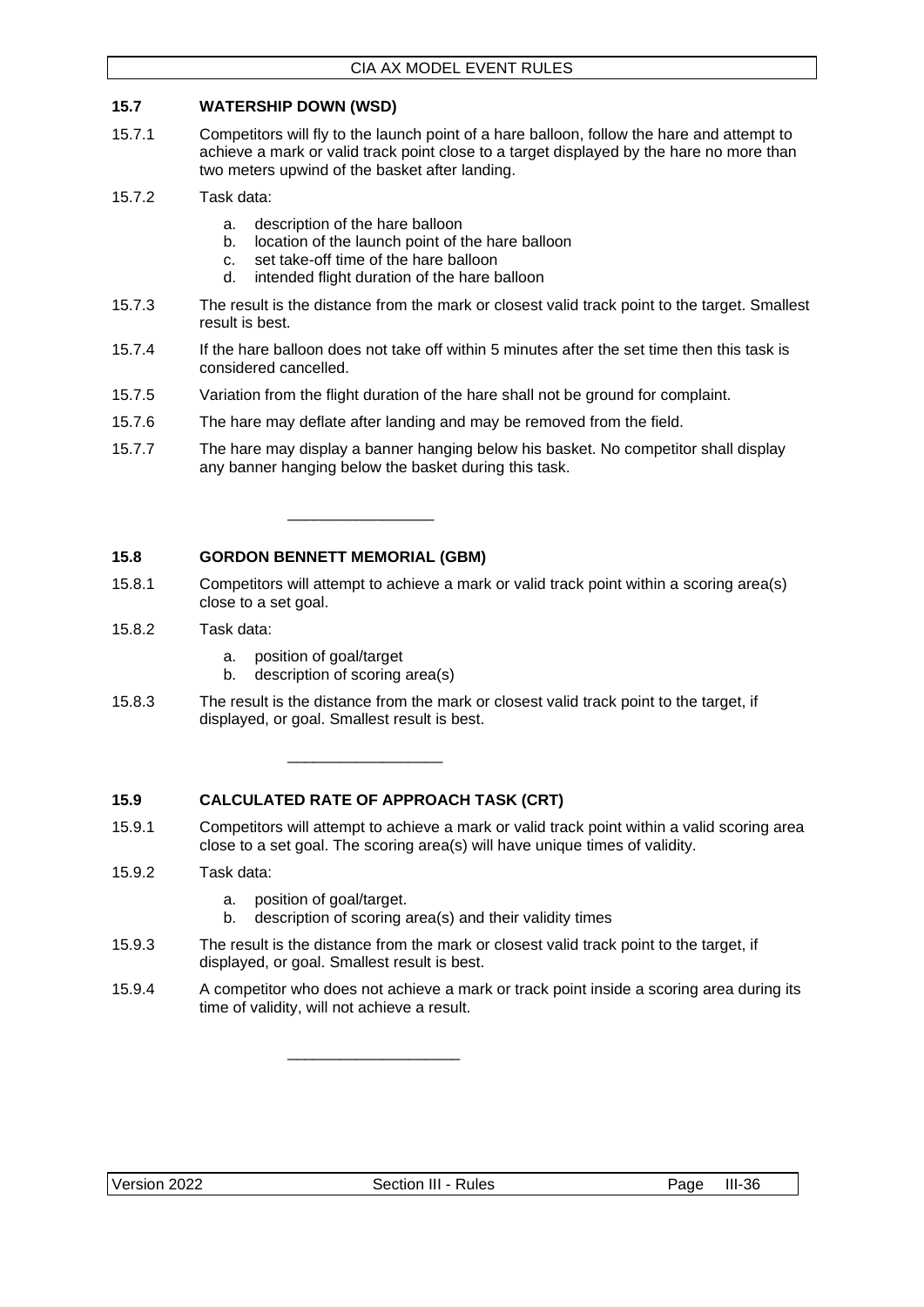### <span id="page-51-0"></span>**15.10 RACE TO AN AREA (RTA)**

- 15.10.1 Competitors will attempt to achieve a mark or valid track point, as specified in the task data, in the shortest time within a scoring area(s) or airspace(s).
- 15.10.2 Task data:
	- a. arrangements of timing
	- b. description of scoring area(s)
- 15.10.3 The result is the elapsed time from the take off to the mark or first valid track point. Smallest result is best.
- 15.10.4 The timing ends at the moment the marker is released, falling or on the ground as seen by the officials, the electronic mark is dropped or at the moment of the first valid track point in the scoring area, if track points only was set. If Observers are used, they must ensure that they have stop-watches when observing in this task

### <span id="page-51-1"></span>**15.11 ELBOW (ELB)**

- 15.11.1 Competitors will attempt to achieve the greatest change of direction in flight.
- 15.11.2 Task data: (If no markers are used)
	- a. description of track point "A"
	- b. description of track point "B"
	- c. description of track point "C"
- 15.11.3 Task data: (if observers and markers are used)
	- a. description of point "A", "B" and "C".

\_\_\_\_\_\_\_\_\_\_\_\_\_\_\_\_\_\_\_

\_\_\_\_\_\_\_\_\_\_\_\_\_\_\_\_\_\_\_\_

- b. minimum and maximum distances from "A" to "B".
- c. minimum and maximum distances from "B" to "C".
- 15.11.4 The result is 180 degrees minus the angle ABC. Greatest result is best.

### <span id="page-51-2"></span>**15.12 LAND RUN (LRN)**

- 15.12.1 Competitors will attempt to achieve the greatest area of a triangle "A", "B" and "C"
- 15.12.2 Task data:
	- a. location of point "A"
	- b. method of determining point "B"
	- c. method of determining point "C"
	- d. description of scoring area(s)
- 15.12.3 The result is the area of triangle ABC. Greatest result is best.

\_\_\_\_\_\_\_\_\_\_\_\_\_\_\_\_\_\_\_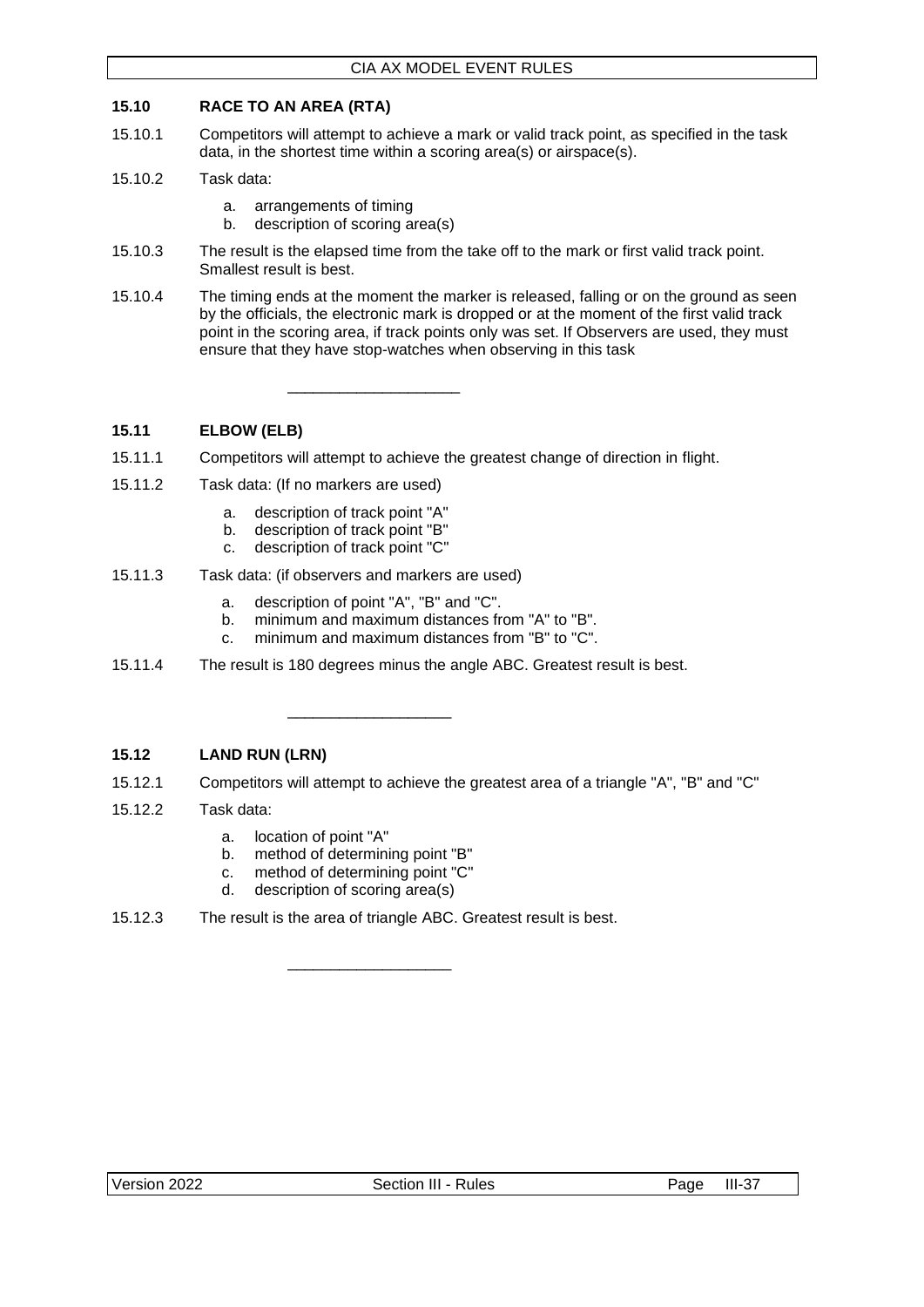### <span id="page-52-0"></span>**15.13 MINIMUM DISTANCE (MDT)**

- 15.13.1 Competitors will attempt to achieve a mark or valid track point close to the reference point, after flying a minimum set time or distance.
- 15.13.2 Task data:
	- a. arrangements of timing
	- b. minimum set time or distance
	- c. reference point
- 15.13.3 The result is the distance from the mark or closest valid track point to the reference point. Smallest result is best.
- 15.13.4 The scoring position is the mark or best track point after the minimum time or distance has elapsed. If Observers are used, the scoring position is the mark if the observer has seen the marker drop after the minimum set time. Otherwise the scoring position will be the landing position, provided that the balloon has been seen by an official to be still airborne after the minimum time.

<span id="page-52-1"></span>**15.14 SHORTEST FLIGHT (SFL)**

- 15.14.1 Competitors will attempt to achieve a mark or valid track point close to the reference point within a set scoring area(s).
- 15.14.2 Task data:
	- a. description of scoring area(s)

\_\_\_\_\_\_\_\_\_\_\_\_\_\_\_\_\_\_\_

\_\_\_\_\_\_\_\_\_\_\_\_\_\_\_\_\_\_\_\_

\_\_\_\_\_\_\_\_\_\_\_\_\_\_\_\_\_\_\_\_

- b. reference point
- 15.14.3 The result is the distance from the mark or best valid track point to the reference point. Smallest result is best.

### <span id="page-52-2"></span>**15.15 MINIMUM DISTANCE DOUBLE DROP (MDD)**

- 15.15.1 Competitors will attempt to achieve two marks or valid track points close together in different scoring areas.
- 15.15.2 Task data:
	- a. description of scoring areas
- 15.15.3 The result is the distance between the marks or track points. Smallest result is best.
- 15.15.4 Competitors will not achieve a result, unless they have valid track points or marks in different scoring areas as per the TDS.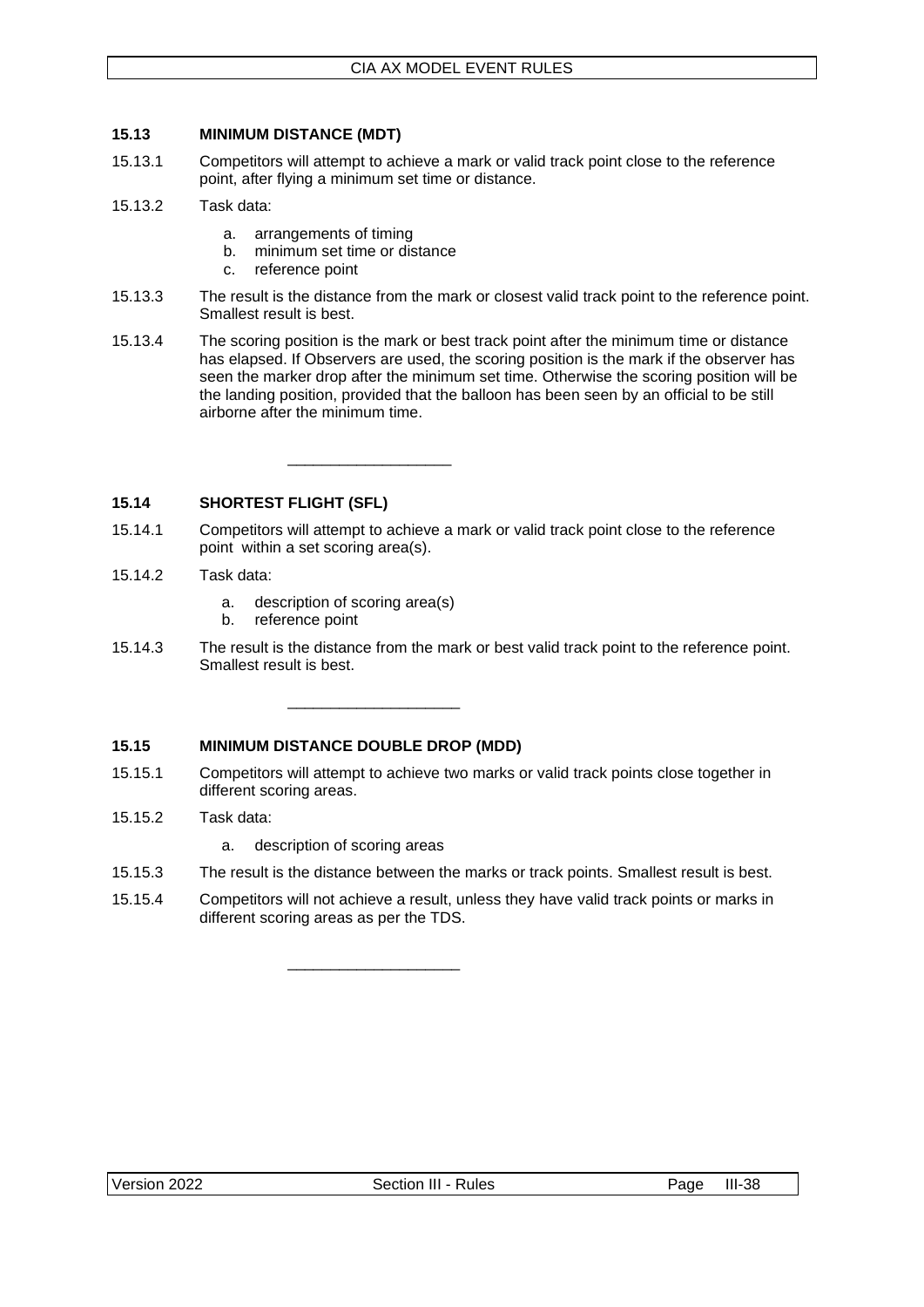### <span id="page-53-0"></span>**15.16 MAXIMUM DISTANCE TIME (XDT)**

- 15.16.1 Competitors will attempt to achieve a mark or valid track point far away from the reference point, within a maximum set time.
- 15.16.2 Task data:
	- a. maximum set time
	- b. arrangements for timing
	- c. reference point
- 15.16.3 The result is the distance from the mark or furthest valid track point to the reference point. Greatest result is best.
- 15.16.4 (for events with observers)

If the observer does not see the marker release, falling or on the ground or the marker is not recovered in his hands within the maximum set time, the competitor will not achieve a result.

\_\_\_\_\_\_\_\_\_\_\_\_\_\_\_\_\_\_\_

### <span id="page-53-1"></span>**15.17 MAXIMUM DISTANCE (XDI)**

- 15.17.1 Competitors will attempt to achieve a mark or valid track point far away from the reference point within a set scoring area(s).
- 15.17.2 Task data:
	- a. description of scoring area(s)
	- b. reference point
- 15.17.3 The result is the distance from the mark or valid track point to the reference point. Greatest result is best.

### <span id="page-53-2"></span>**15.18 MAXIMUM DISTANCE DOUBLE DROP (XDD)**

- 15.18.1 Competitors will attempt to achieve two marks or valid track points far apart in the scoring area(s).
- 15.18.2 Task data:
	- a. description of the scoring area(s)

\_\_\_\_\_\_\_\_\_\_\_\_\_\_\_\_\_\_\_

15.18.3 The result is the distance between the marks or farthest valid track points. Greatest result is best.

\_\_\_\_\_\_\_\_\_\_\_\_\_\_\_\_\_\_\_\_

### <span id="page-53-3"></span>**15.19 ANGLE (ANG)**

- 15.19.1 Competitors will attempt to achieve the greatest change of direction from a set direction. The change of direction is the angle between the set direction and line "A-B".
- 15.19.2 Task data:
	- a. description of point "A" and "B"
	- b. set direction
	- c. minimum and maximum distances from "A" to "B"

\_\_\_\_\_\_\_\_\_\_\_\_\_\_\_\_\_\_\_\_

15.19.3 The result is the angle between the set direction and the line "A-B". Greatest result is best.

| Version 2022<br>Section III - Rules<br>Page | $III-39$ |
|---------------------------------------------|----------|
|---------------------------------------------|----------|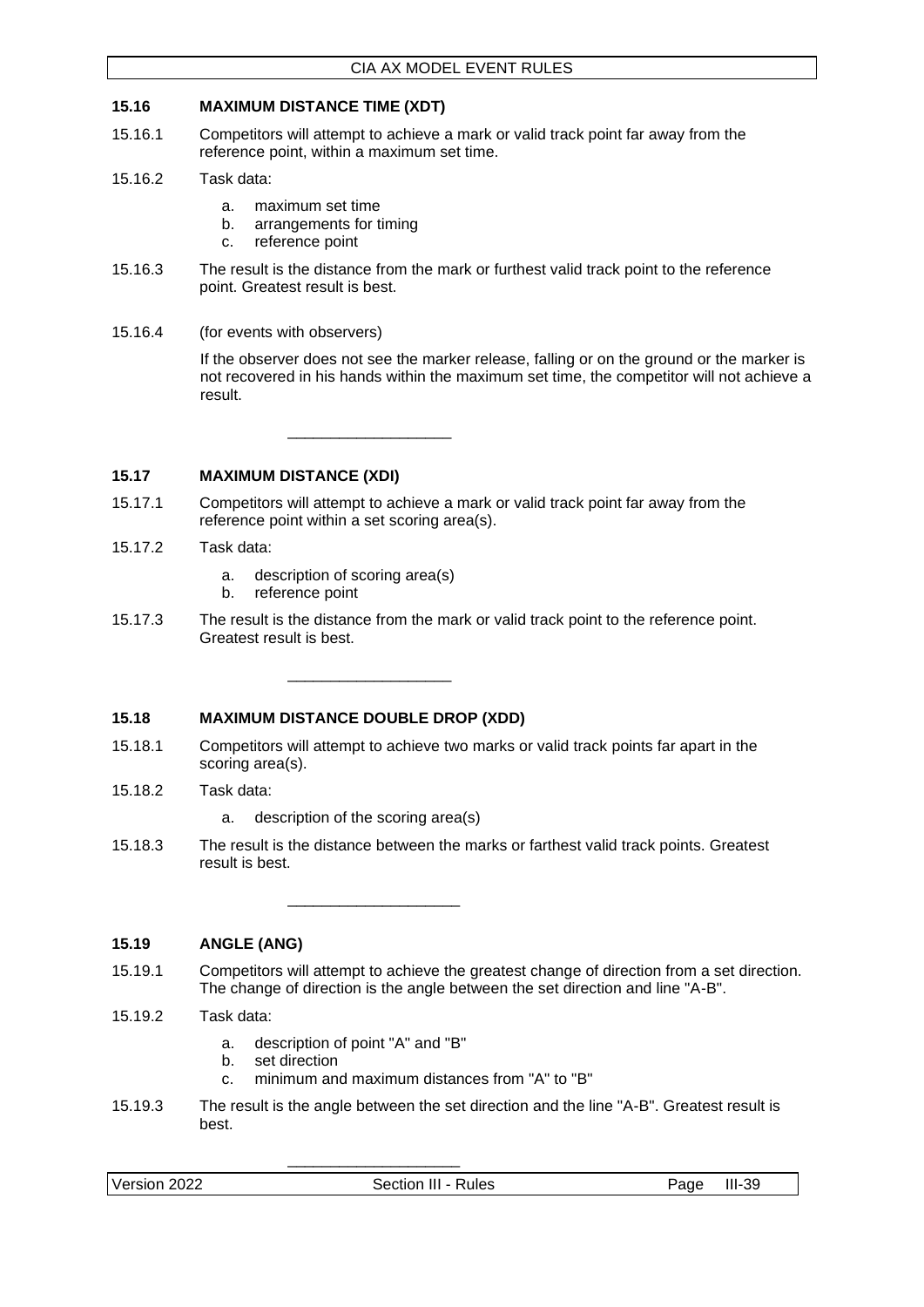- <span id="page-54-0"></span>**15.20 3D Shape Task (3DT)** (for events with logger scoring)
- 15.20.1 Competitors will attempt to achieve the greatest distance within a set airspace.
- 15.20.2 Task data:
	- a. description of set airspace(s).

\_\_\_\_\_\_\_\_\_\_\_\_\_\_\_\_\_\_\_\_

15.20.3 The result is the accumulated horizontal distance between valid track points in the set airspace(s). Greatest result is best